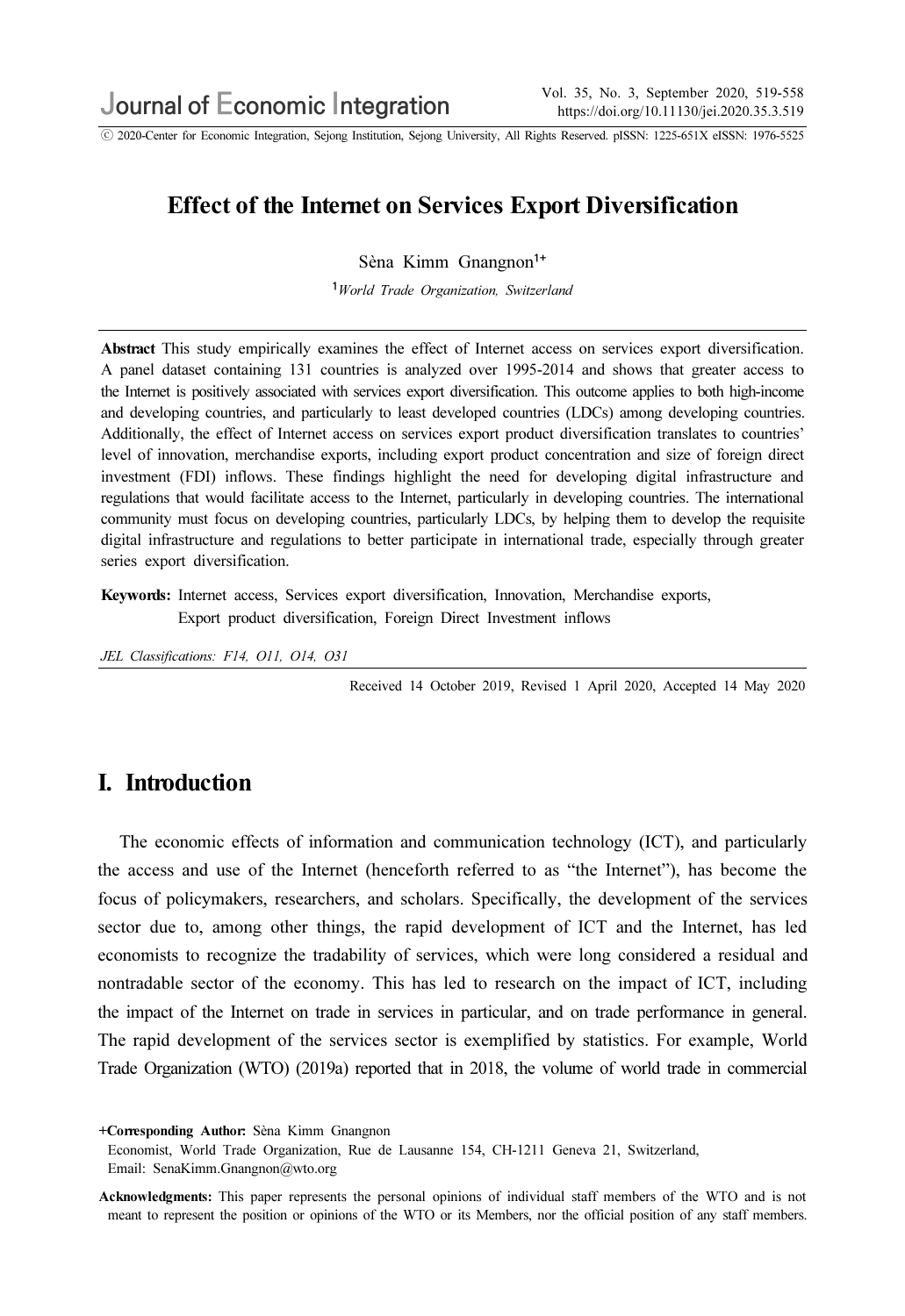services (7.7%) grew faster than that world merchandise trade (3%). In the 2019 WTO report titled "The future of services trade" (WTO, 2019b), Director General Roberto Azevêdo noted the key role played by services in today's economies: it generates more than two-thirds of the economic output and plays an increasingly important role in international trade, including as a key driver of global value chains. Furthermore, services account for more than two-thirds of jobs in developing countries, and four-fifths of employment in developed ones.1) The WTO report showed that the contribution of services to the Gross Domestic Product (GDP) of nations has been rising since 2005 (WTO, 2019b: page 16), and trade in commercial services has increased more rapidly than trade in goods particularly since 2008 (WTO, 2019b: page 14).

Several studies have emphasized the role of services in global and regional value chains as intermediate inputs to manufacturing2) (e.g., Baldwin et al., 2015; Hoekman & Shepherd, 2017; Lanz & Maurer, 2015). Many researchers have highlighted the importance of the services sector for economic growth, poverty reduction, and development, including sustainable development (e.g., Adlung, 2007; Balchin et al., 2016; Fiorini & Hoekman, 2018; François & Hoekman, 2010; Hoekman, 2017; Hoekman & Mattoo, 2008; McGuire, 2002; Roy, 2019). It is now recognized that by providing opportunities for greater income, productivity, employment, investment, and trade, the services sector plays a significant role in the global economy and countries'3) growth and development. In her introductory remarks at a meeting held at the United Nations Office based in Geneva, UNCTAD<sup>4)</sup> Deputy Secretary-General Isabelle Durant stated that "the services sector is responsible for two-thirds of total productivity growth in developing countries."5)

Although a rich body of work exists on the determinants of trade flows (either total trade, i.e., exports and imports of goods and services, or only trade in goods), relatively few<sup>6</sup> have explored the determinants of trade in services (and particularly services exports) and among them, only few have considered the effect of the Internet7) on services exports (Choi, 2010;

<sup>1)</sup> See the statement of the Director General online at: https://www.wto.org/english/news\_e/spra\_e/spra286\_e.htm

<sup>2)</sup> François and Hoekman (2010) noted that services contribute to global economic growth through input-output linkages.

<sup>3)</sup> See information online at: https://unctad.org/en/Pages/DITC/Trade-in-Services.aspx

<sup>4)</sup> UNCTAD refers to the United Nations Conference on Trade and Development.

<sup>5)</sup> This is part of the statement delivered at the seventh session of UNCTAD's multi-year expert meeting on trade, services, and development. See the information online at: https://unctad.org/en/pages/newsdetails.aspx?OriginalVersi onID=2069&Sitemap\_x0020\_Taxonomy=UNCTAD%20Home;

<sup>6)</sup> Studies concerning the determinants of international trade in services include, for example, Abeliansky and Hilbert (2017); Anand et al. (2012); Ansari and Ojemakinde (2003); Bianchi and Mathews (2016); Choi (2010); Chitgupi (2019); Clarke (2008); Clarke and Wallsten (2006); Eichengreen and Gupta (2013a, b); Fernandes et al., 2019; Fink et al., 2005; Freund and Weinhold (2002, 2004); Gani and Clemes (2013); Gnangnon and Iyer (2018); Goswami et al. (2012); Hoekman and Shingal (2017); Huang and Viana (1995); Kandilov and Grennes (2010); Karam and Zaki (2013); Kimura and Lee (2006); Lin (2015); Mattes et al. (2012); Meijers (2012); Mirza and Nicoletti (2004); Morgan and Snowden (2007); Li et al. (2003, 2005); Portugal-Perez and Wilson (2012); Riker (2014); Ruey-Jer and Kim (2019); Sahoo and Dash (2014, 2017); Sandra and Pelin (2012); Shingal (2010); Sapir and Lutz (1981); Sandeep (2011); Timmis (2012); Vemuri and Siddiqi (2009); Visser (2019); Wong et al. (2009); and Wren-Lewis and Driver (1998).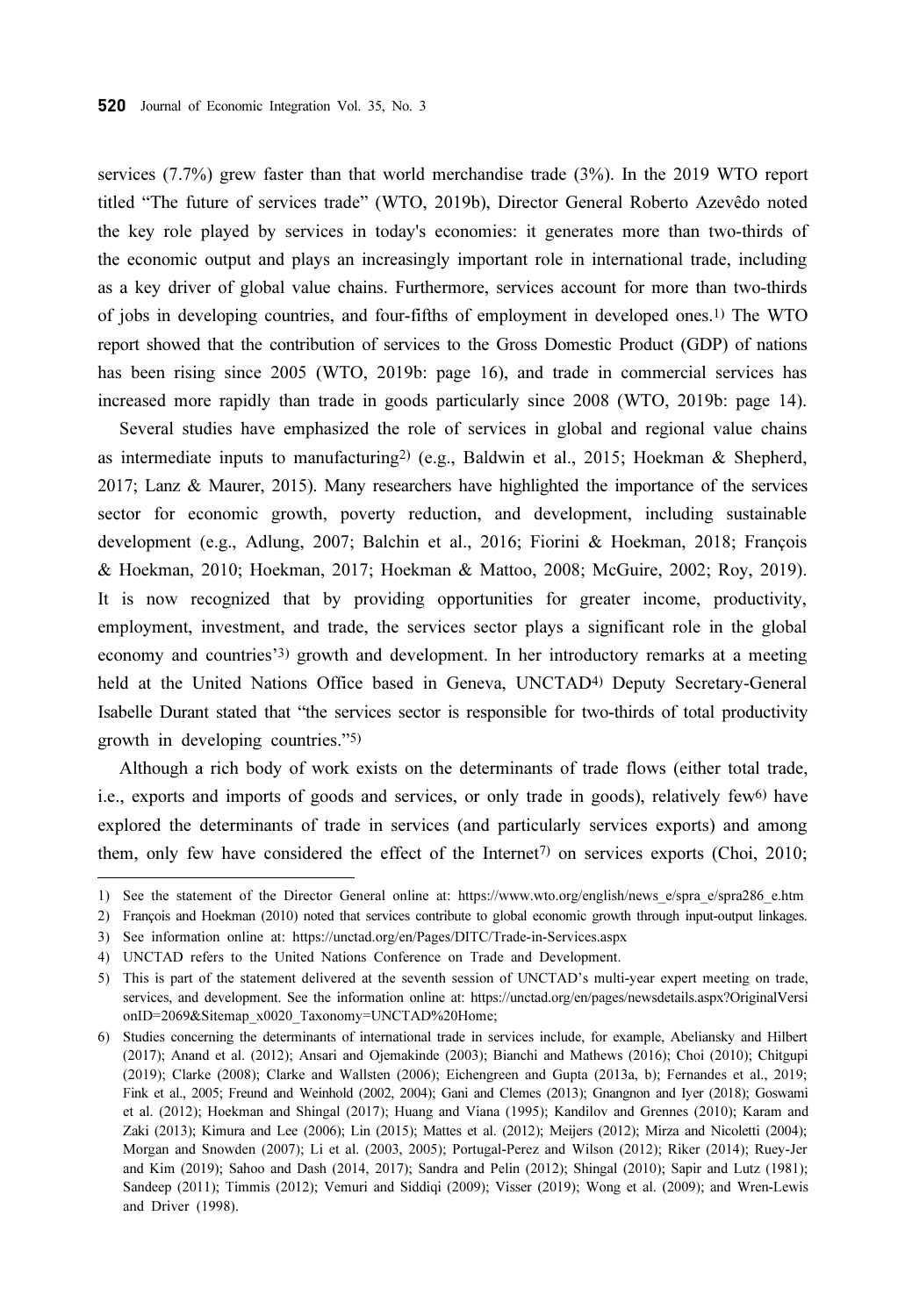Freund & Weinhold, 2002; Gnangnon & Iyer, 2018). Several empirical studies that focus on the determinants of services exports have controlled for the effect of ICT (proxied by the level of Internet access). The Internet could promote international trade by facilitating commercial transactions (e.g., Vemuri & Siddiqi, 2009), reducing the communication costs between the exporting and importing countries (e.g., Fink et al., 2005), reducing the ill effects of geographical remoteness on countries' integration into the world trade in commercial services (Gnangnon & Iyer, 2018), promoting FDI inflows (e.g., Choi, 2003; Ibrahim et al., 2019), enhancing competition, and reducing the market-specific sunk costs for trade in goods (e.g., Freund & Weinhold, 2004). Gani and Clemes (2013) contended that advances in digital information technology significantly impact the services sector as it allows acceleration in the creation of networks, new markets, and trade transactions among new trading partners.

Similarly, while several studies exist on the determinants of export product diversification,8) there are none on the determinants of services export diversification and on the effect of ICT, and particularly on the impact of the Internet usage on services export diversification. However, two recent studies focus on services export diversification. First, Sahoo and Dash (2017) assessed the macroeconomic determinants of services exports in India emphasizing the structure of India's services exports (i.e., traditional versus modern services). Second, Anand et al. (2012) empirically examined the determinants and impact of the sophistication of services and goods exports. These studies have underlined the importance of modern services and the sophistication of manufactured and service exports for countries' economic growth, particularly developing and low-income countries. The lack of studies on the services export diversification is surprising given the rapid internationalization of services and the significant role of the services sector in the economic and social development of a country.

This study addresses this gap in the literature by investigating the effect of the Internet on services export diversification. Thus, it contributes to the literature on the determinants of export diversification in general, and complements the literature on the effect of the Internet on export product diversification in particular. Lapatinas (2019) is the only study to have empirically examined the effect of the Internet on economic sophistication (i.e., the sophistication of exported products). The study found that the Internet positively impacts the sophistication of exported products.

Given the rapid progress of ICT, significance of the Internet in international trade, and the increasing role of the services (including modern services) sector for economic development and growth, the relationship between the Internet and services export diversification gains

<sup>7)</sup> A literature review on the effect of the Internet on international trade and on other macroeconomic indicators could be found in Gnangnon and Iyer (2018).

<sup>8)</sup> Studies include, for example, Adityaa and Acharyya (2015); Agosin et al. (2012); Ali (2017); Amighini and Sanfilipo (2014); Bahar and Santos (2018); Gnangnon and Roberts (2017); Gnangnon (2019a, 2019b); Harding and Javorcik (2012); Hausmann et al. (2007); Imbs and Wacziarg (2003); Osakwe et al. (2018); Parteka and Tamberi (2013); Vardanyan (2019); and Zhu and Fu (2013).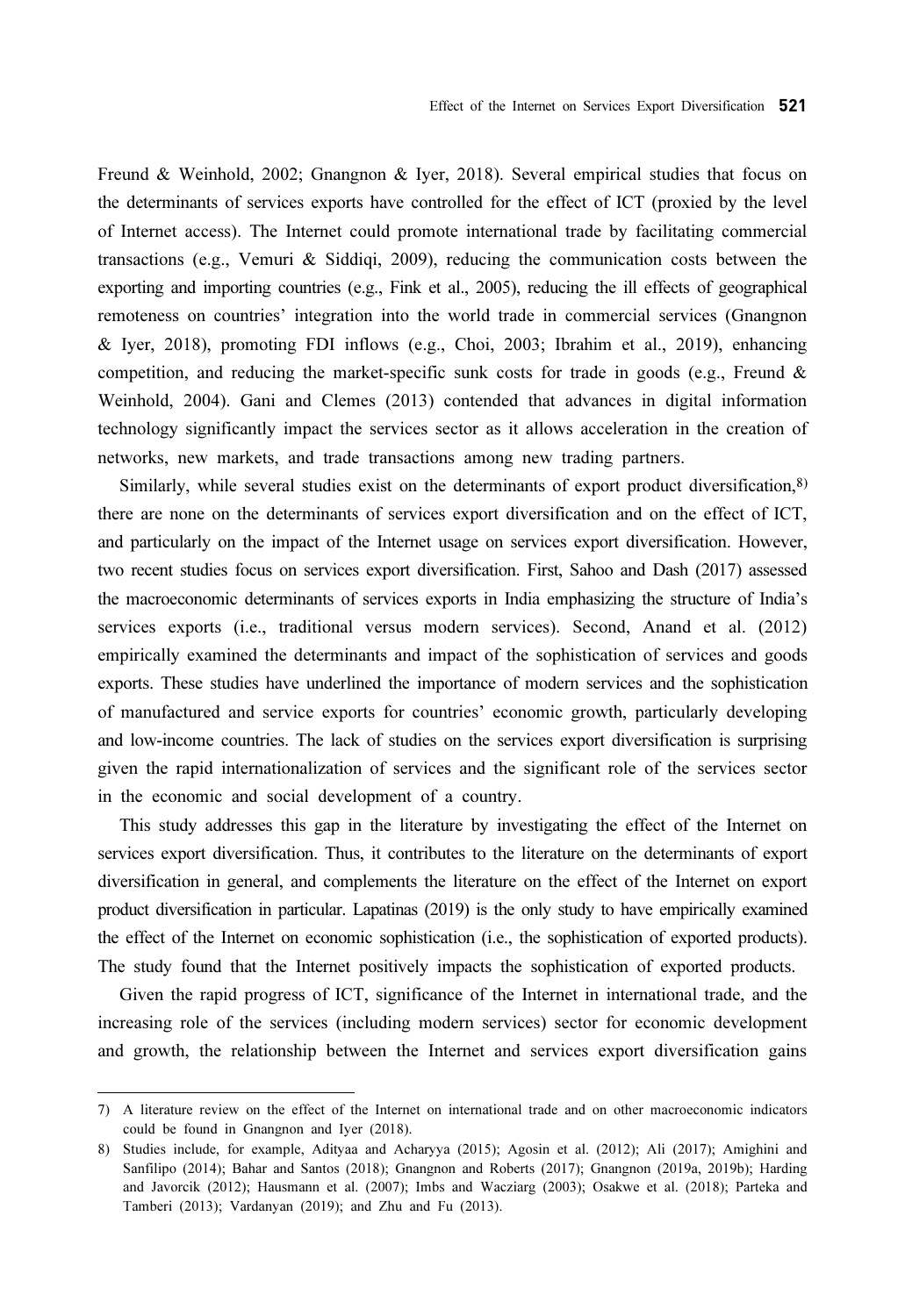importance. Therefore, traditional and modern services must be distinguished. Few studies have classified services into traditional and modern, although there is no consensus on types of services that could be included in each of these categories. Eichengreen and Gupta(2013b) stated that traditional services include trade and transport, tourism, financial services, and insurance, while modern services include communications, computer, information, and other related services. However, this distinction is not straightforward because insurance and finance could be included in either category (Eichengreen & Poonam, 2013b: page 2, footnote 5). Sahoo and Dash (2017) followed Baumol (1985), Ghani and Kharas (2010), and Eichengreen and Gupta (2013a) and classified commercial services into traditional and modern services. Modern services refer to transportability and tradability, financial services, insurance, business processing, and software services, while traditional services include transport and travel services (see also the study of Sahoo & Daho, 2014 on the determinants of exports of modern services in India).

This empirical study on the effect of the Internet on services export diversification was conducted using an unbalanced panel dataset of 131 countries (both developed and developing countries) during 1995-2014, and the two-step system of generalized methods of moments (GMM) approach. The study findings showed that greater Internet access promotes services export diversification in the full sample as well as in developed and developing countries, and particularly in least developed countries (LDCs). Additionally, the effect of the Internet access on services export diversification in the sample countries depends on the level of innovation, merchandise exports growth, level of export product concentration, and the size of foreign direct investment (FDI) inflows.

This study is presented as follows. Section 2 discusses theoretically how the Internet affects services export diversification. Section 3 presents the model specification and the econometric method that helps to perform in the empirical analysis of the effect of the Internet on services export diversification. Section 4 interprets the empirical results. Section 5 deepens the anaoysis, and section 6 concludes.

# II. Theoretical Motivations: How can the Internet Influence Services Export Diversification?

This study contends that the Internet influences services export diversification path through its effects on innovation and on goods exports, particularly on export product sophistication. Before turning to the discussion on the channels through which the Internet can affect services export diversification, it is worth highlighting the relationship between the increase in the volume of services exports and services export diversification. Growth in services exports can be attributed to an increase in the volume of the existing services exports, referred to as the growth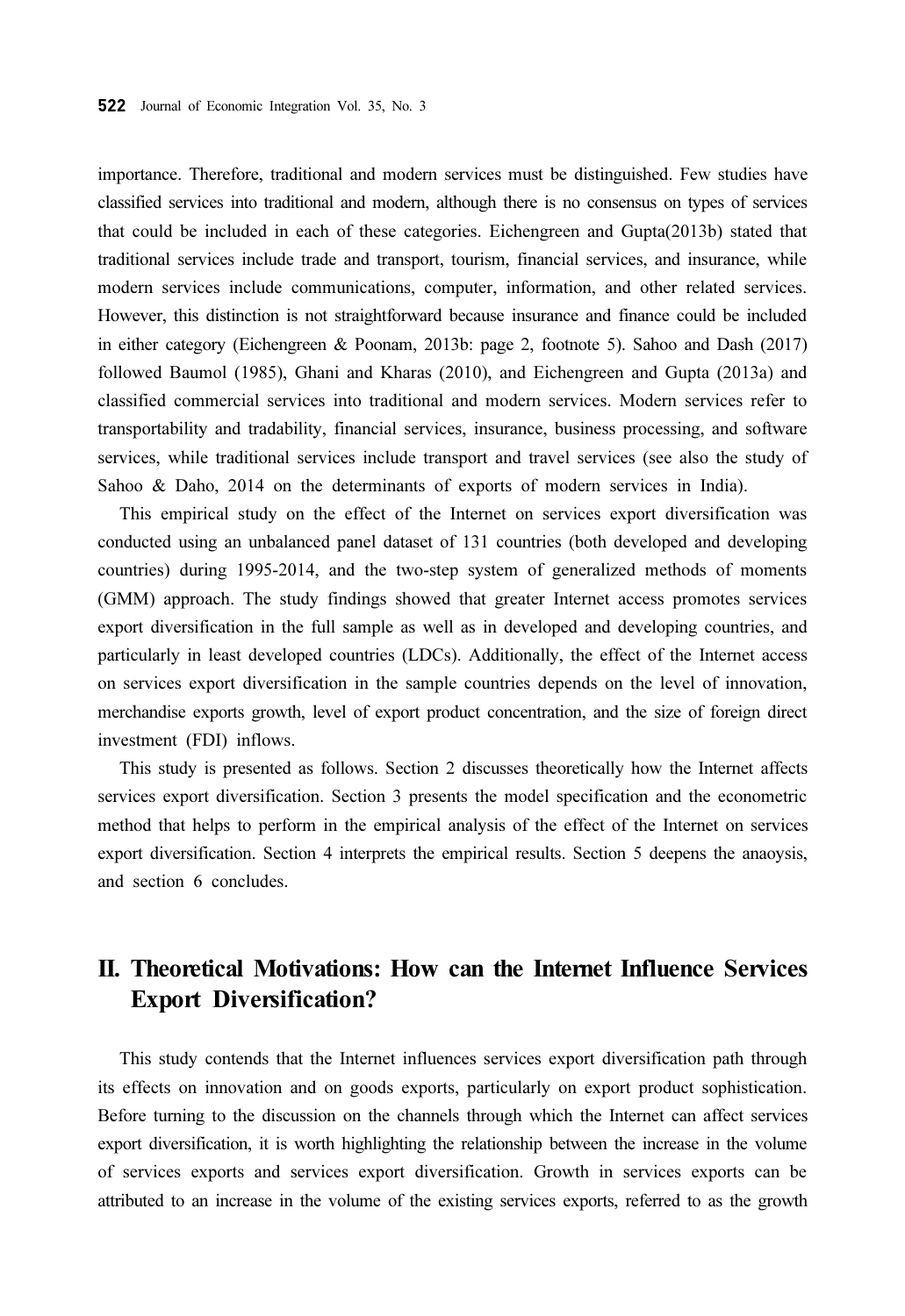of services exports at the intensive margins, or to the rise in the volume of services exports due to the introduction of new services export items, referred to as the growth of the volume of services exports at the extensive margins.

#### A. Effect of the internet on services export diversification through innovation

Greater access to the Internet promotes services export diversification via its impact on innovation. Promoting access to the Internet gives people the opportunity to access knowledge information, including information on clients, suppliers, and competitors for trading firms, and ideas (e.g., Arthur, 2007; Paunov & Rollo, 2016). Paunov and Rollo (2016) listed the positive effects of Internet access. Promoting Internet access helps trading firms acquire information on customer preferences and facilitates the identification of market opportunities for new products and services. It also helps reduce the uncertainty about future market demands for new products, and allows firms to rely on users' feedback to develop new products and services. Studies also noted that the Internet access allows better communication with firms' suppliers, thereby allowing them to learn more about technological possibilities and firms' needs. Firms benefit from the positive network effects through exchanges with others via Internet. Finally, Internet access contributes to improving firms' decision making. Acs et al. (1994) argued that small firms could benefit better than larger firms from knowledge spillovers resulting from the Internet access because the internal sources of knowledge and the accrued benefits from their own R&D investments are limited (e.g., Cohen, 2010; Klepper & Simons, 2005). Informal firms have limited resources that prevent them from building knowledge networks, innovating, and hence benefiting from international trade. Jensen (2007) argued that greater Internet access would allow firms to overcome the drawbacks of limited resources and build knowledge networks, resulting in sizable gains, including innovation. Paunov (2013) and OECD (2015) stated that the Internet contributes to enhancing inclusive innovation in the emerging and developing countries by increasing the number of innovating firms.

Innovation introduces new export products or expands the range of products that a country can produce and export (e.g., Krugman, 1979; Dollar, 1986; Grossman & Helpman, 1989) and hence promote export product diversification. In turn, export product diversification can promote modern services and facilitate services export diversification, that is, across many types of services in the economy, including the move from traditional export services toward modern services. Chen (2013) empirically found that innovation (measured by the number of patents) stimulates both export products at the extensive margins (i.e., the number of products exported from a country) and export products at the intensive margins (i.e., the export value of each product from a country). As greater access to the Internet also promotes the sophistication of exported products (see Lapatinas, 2019), greater access to the Internet would ultimately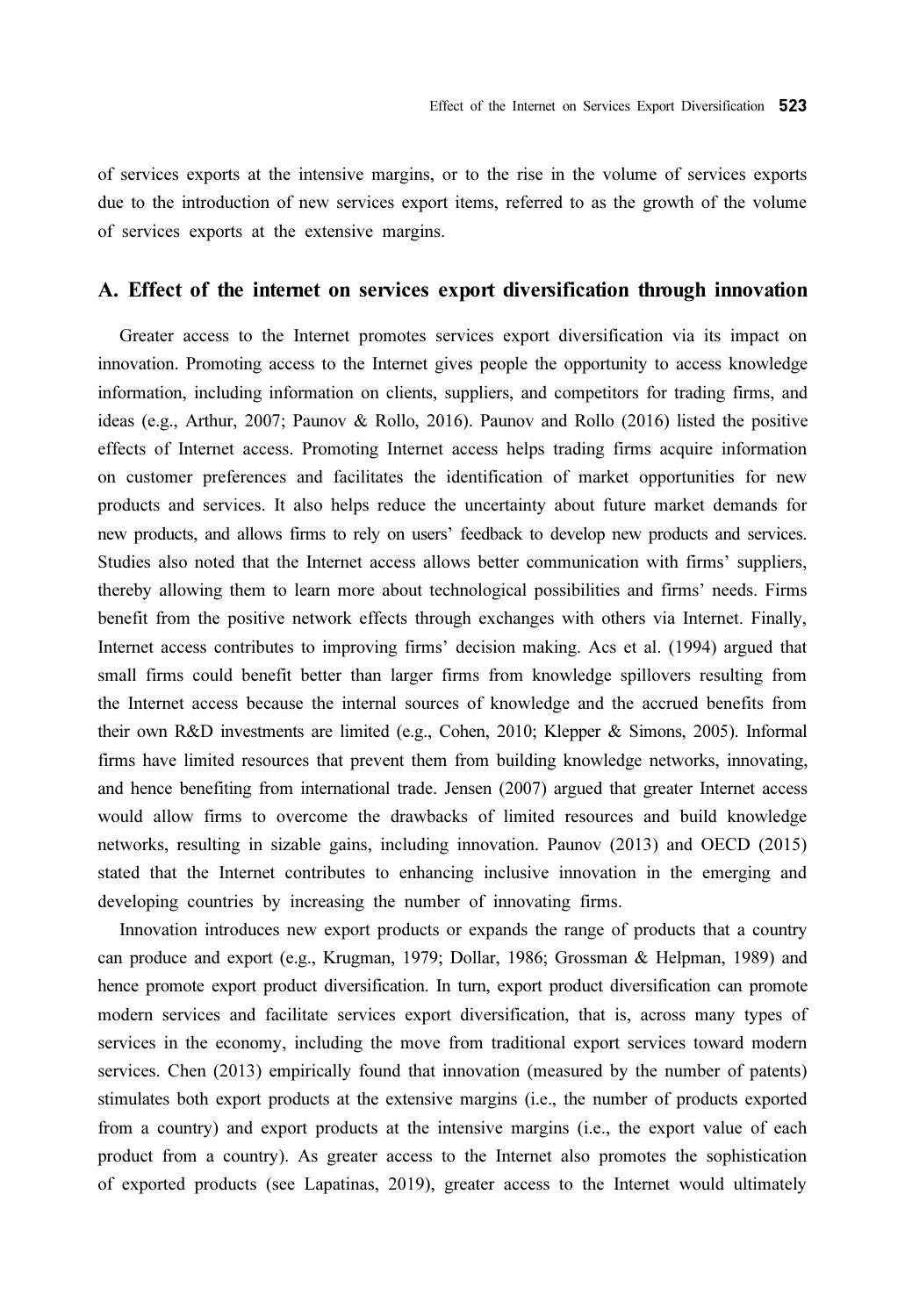enhance services export diversification.

In addition to its services export diversification effect through the innovation channel, the Internet can also influence export product diversification, which in turn, can exert a positive effect on services export diversification through its positive FDI inflows9)effect. Choi (2003) used bilateral FDI data from 14 source countries and 53 host countries to provide empirical evidence that the Internet is associated with higher FDI inflows to a host country through its positive effect on productivity. Besides, several studies (e.g., Amighini & Sanfilippo, 2014; Gnangnon & Roberts, 2017; Harding & Javorcik, 2012; Zhu & Fu, 2013) reported a positive effect of FDI inflows on export upgrading, including export product diversification. As FDI inflows influence the volume of services exports of countries (e.g., Ansari & Ojemakinde, 2003; Grünfeld & Moxnes, 2003; Huang & Viana, 1995; Wren-Lewis & Driver, 1998; Wong et al., 2009), greater access to the Internet can ultimately influence countries' services export diversification path, either through greater services export diversification (i.e., by inducing services export growth at the extensive margins) or through a higher degree of services export concentration (by increasing services export growth at the intensive margins).

### B. Effect of the internet on services export diversification through services exports and goods exports

Majority of the existing studies showed that the Internet has a positive impact on international trade, including total trade flows (i.e., exports and imports of goods and services), trade in goods (including goods exports), and trade in services (including services exports). In terms of the effect of the Internet on services exports, Freund and Weinhold (2002) found that the Internet has promoted services exports to the United States. Choi (2010) empirically demonstrated that improvement in Internet access has facilitated countries' trade in services, including services exports and imports, with the impact on services exports being higher than that on imports. Gnangnon and Iyer (2018) showed that a country improves its integration into the world trade in commercial services market when it narrows the gap between its Internet penetration rate and that of the rest of the world. Furthermore, by narrowing the Internet gap, countries can mitigate the adverse effect of geographical remoteness on their integration into the world trade in commercial services. As the Internet contributes to expanding commercial services exports, it can induce higher services export concentration if increased Internet access is associated with the rise in the export of services products in which the country enjoys a comparative advantage. Alternatively, it would lead to services export diversification if greater access to the Internet helps promote new exportable services items.

<sup>9)</sup> For example, Gnangnon (2019c) obtained empirically that export product diversification leads to higher FDI inflows, including in countries that open-up their economies to international trade.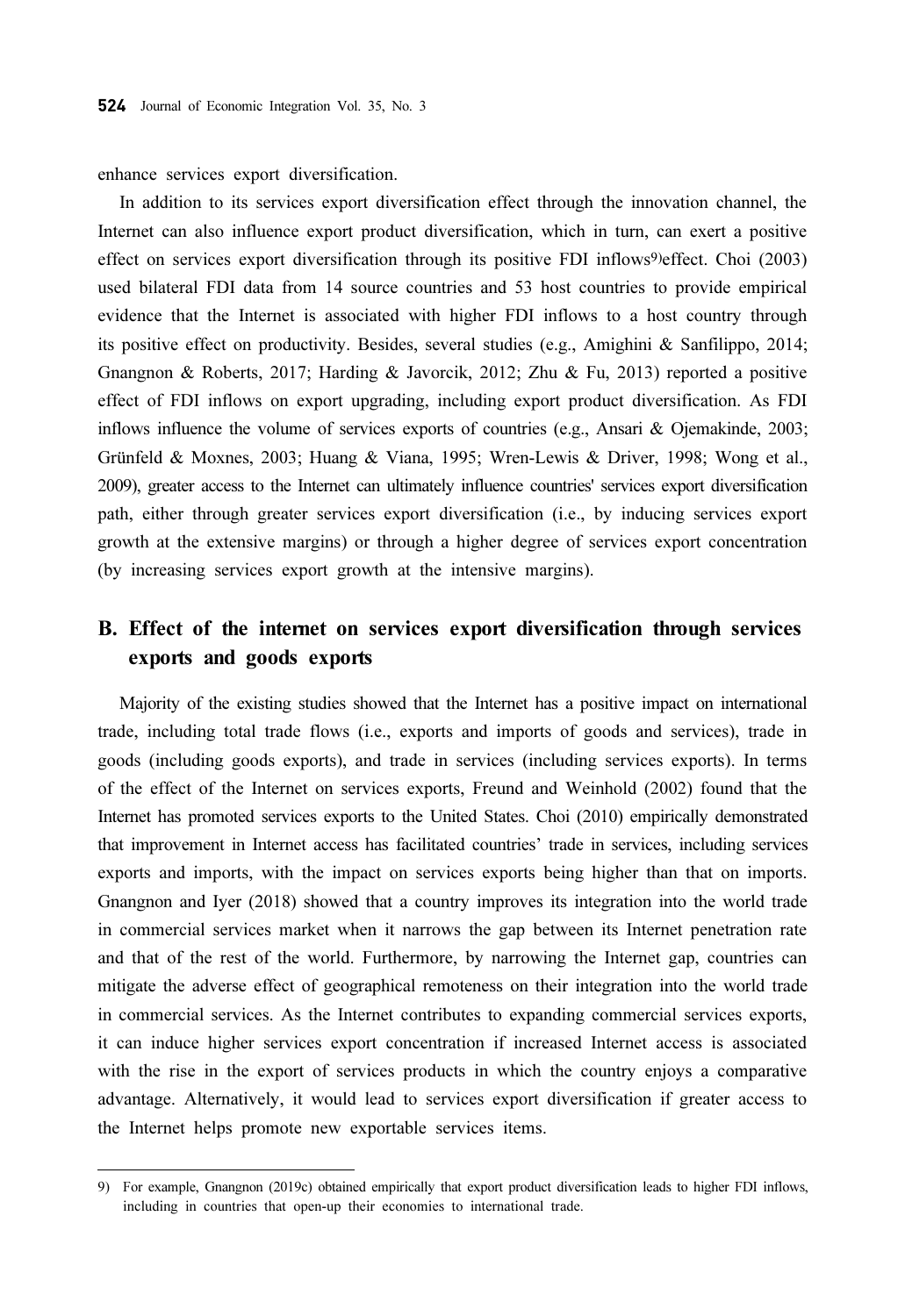Greater Internet access also influences countries' services export diversification path through its effect on the trade in goods. In fact, studies10) on the effect of Internet access on international trade in goods underlined its role in promoting services exports. Simultaneously, some studies have also examined the effect of international trade in goods, in particular that of goods exports on services exports. Studies highlighted the closed inter-relations between services and goods exports (Broussolle, 2012; Eichengreen & Gupta, 2013; Lennon, 2008; Lodefalk, 2012; Nordås, 2010), because services can be byproducts of (or inputs of) or accompany many traded goods, and vice versa. For example, Stern and Hoekman (1987) and Deardoff (2001) noted that the actual cross-border traded services are the byproducts of international manufacturing activities or transactions. Similarly, Hoekman and Mattoo (2008) and François and Hoekman (2010) contended that the use of knowledge-intensive business, financial, transport, and communication services in manufacturing production promotes international trade in services. According to Broussolle (2012), the exports of business services sectors depend on the demand from manufacturing, both through goods exports and FDI. Eichengreen and Gupta (2013a) and Sahoo and Dash (2014) emphasized that exports of goods increased the demand for services exports through the "network effect." According to the authors, the network effect occurs when, given the network it has established through a higher integration into the international markets of goods, a country could expand its services exports. They provided empirical evidence that goods exports induce higher services exports. Other empirical studies such as Ceglowski (2006), Deardorff (2001), Kimura and Lee (2006) and Karmali and Sudarsan (2008) found a positive effect of trade in goods on trade in services. Similarly, Gnangnon and Shishir (2016) found that export product diversification has a positive and significant effect on commercial services exports in LDCs. Overall, by inducing higher services exports through its positive effect on international trade in goods, Internet development could lead to services export concentration or diversification, depending on whether the rise in the volume of services exports is attributed to services export growth at the intensive or extensive margins.

# III. Model Specification and Econometric Strategy

#### A. Model specification

There is no unified theoretical framework on the determinants of services export diversification.

<sup>10)</sup> See, for example, Abeliansky and Hilbert (2017); Anand et al. (2012); Bianchi and Mathews (2016); Choi (2010); Chitgupi, 2019; Clarke (2008); Eichengreen and Gupta (2013a, b); Fernandes et al., 2019; Fink et al., 2005; Freund and Weinhold (2004); Gnangnon and Iyer (2018); Goswami et al. (2012); Lee (2006); Lin (2015); Mattes et al. (2012); Ruey-Jer and Kim, 2019; Sahoo and Dash (2014, 2017); Sandeep (2011); Timmis (2012); Vemuri and Siddiqi (2009); Visser (2019).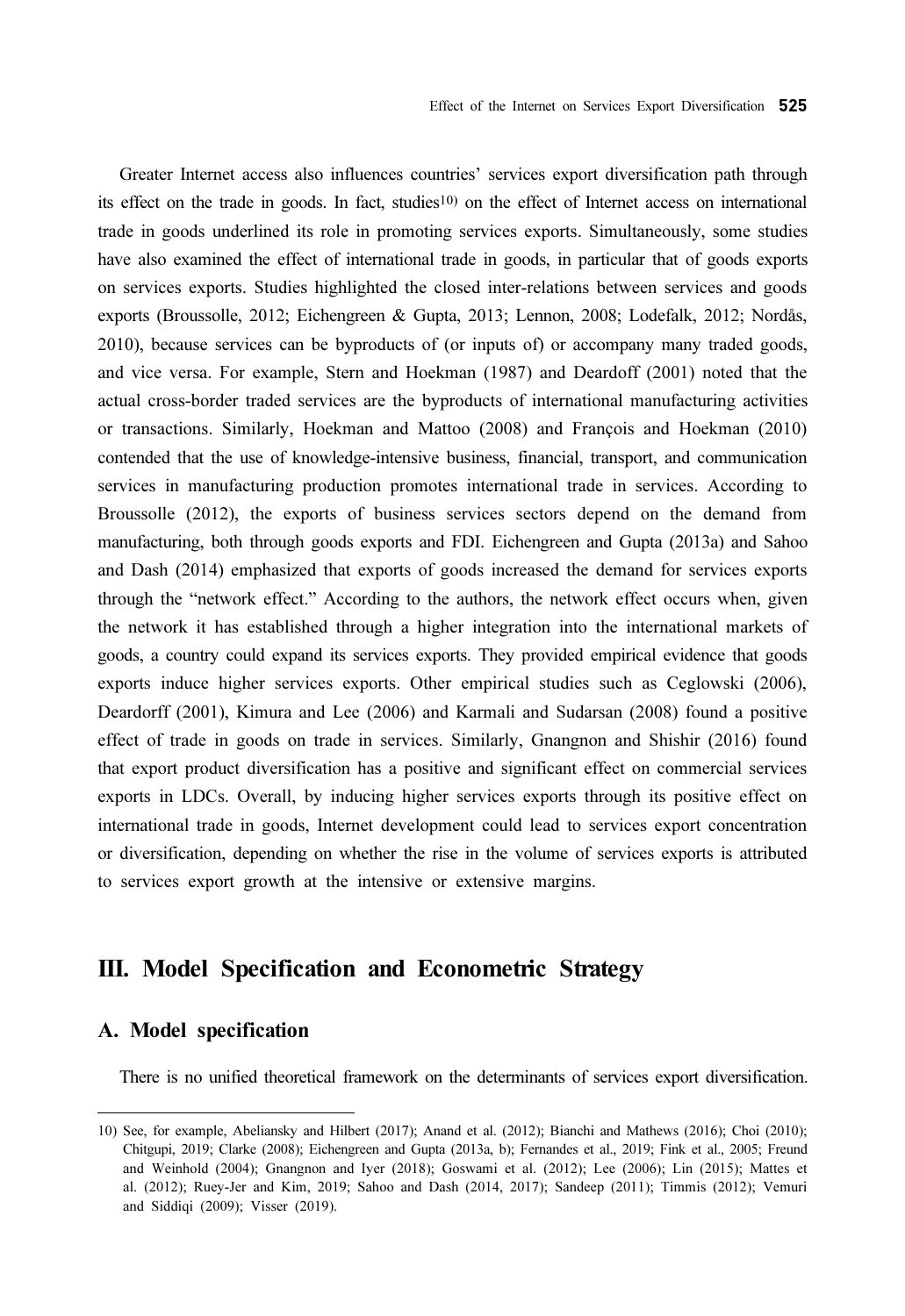However, the international trade theory that applies to trade in goods also applies to trade in services (e.g., Kimura & Lee, 2006; Nyahoho, 2010; van der Marel, 2012). Therefore, this study draws from previous works on the determinants of export product diversification and from Anand et al. (2012) to empirically analyze the effect of Internet access on services export diversification. Accordingly, in addition to the variable capturing Internet access, this study includes several control variables that are both determinants of services export diversification and potentially influence the effect of Internet development on services export diversification. These variables include real per capita income (denoted "GDPC"), population size (denoted "POP"), degree of trade openness (denoted "OPEN"), level of human capital accumulated (denoted "EDU"), size of FDI inflows, depth of financial development (denoted "FINDEV"), and institutional and governance quality (denoted "INST"). 526 Journal of Economi<br>
However, the interna<br>
in services (e.g., Kin<br>
study draws from pr<br>
from Anand et al. (2(<br>
diversification. Accon<br>
includes several cont<br>
and potentially influe<br>
These variables inclu<br>
"POP"), degre

We postulate the following model specification:

$$
SEC_{it} = \alpha_0 + \alpha_1 SEC_{it-1} + \alpha_2 INTERNET_{it} + \alpha_3 Log (GDPC)_{it} + \alpha_4 Log (OPEN)_{it} + \alpha_5 FDICAP_{it} + \alpha_6 FINDEV_{it} + \alpha_7 EDU_{it} + \alpha_8 INST_{it} + \alpha_9 Log (POP)_{it} + \mu_i + \lambda_t + \omega_{it}
$$
(1)

where  $i$  refers to a given country and  $t$  denotes the time. Based on the data available, the analysis used an unbalanced panel dataset containing 131 countries (both developed and developing countries) during 1995-2014. Particularly, nonoverlapping data of 3-year average for the variables were used to smooth out the effect of business cycles on the variables. Overall, six sub-periods were observed: 1995-1997, 1998-2000, 2001-2003, 2004-2006, 2007-2010, and 2011-2014 (the last two sub-periods cover 4 years).

 $\alpha_0$  to  $\alpha_9$  are the parameters to be estimated.  $\mu_i$  represents countries' fixed effects (unobservable time-invariant characteristics that influence services export diversification path);  $\varepsilon_{it}$  is a well-behaving error term.  $\lambda_t$  are the time dummies representing global shocks affecting together all countries' services export diversification path. All variables are described in Appendix 1. Appendix 2 presents the list of countries used in the full sample and in the various subsamples. Appendix 3 shows the descriptive statistics of all variables used in the model.

The dependent variable "SEC" is the measure of the concentration of services export. To measure the extent of services export diversification, two indicators are drawn from the literature on the determinants of export product diversification (e.g., Agosin et al., 2012; Cadot et al., 2011). The first main indicator used is the well-known Herfindahl index of export concentration (or the Hirschman-Herfindahl index (HHI)). It is computed as the sum of the squared shares of each export line  $k$  (with the amount exported) in total services exports. The formula used

 $\frac{\sum_{k} s_k^2 - 1/n}{1/n}$ , where  $s_k = \frac{x_k}{\sum_{k=1}^n x_k}$  represents the share of export line k (with the amount exported  $x_k$ ) in total exports:  $x_k$  refers to the amount of services exports associated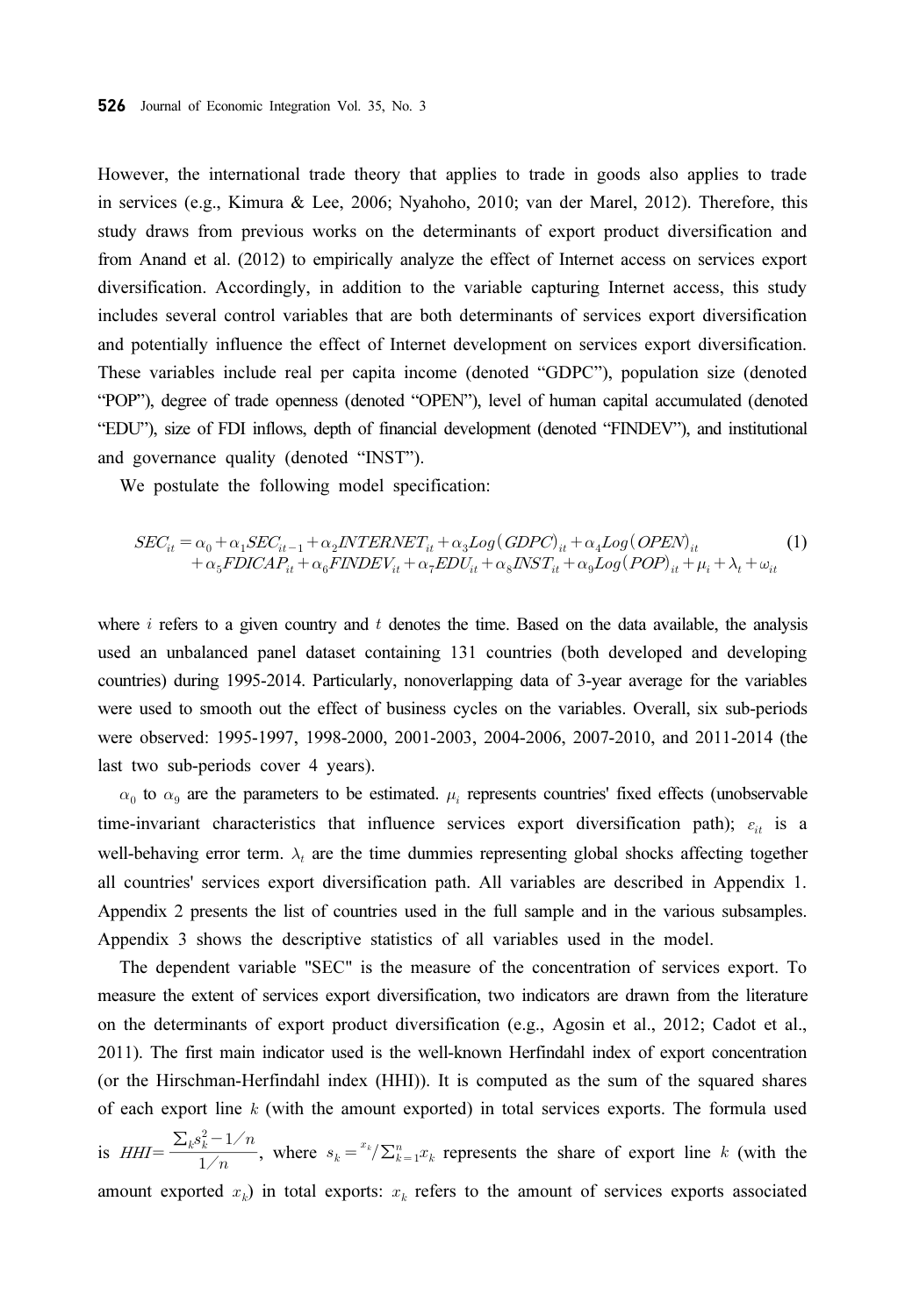with the services line  $k$ ;  $n$  represents the total number of the services export lines ( $k$ ) and  $n = \sum_{k=1}^{n} k$ . The computed variable has been normalized so that its values range between 0 and 100. Higher values of this index reflect greater services export concentration, and lower values indicate greater services export diversification. The other measure of SEC, the Theil index of services export concentration (denoted "THEIL"), is used for robustness check analysis. Theil indicator of services export concentration is computed using the following formula (see Effect of th<br>with the services line k; n represents the total num<br> $n = \sum_{k=1}^{n} k$ . The computed variable has been normal<br>and 100. Higher values of this index reflect greater<br>values indicate greater services export diversi on Serv<br>that it<br>export<br>ther m<br>sed for<br> $\sinh u \left(\frac{x_k}{x_k}\right)$ ervices Export Diversif<br>
ervices export lin<br>
its values range<br>
ort concentration,<br>
measure of SEC,<br>
for robustness chee<br>
g the following fo<br>  $\frac{x_k}{x_k}$ , where  $\mu = \frac{1}{k}$ 

 $\frac{1}{n} \sum_{k=1}^n \frac{x_k}{\mu}$  $\frac{x_k}{\mu}ln(\frac{x_k}{\mu})$ , where  $\mu = \frac{1}{n} \sum_{k=1}^n x_k$ ; n represents the total number of the services export lines (k) and  $n = \sum_{k=1}^{n} k$ ;  $x_k$  stands for the amount of services exports associated with the services line  $k$ . The variable "THEIL" has been normalized so that its values range between 0 and 100. A rise in the values of this index reflects a higher level of services export concentration, while lower values indicate greater services export diversification. To compute each of these indicators, this study used the database developed by the International Monetary Fund (IMF) (see Loungani et al., 2017) on 11 major sectors of services (categories of services). Specifically, the study used disaggregated data on services exports at the 2-digit level, and focused only on commercial11) services exports, which exclude government goods and services exports. The introduction of the lag of the dependent variable as a right-hand side regressor captures the eventual state dependence in the services export diversification path of recipient countries. This approach is also based on earlier studies on the determinants of export product diversification, where the latter exhibits persistence over time. This also applies to services export diversification. Finally, the use of the lag of the dependent variable also allows to control for omitted variables in the model specification.

"INTERNET," the key variable of interest, is the Internet penetration rate, that is, the share (%) of individuals using the Internet in the total population. Clark (2008) argued that this variable is a general proxy for investment in information and technology because firms connected to the Internet invest more in other information technologies than firms that are not connected. Thus, the estimated coefficient of the variable "INTERNET" partially reflects the effect of more general investment in information and technology rather than just the effect of Internet access (Clark, 2008: page 19). Studies such as Ibrahim et al. (2019) underlined that Internet penetration can be considered as a proxy for ICT among other proxies for ICT.

Consider the expected effects of each control variable included in model (1) on services

<sup>11)</sup> The literature has classified the activities of the services sector into market and nonmarket services (see, e.g., Gani & Clemes, 2013). The category of market activities encompasses producer services (e.g., banking and finance), distribution services (e.g., transport and storage), personal services (e.g., hotels and restaurants), and communications (e.g., the Internet). The category of nonmarket services refers to social services, including health, education, and housing. Thus, in this study, commercial services are included in the category of market services. In fact, commercial services include all services categories except government goods and services and are subdivided into goods-related services, transport, travel, and other commercial services (the latter including financial services and other business services) (see WTO, 2019).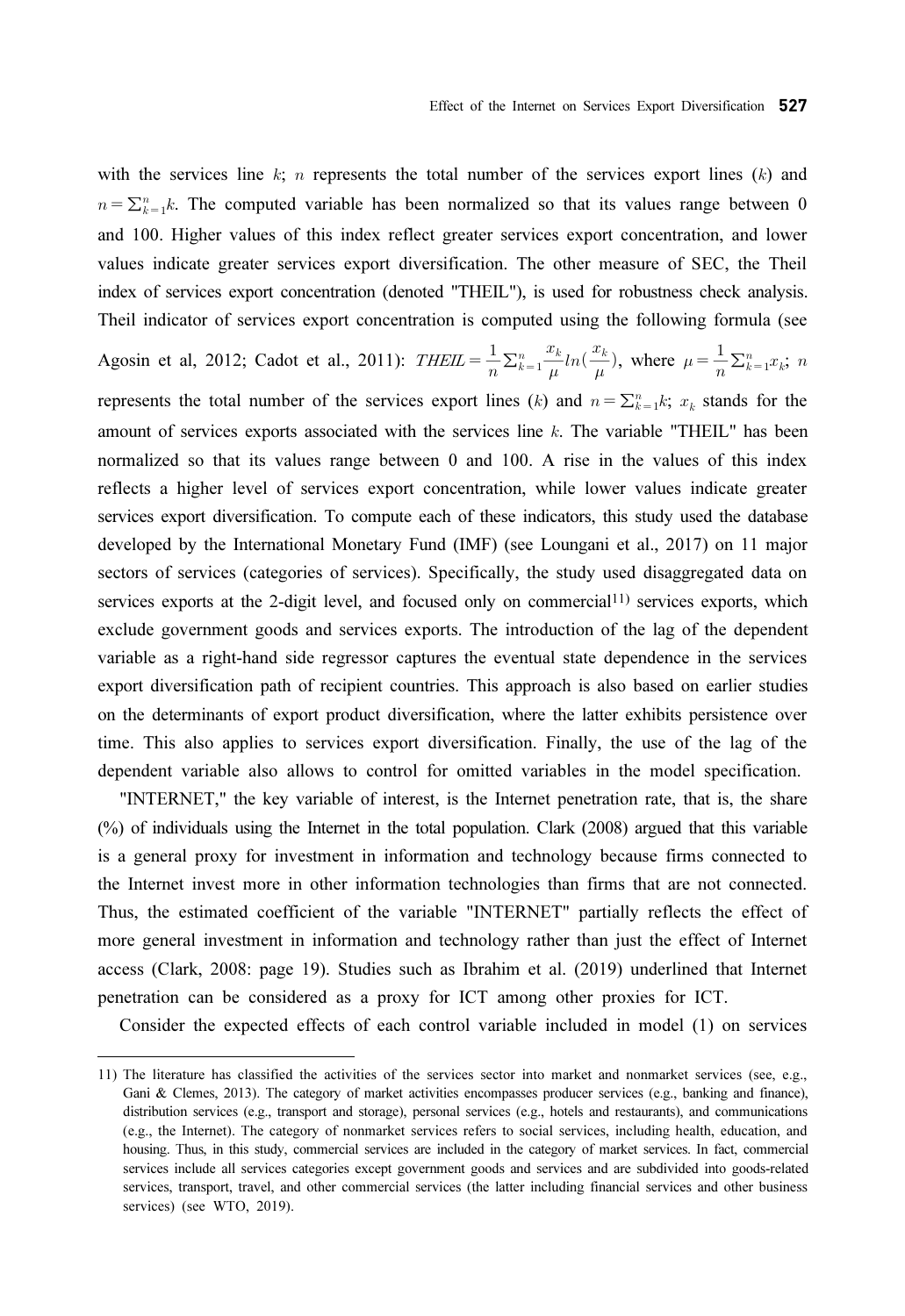export concentration. The real per capita income variable has been introduced in the model specification to consider countries' development level (proxied by the real per capita income) that could affect their degree of services export diversification. This variable also captures economies of scale (e.g., Marvasti, 1994; Li et al., 2005; Nyahoho, 2010; Sapir & Lutz, 1981; Schulze, 1999). Economies of scale contribute to the emergence of demand for new services, and hence induce services production and export diversification. The trade theory, including monopolistic competition, developed by Krugman (1981) showed that economies of scale are one of the main determinants of trade in general, and trade in services in particular. Linder (1961) argued that per capita income indicates the demand structure for goods and services. Helpman and Krugman (1985) suggested that as differentiated products require capital-intensive technology, an increase in per capita income can be used as a proxy for high capital-labor ratio. Finally, if the rise in the real per capita income is associated with the diversification of export product baskets, including manufacturing exports, it could generate services export diversification.

The population size variable supplements the real per capita income in capturing the size of a given country. Empirical studies on the determinants of services exports have posited that bigger states (measured by their population size) also have a larger share of services in GDP (e.g., Goswami et al., 2012) because innumerable services cater directly to the final consumer. Therefore, a rise in the population size can induce higher demand for services, and hence an expansion of the services sector. This can result in either services production and services export concentration or services export diversification.

Existing studies consider market or trade openness as an important factor for services trade. This study contends that trade openness promotes services export diversification through positive spillovers related to the knowledge and technology embodied in the imported goods and services, promotes of R&D activities, and provides greater access to investment and intermediate goods (e.g., Agosin et al., 2012; Grossman & Helpman, 1991; Coe & Helpman 1995; Costas et al., 2008; Yanikkaya, 2003), and the possibility of market extension (e.g., Dennis & Shepherd, 2011). This effect directly acts through the development of differentiated services items or indirectly through greater export product diversification. However, if greater trade openness results in countries further developing goods and services activities in their sectors of comparative advantage, it would result in higher export product concentration or greater services export diversification or both.

The variable "FDICAP" measures the real per capita FDI inflows (see Appendix 1 for its computation). As noted earlier, FDI inflows affect countries' volume of services exports (e.g., Ansari & Ojemakinde, 2003; Grünfeld & Moxnes, 2003; Huang & Viana, 1995; Wren-Lewis & Driver, 1998; Wong et al., 2009) and, hence, induce either a greater services export diversification by promoting services export growth at the extensive margins or by being associated with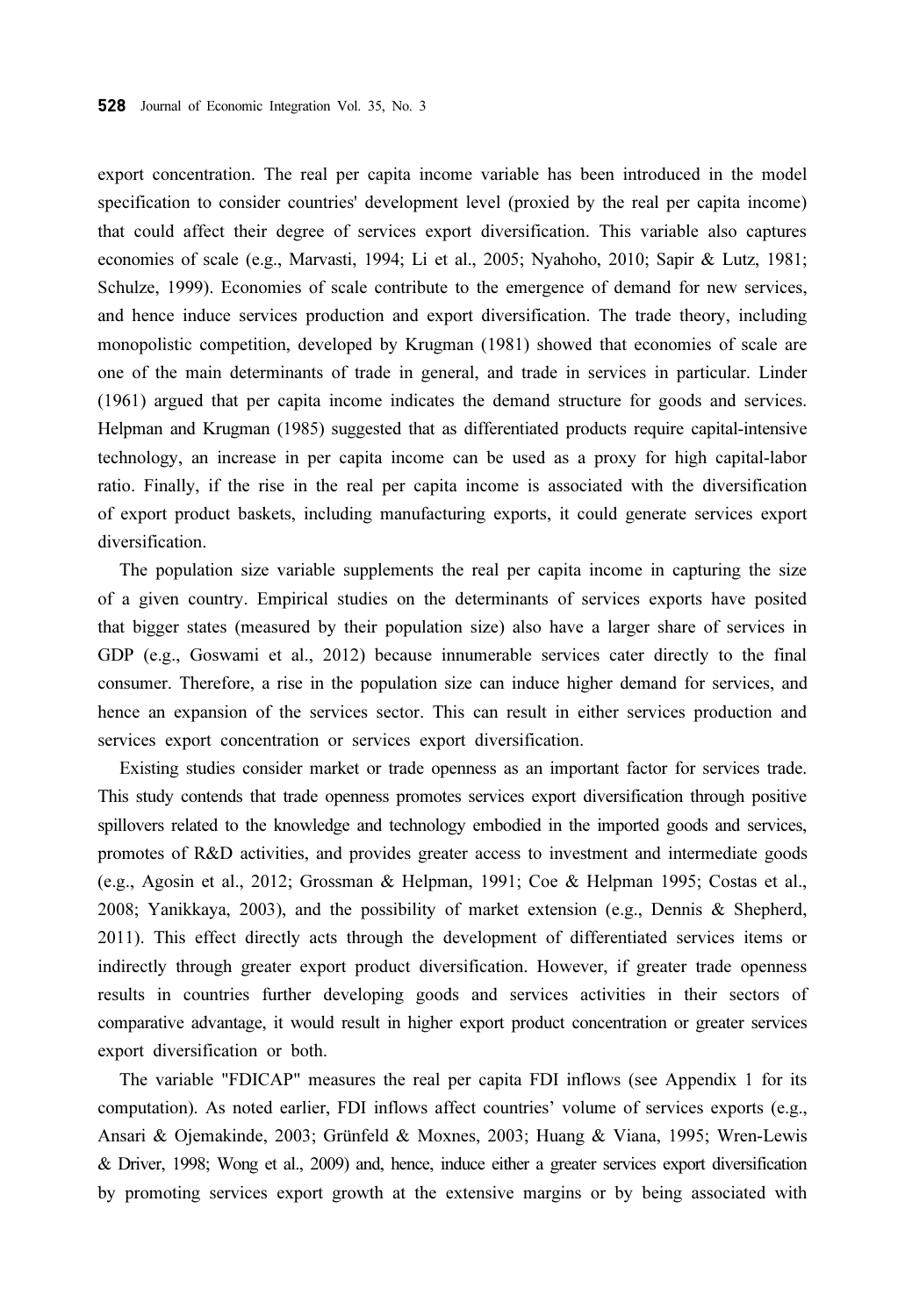a higher degree of services export concentration (i.e., generating services export growth at the intensive margins). The introduction of this variable in the model ensures that any effect of the Internet on services export diversification does not translate through FDI inflows.

An educated workforce is considered a key determinant of services exports, particularly than for goods exports (e.g., Sahoo & Dash, 2017; Anand et al, 2011). Following Agosin et al. (2012) for the case of export product diversification, this study contends that an improvement in human capital, and hence of the skills of the educated workforce would translate into services export diversification if this workforce is employed in new services activities oriented toward international trade. In contrast, if the educated workforce is employed for the expansion of production and export of existing services activities, higher education will result in a higher degree of services export concentration. Incidentally, if human capital accumulation is associated with export product diversification, it induces greater services export diversification through the channels described in section 2. Similarly, if better education induces a higher degree of export product concentration notably on primary commodities, which is the goods sector of comparative advantage of many developing countries, it will result in a higher level of services export concentration.

The development of the financial sector is also an important determinant of trade in services, mainly services exports (e.g., Sahoo & Dash, 2017). Its effect on services export diversification depends on whether financing-dependent firms use the financial resources to develop more differentiated products and services, or whether they invest these resources on the existing services activities. If these firms concentrate their financial resources on existing goods and services activities where the economy already enjoys a competitive advantage, greater financial development will be associated with product and/or services export concentration (see also Agosin et al., 2012 for the case of the effect of financial development on export product diversification).

Finally, institutional and governance quality are important factors underpinning the development of services trade (e.g., Gani & Clemes, 2016), including the promotion of trade in goods, notably manufacturing export goods and export product diversification (e.g., Amighini & Sanfilipo, 2014; Faruq, 2011; Hausmann et al., 2007; Zhu & Fu, 2013). Consequently, better institutional and governance quality is associated with services export diversification if it allows trading firms to develop new goods and services. Conversely, improvements in the quality of institutions and governance could be associated with services export concentration if such an improvement increased the volumes of exports of existing goods and services.

#### B. Estimation strategy

To understand the effect of the Internet on services export diversification, two standard econometric estimators were used to estimate the static version of model (1), that is, without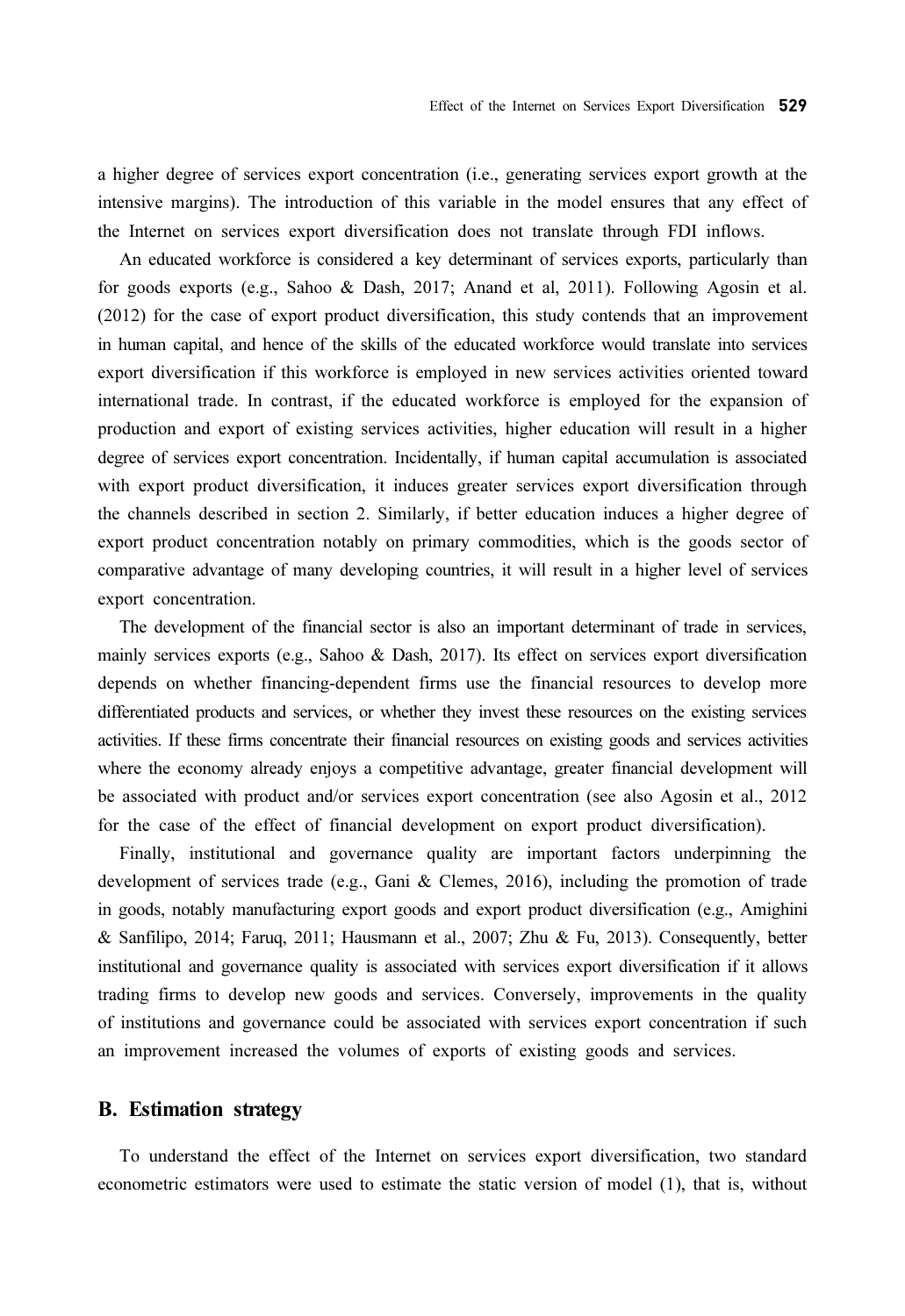the one-period lag of the dependent variable. These estimators are the within fixed-effects estimator (FE) and feasible generalized least squares (FGLS) with panel-specific AR(1) (i.e., autocorrelation of order 1 for each panel). Table 1 presents the results of these estimations, including with each of the indicators "HHI" and "THEIL" as dependent variable. These estimates might be biased, given that some regressors in model (1) could be endogenous (endogeneity due to the simultaneity bias). Moreover, the static specification of model (1) is likely to suffer from the omission of the lag(s) of the dependent variable as a regressor, given that the latter helps in considering the persistence of the dependent variable.

|                             | $\rm FE$    |              | FGLS        |              |
|-----------------------------|-------------|--------------|-------------|--------------|
| Variables                   | HHI         | <b>THEIL</b> | HHI         | <b>THEIL</b> |
|                             | (1)         | (2)          | (3)         | (4)          |
| <b>INTERNET</b>             | $-0.162***$ | $-0.289***$  | $-0.179***$ | $-0.0919**$  |
|                             | (0.0210)    | (0.0706)     | (0.0239)    | (0.0416)     |
| <b>FINDEV</b>               | $-0.0137$   | 0.0314       | $0.0416***$ | $0.118***$   |
|                             | (0.0216)    | (0.0260)     | (0.00909)   | (0.0145)     |
| Log(GDPC)                   | $-13.08***$ | 37.69***     | $-0.794$    | $-0.180$     |
|                             | (2.489)     | (7.205)      | (1.111)     | (0.884)      |
| <b>FDICAP</b>               | 0.0923      | 0.242        | $0.259*$    | $0.860***$   |
|                             | (0.138)     | (0.322)      | (0.155)     | (0.289)      |
| <b>INST</b>                 | 5.409***    | 5.319***     | $1.664***$  | $-0.705$     |
|                             | (1.266)     | (0.883)      | (0.572)     | (0.507)      |
| <b>EDU</b>                  | $0.115***$  | 0.0377       | $-0.143***$ | 0.0307       |
|                             | (0.0212)    | (0.0396)     | (0.0154)    | (0.0198)     |
| Log(OPEN)                   | 1.199       | $-0.267$     | $-0.0230$   | 1.000        |
|                             | (1.149)     | (1.723)      | (0.647)     | (0.659)      |
| Log(POP)                    | 1.414       | 40.47***     | $1.626***$  | 1.334**      |
|                             | (3.871)     | (2.288)      | (0.608)     | (0.657)      |
| Constant                    | 124.5*      | $-917.5***$  | 58.12***    | 30.62        |
|                             | (74.31)     | (58.53)      | (18.90)     | (19.85)      |
| Observations - Countries    | $559 - 131$ | 559 - 131    | $550 - 122$ | 550 - 122    |
| Within $R^2$ / Pseudo $R^2$ | 0.0565      | 0.1598       | 0.3728      | 0.2097       |

Table 1. Effect of the Internet Penetration on Services Exports Concentration Estimators: FE and FGLS (with Panel-Specific First Order Autocorrelation)

(Note) \*p-value<0.1; \*\*p-value<0.05; \*\*\*p-value<0.01. Robust standard errors are in parenthesis. The Pseudo R2 has been calculated for regressions based on the FGLS estimator, as the correlation coefficient between the dependent variable and its predicted values.

To address the issues of endogeneity, we followed the macro-empirical literature on the determinants of export product diversification and used the two-step system GMM estimator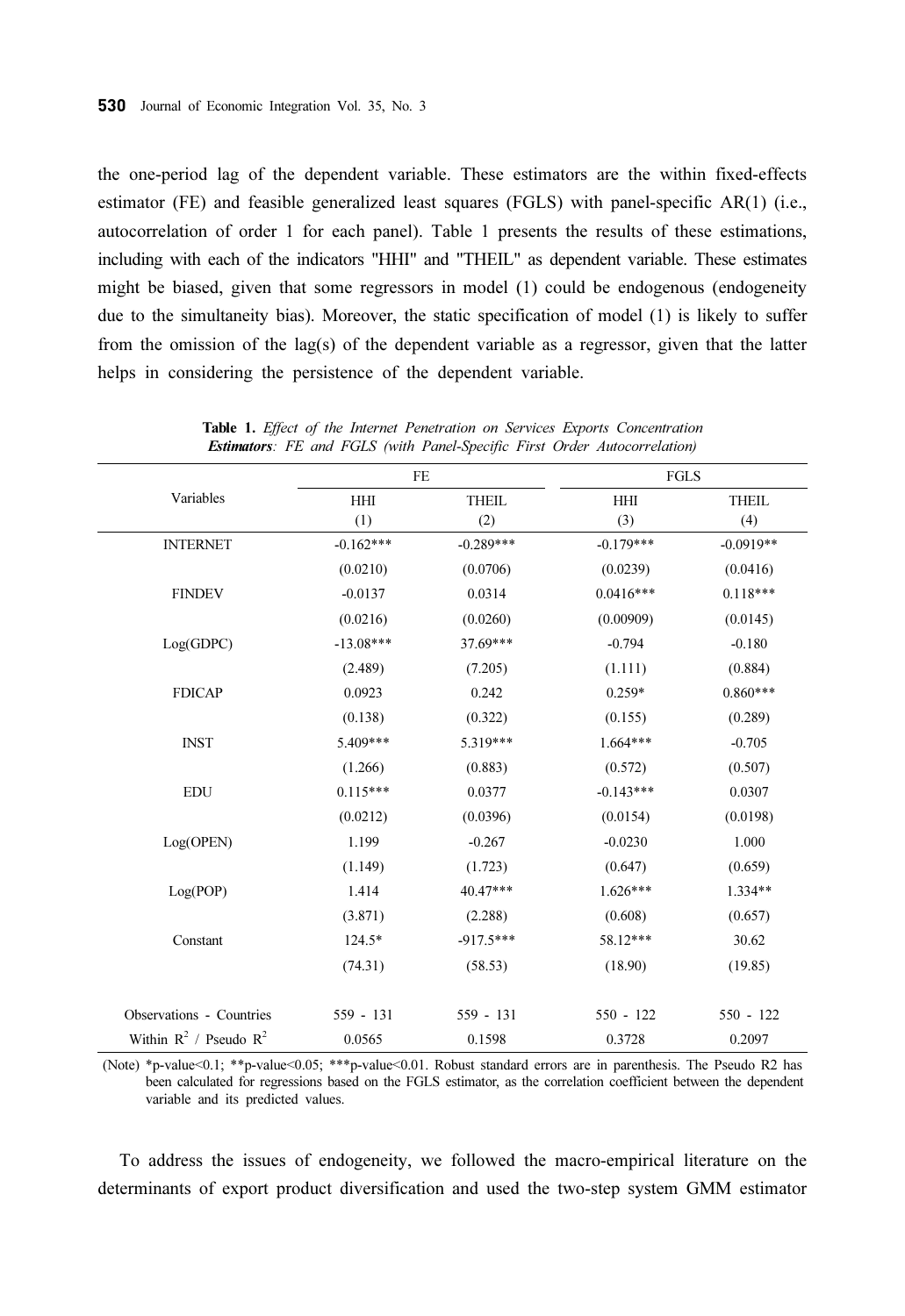proposed by Arellano and Bover (1995) and Blundell and Bond (1998). This estimator is suitable for dynamic panels with a small-time span and a large cross section. It addresses the endogeneity bias resulting from the correlation between the unobserved time-invariant specific effects of countries and the lagged dependent variable, which generates the so-called Nickell bias (Nickell, 1981). The endogeneity problems induced by bi-directional causality between regressors and the dependent variable are also addressed. The two-step system GMM estimator has several advantages over the first-difference estimator proposed by Arellano and Bond (1991). Arellano and Bover (1995) and Blundell and Bond (1998) emphasized the limitations of the instrumentation approach used in the first difference-GMM estimator and highlighted that when explanatory variables persist, instrumenting the endogenous variables through the lagged values of the first difference of these variables in the difference GMM approach generates weak instruments. Therefore, the two-step system GMM estimator uses additional moment conditions and reduces the potential biases and inaccuracies associated with the difference estimator. In addition, applying the difference GMM estimator to dynamic unbalanced panels has the disadvantage of widening the gaps (Roodman, 2009). The two-step system GMM estimator combines an equation in differences with an equation in levels where lagged first differences are used as instruments for the levels equation, and lagged levels are used as instruments for the first-difference equation. The validity of this estimator is examined based on three tests, including the Arellano-Bond test of the presence of first-order serial correlation in the error term (denoted AR(1)) and the test of the absence of second-order autocorrelation in the error term (denoted AR(2)). The third is the Sargan/Hansen test of over-identifying restrictions (OID), which helps in testing the joint validity of the instruments used in the estimations. Finally, the number of instruments used in the regressions must be fewer than the number of countries to ensure the powerfulness of the aforementioned tests (e.g., Bowsher, 2002; Roodman, 2009). The regressions used a maximum of four lags of the dependent variable and a maximum of four lags of endogenous variables.

In this study, "INTERNET," "FINDEV," "FDICAP," "GDPC," "OPEN," "EDU," and "INST" are considered endogenous variables, and "POP" is considered an exogenous variable. Although the Internet affects the path of services export diversification, in countries with a high concentration on few services export items, including those with low value added, policy makers can implement policies to expand people's access to ICT, including the Internet, to allow trading firms to benefit from vast information and ideas, and innovate. This contributes to the emergence of new services oriented toward international trade, and promote services export diversification. Similarly, this study hypothesized that domestic financial markets, education level, trade openness, size of FDI inflows, and institutional quality influence the level of a country's services export diversification. Simultaneously, to promote services export diversification, including toward modern services exports, governments can implement policies to enhance financial development and people skills, improve openness to international trade, attract FDI inflows, and institutional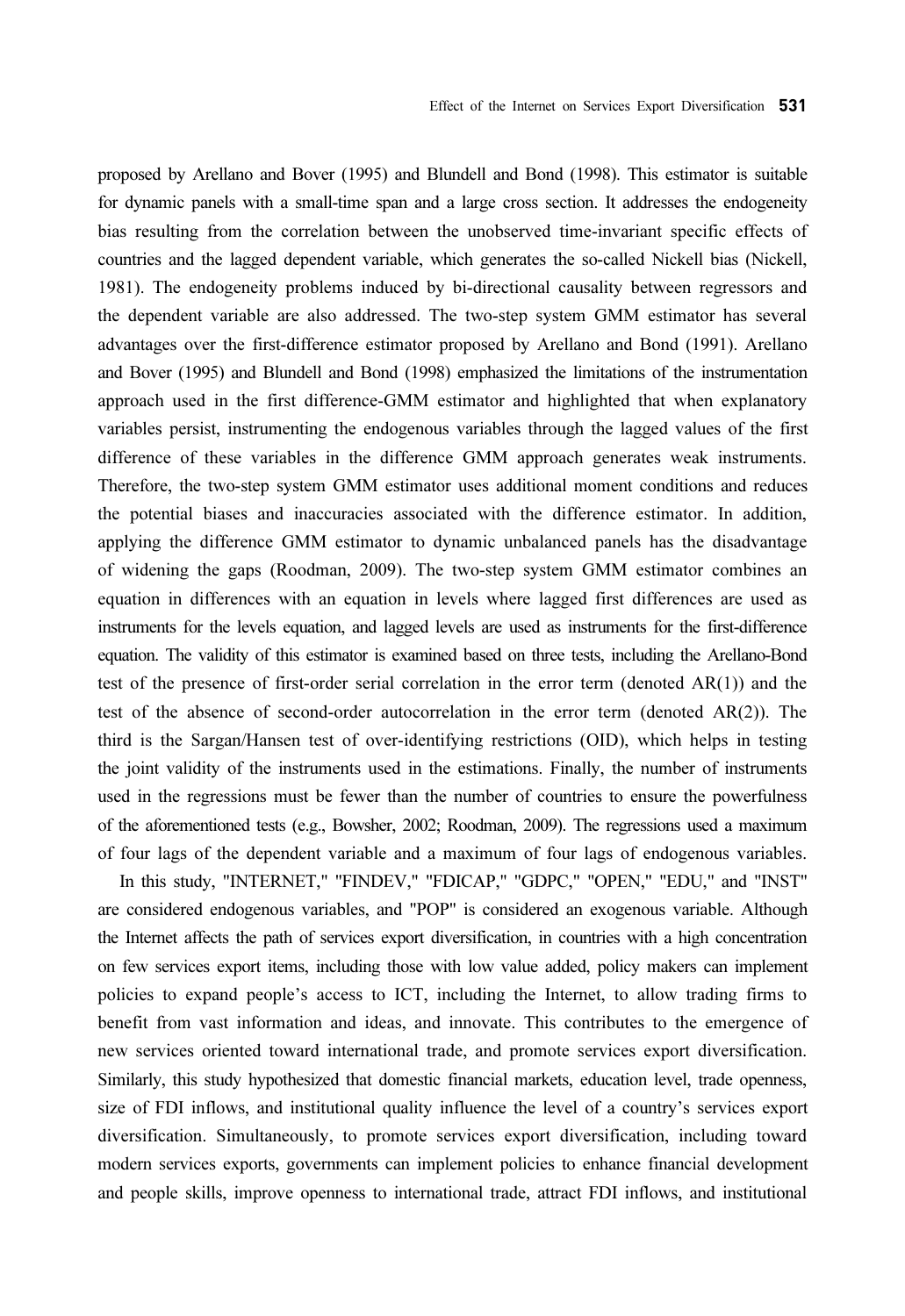and governance quality.

Tables 2 and 3 report the outcomes associated with the estimations of different specifications of the dynamic model (1) through the two-step system GMM estimator. The regressions contain two lags of the dependent variable as regressors to meet the requirements of the two-step system

| <b>VARIABLES</b>         | HHI          | <b>THEIL</b> |
|--------------------------|--------------|--------------|
|                          | (1)          | (2)          |
| $HHI_{t-1}$              | $0.851***$   | $0.577***$   |
|                          | (0.0172)     | (0.0232)     |
| $\rm HHI_{t\text{-}2}$   | $-0.0765***$ | $-0.143***$  |
|                          | (0.0112)     | (0.0187)     |
| <b>INTERNET</b>          | $-0.142***$  | $-0.215***$  |
|                          | (0.0280)     | (0.0527)     |
| Log(GDPC)                | $1.631*$     | $-2.104$     |
|                          | (0.939)      | (1.416)      |
| Log(OPEN)                | $0.647**$    | $2.440***$   |
|                          | (0.309)      | (0.378)      |
| <b>FDICAP</b>            | $-0.923***$  | $0.383*$     |
|                          | (0.130)      | (0.215)      |
| <b>FINDEV</b>            | $-0.0258**$  | $-0.0947***$ |
|                          | (0.0124)     | (0.0186)     |
| <b>EDU</b>               | $-0.0381**$  | $-0.0456$    |
|                          | (0.0191)     | (0.0278)     |
| <b>INST</b>              | $-0.677*$    | 0.641        |
|                          | (0.392)      | (0.699)      |
| Log(POP)                 | $-3.404***$  | $-5.114***$  |
|                          | (0.412)      | (0.867)      |
| Constant                 | 83.34***     | 180.7***     |
|                          | (12.48)      | (20.93)      |
| Observations - Countries | $379 - 131$  | $379 - 131$  |
| Number of Instruments    | 102          | 102          |
| AR1 (P-Value)            | 0.0055       | 0.0012       |
| AR2 (P-Value)            | 0.2891       | 0.2447       |
| OID (P-Value)            | 0.7507       | 0.4584       |

|  |  |  |                                       |  | <b>Table 2.</b> Effect of the Internet Penetration on Services Exports Concentration |
|--|--|--|---------------------------------------|--|--------------------------------------------------------------------------------------|
|  |  |  | <b>Estimator:</b> Two-Step System GMM |  |                                                                                      |

(Note) \*p-value<0.1; \*\*p-value<0.05; \*\*\*p-value<0.01. Robust standard errors are in parenthesis. In the two-step system GMM estimations, the variables "INTERNET", "GDPC", "FINDEV", "FDICAP", "OPEN", "EDU", and "INST" have been considered as endogenous. The variable "POP" has been considered as exogenous. Time dummies have been included in the regressions. Two lags of the dependent variables have been used as regressors so as to meet the requirements of the two-step system GMM estimator. This is because with only one lag of the dependent variable as a regressor, these requirements were not met.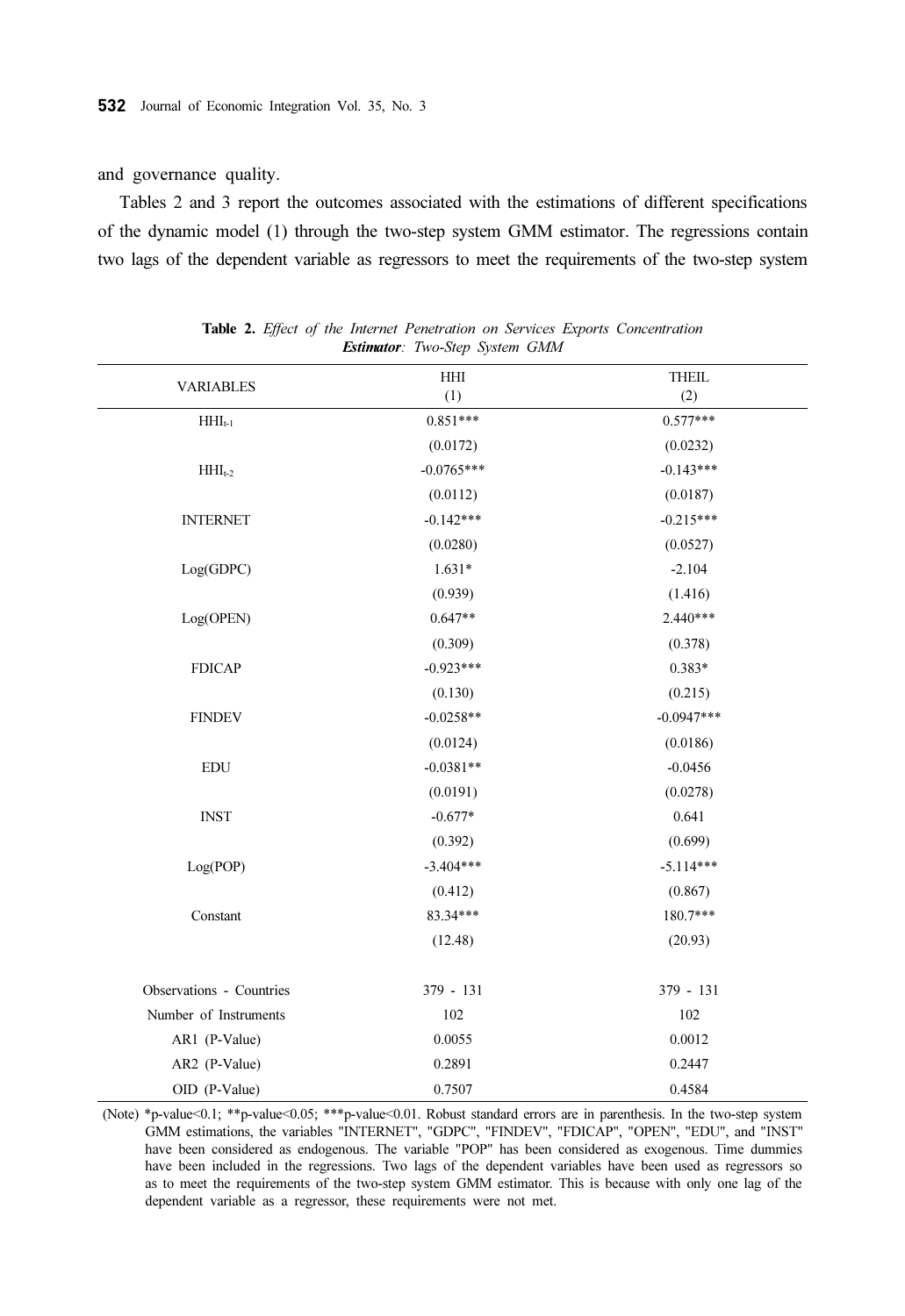| Variables                | <b>HHI</b><br>(1) | <b>THEIL</b><br>(2) | HHI<br>(3)   | <b>THEIL</b><br>(4) |
|--------------------------|-------------------|---------------------|--------------|---------------------|
| One-period lag of the    | $0.867***$        | $0.571***$          | $0.863***$   | $0.646***$          |
| dependent variable       | (0.0224)          | (0.0269)            | (0.0163)     | (0.0236)            |
| Two-period lag of the    | $-0.0959***$      | $-0.119***$         | $-0.0843***$ | $-0.120***$         |
| dependent variable       | (0.0167)          | (0.0211)            | (0.0148)     | (0.0210)            |
| <b>INTERNET</b>          | $-0.155***$       | $-0.102$            | $-0.150***$  | $-0.136***$         |
|                          | (0.0467)          | (0.0913)            | (0.0378)     | (0.0499)            |
| HIC*INTERNET             | $-0.0124$         | $-0.170**$          |              |                     |
|                          | (0.0425)          | (0.0829)            |              |                     |
| LDC*INTERNET             |                   |                     | $-0.457***$  | 0.361               |
|                          |                   |                     | (0.109)      | (0.276)             |
| HIC                      | 3.674             | $-3.364$            |              |                     |
|                          | (3.009)           | (5.208)             |              |                     |
| <b>LDC</b>               |                   |                     | 9.153***     | $-11.04***$         |
|                          |                   |                     | (2.625)      | (4.146)             |
| Log(GDPC)                | 2.122             | $-2.242$            | 2.008*       | $-4.026***$         |
|                          | (1.404)           | (1.960)             | (1.206)      | (1.445)             |
| Log(OPEN)                | $1.024***$        | 2.909***            | $1.275***$   | 1.044               |
|                          | (0.349)           | (0.563)             | (0.333)      | (0.691)             |
| <b>FDICAP</b>            | $-1.029***$       | 0.0351              | $-1.361***$  | 0.252               |
|                          | (0.163)           | (0.249)             | (0.146)      | (0.262)             |
| <b>FINDEV</b>            | $-0.0381***$      | $-0.104***$         | $-0.0499***$ | $-0.109***$         |
|                          | (0.0129)          | (0.0206)            | (0.0136)     | (0.0198)            |
| <b>EDU</b>               | $-0.0456*$        | $-0.00834$          | $-0.0148$    | $-0.0500$           |
|                          | (0.0241)          | (0.0337)            | (0.0200)     | (0.0415)            |
| <b>INST</b>              | $-1.709***$       | 1.011               | $-0.964*$    | 1.746**             |
|                          | (0.399)           | (0.881)             | (0.514)      | (0.817)             |
| Log(POP)                 | $-4.158***$       | $-6.091***$         | $-4.258***$  | $-3.203***$         |
|                          | (0.565)           | (0.949)             | (0.553)      | (1.118)             |
| Constant                 | 86.63***          | 197.4***            | 98.21***     | 153.3***            |
|                          | (17.31)           | (24.98)             | (18.12)      | (28.29)             |
| Observations - Countries | 379 - 131         | $379 - 131$         | 379 - 131    | $379 - 131$         |
| Number of Instruments    | 97                | 97                  | 97           | 97                  |
| AR1 (P-Value)            | 0.0044            | 0.0014              | 0.0052       | 0.0010              |
| AR2 (P-Value)            | 0.3945            | 0.1693              | 0.388        | 0.1876              |
| OID (P-Value)            | 0.4887            | 0.3839              | 0.5917       | 0.2517              |

Table 3. Effect of the Internet Penetration on Services Exports Concentration Across Sub-Samples Estimator: Two-Step System GMM

(Note) \*p-value<0.1; \*\*p-value<0.05; \*\*\*p-value<0.01. Robust standard errors are in parenthesis. In the two-step system GMM estimations, the variables "INTERNET", "GDPC", "FINDEV", "FDICAP", "OPEN", "EDU", "INST" and the interaction variables have been considered as endogenous. The variable "POP" has been considered as exogenous. Time dummies have been included in the regressions. Two lags of the dependent variables have been used as regressors so as to meet the requirements of the two-step system GMM estimator. This is because with only one lag of the dependent variable as a regressor, these requirements were not met.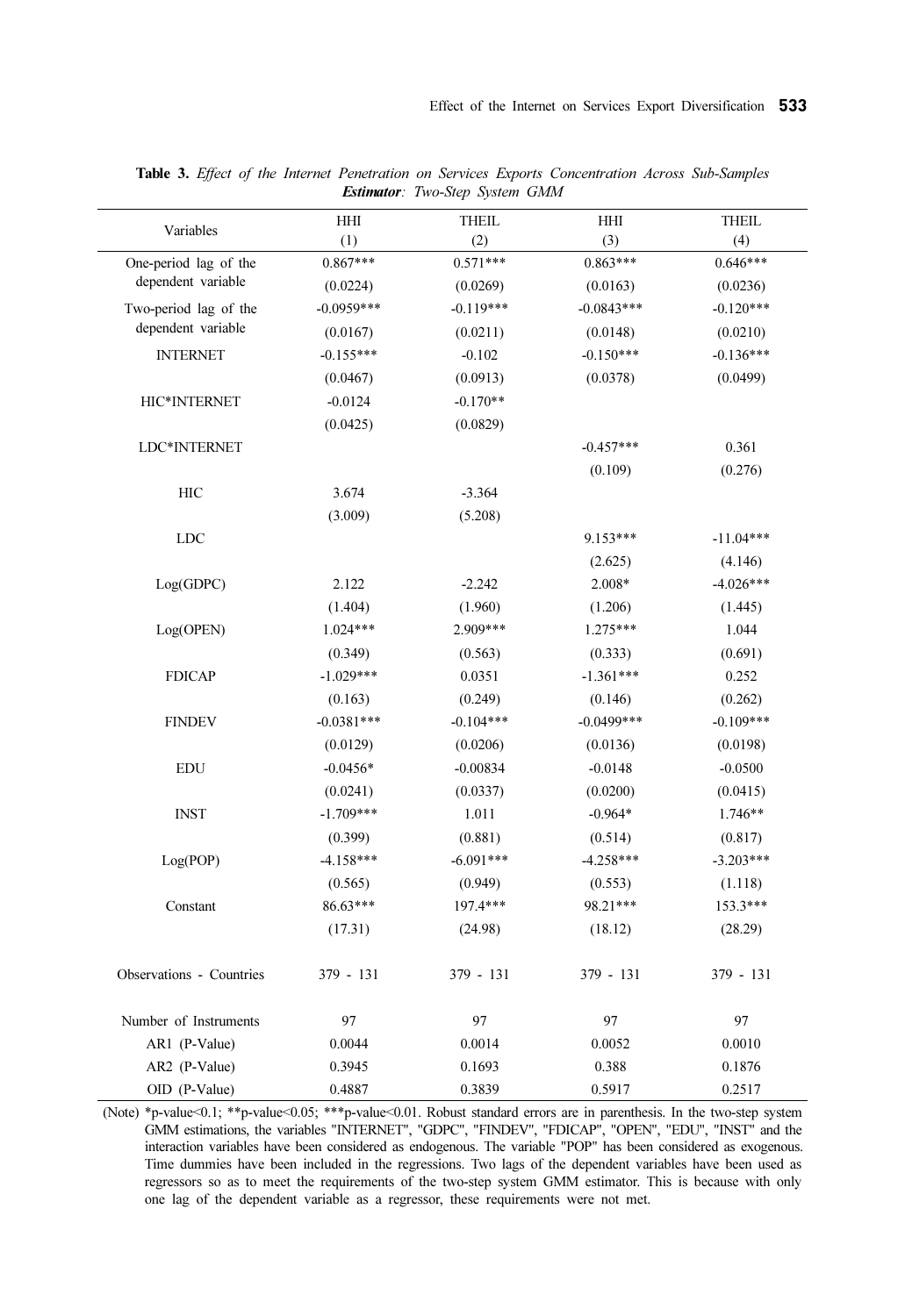GMM estimator. In fact, when model (1) or its different specifications are estimated with only one lag of the dependent variable as regressor, these requirements are not satisfied. Results in Table 1 emerge from the estimation by the FE and FGLS estimators of model (1) and where the dependent variable is, respectively, "HHI" (Table 1, column [1]) and "THEIL" (Table 1, column [2]). Table 3 presents the outcomes emerging from the estimations of other specifications of model (1), where the dependent variable is "HHI" and "THEIL," that helps examine the effect of the Internet penetration on services export diversification in high-income countries (HICs) versus Non-HICs (also referred to as developing countries, i.e., countries in the full sample that are not in the category of HICs). The subsample of HICs is taken from the World Bank's classification of countries. The effect of the Internet on services export diversification in LDCs is also examined. The subsample of LDCs is chosen because LDCs represent the poorest countries, and the most vulnerable ones to global external and environmental shocks.12) They exhibit a high concentration of services export on limited number of few items (WTO, 2019c). To examine the effect of the Internet penetration on services export concentration in HICs and LDCs, respectively, a dummy variable is created for each group of countries, which takes the value 1 when a country belongs to a relevant category, and 0, otherwise. The dummies created are called HIC and LDC and refer, respectively, to the subsamples HICs and LDCs. Each of these dummies and its interaction with the variable "INTERNET" are included in model (1).

Before discussing the estimates presented in Tables 1 to 3, it is useful to get a first view on the statistical correlation between the variable of interest, namely, the Internet penetration, and the indicators of services export diversification. Figures 1 and 2 provide the correlation patterns between these variables over the full sample and the subsamples of HICs and Non-HICs (i.e., developing countries). Figure 1 suggests a negative correlation pattern between "INTERNET" and "HHI," which indicates a positive correlation between the Internet penetration aret and services export diversification. However, the correlation pattern between "INTERNET" and "THEIL" is not distinct. Figure 2 indicates that the correlations between Internet penetration and services export concentration indices are negative for HICs, although it is higher when using "HHI" rather than "THEIL," thus suggesting that the Internet penetration rate is positively correlated with services export diversification in HICs. For developing countries, the correlation pattern between "INTERNET" and "HHI" appears to be negative, while it is positive between "INTERNET" and "THEIL." Consequently, it is difficult to conclude on the direction of the correlation pattern between the Internet penetration and services export concentration in developing countries.

<sup>12)</sup> For details on the criteria used to select countries that can be included in the group of LDCs, see information online at: http://unohrlls.org/about-ldcs/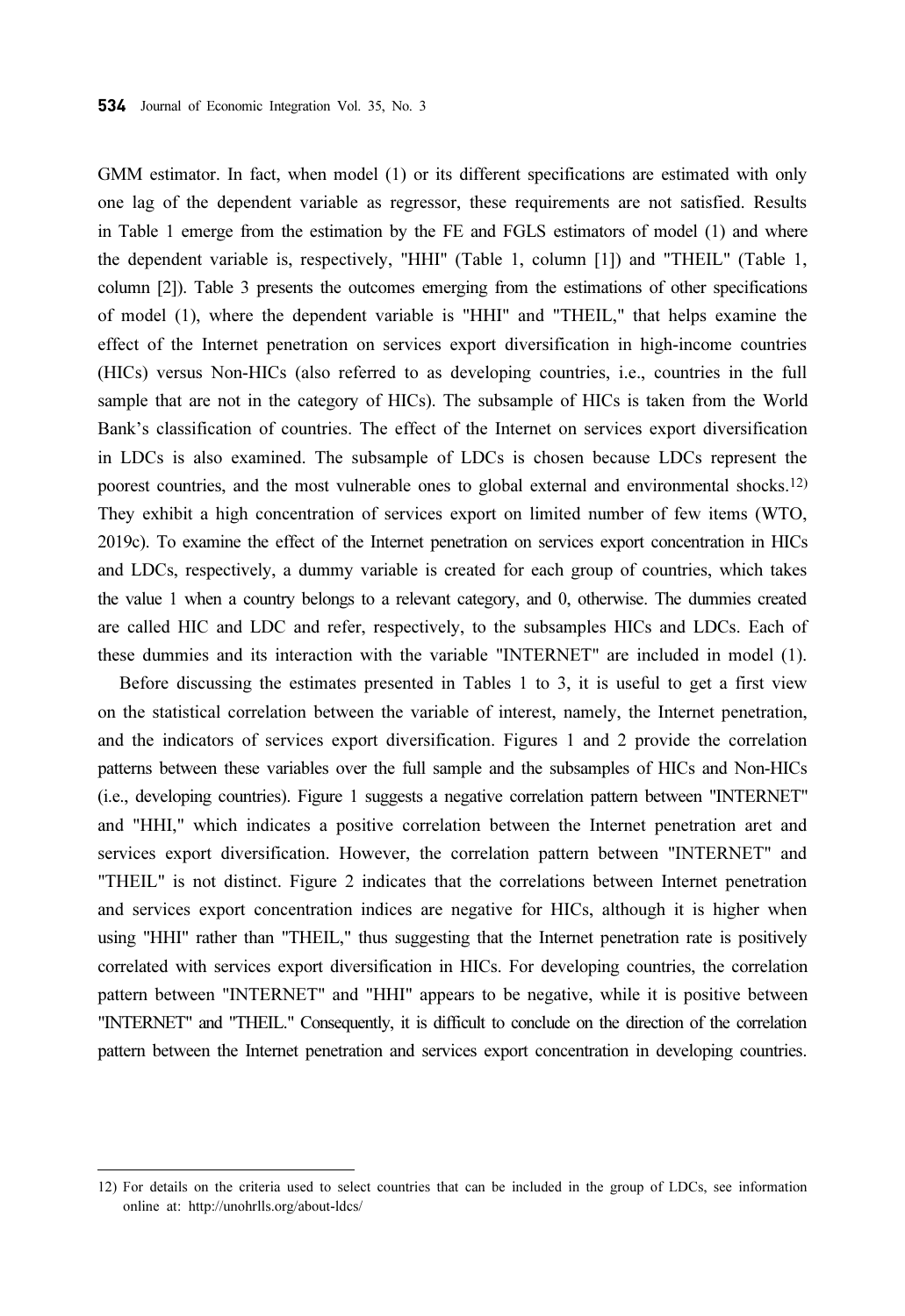

Figure 1. Correlation pattern between the Internet penetration and indices of services export concentration\_over the full sample

(Source) Author

Figure 2. Correlation pattern between the internet penetration and indices of services export concentration over sub-samples of HICs and developing countries



(Source) Author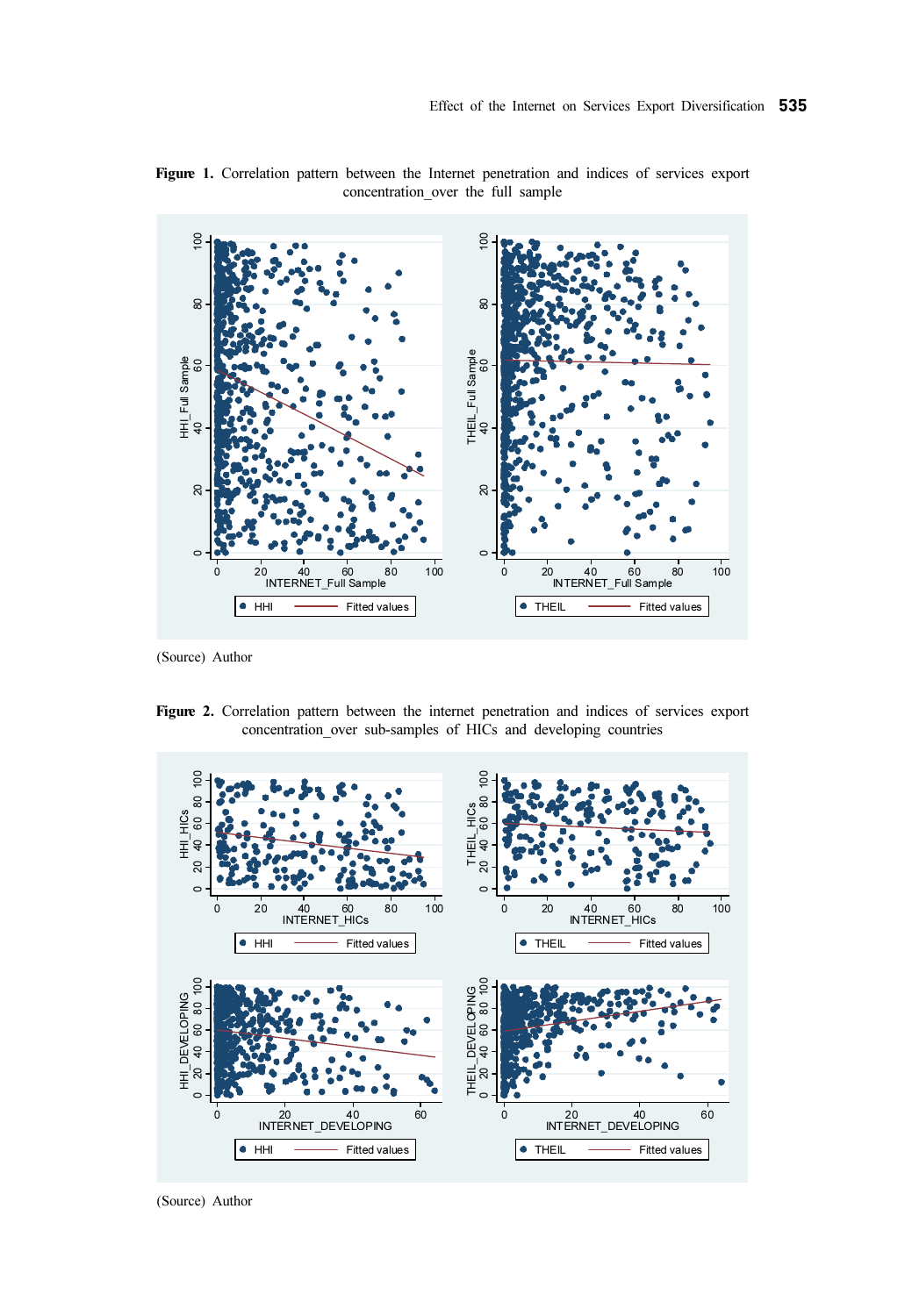### IV. Interpretation of Empirical Results

Results based on the FE estimator (Table 1, columns [1] and [2]) show that Internet penetration has a negative and significant effect (at 1% level) on the two indices "HHI" and "THEIL," although the absolute value of the effect is higher (nearly double) with "THEIL" than with "HHI." These two outcomes show that, regardless of the magnitude of the estimates, greater Internet penetration promotes services export diversification over the full sample. These results are confirmed considering the estimates based on the FGLS estimator and presented in column [3] for "HHI" and column [4] for "THEIL." Here, the absolute value of the magnitude of this effect is higher for "HHI" than for "THEIL" (nearly double). The coefficients of the variable "INTERNET" resulting from the estimates of the static specifications of model (1) with the HHI and based on FE and FGLS exhibit similar magnitudes (see columns [1] and [3]), while those in columns [2] and [4] exhibit different magnitudes. For control variables, across columns [1] and [2], the real per capita income is negatively and significantly associated with services export concentration, which suggests that as countries develop, they improve their level of services export diversification. The institutional and governance quality and the education level are positively and significantly associated with services export concentration. Population size is positively and significantly associated with services export concentration only for results in column [2]. Other variables, including financial development, real per capita FDI inflows, and trade openness, do not significantly (at 10% level) affect services export concentration. In columns [3] and [4], the real per capita income and the degree of trade openness do not influence services export concentration. In addition, financial development, real per capita FDI inflows, and the population size have a positive and significant effect on services export concentration. Institutional and governance quality and education influence significantly HHI and THEIL only in column [3], but not in column [4].

Estimates based on the FE and FGLS estimators are possibly biased. Therefore, the outcomes in Tables 2 and 3 based on the two-step system GMM approach must be considered. Suitability of the two-step system GMM estimator is assessed by considering the outcomes of the diagnostic tests described earlier. Tables 2 and 3 show that the coefficient of the lags of the dependent variables is always statistically significant at the 1% level, thereby confirming the persistence of "HHI" and "THEIL" over time. This underlines the dynamic nature of model (1). Particularly, a rise in the index of services export concentration in periods  $t-1$  induces a higher degree of services exports concentration in period  $t$ , whereas a rise in the index of services export concentration in period  $t-2$  induces a higher degree of services export diversification in period t. However, Table 2 shows that the p-values associated with the  $AR(1)$  test are always lower than 0.01 (1% significance level); as expected, the p-values related to the AR (2) and AR(3) tests are all greater than 0.10 (i.e., the  $10\%$  significance). The *p*-values related to the OID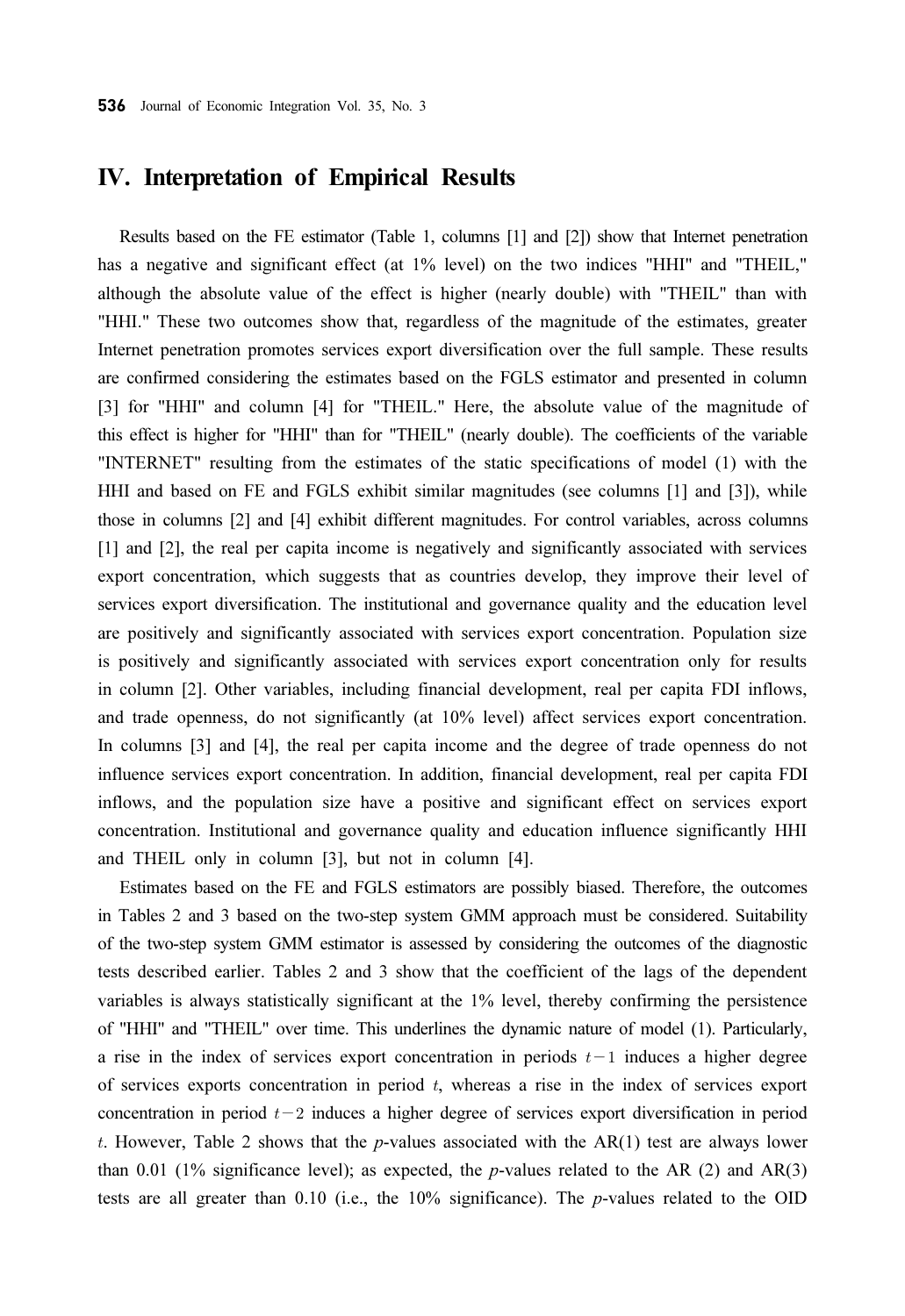test are also always greater than 0.10; finally, the number of countries is consistently higher than the number of instruments across all columns of the two tables. Based on these varying results, we conclude that the two-step system GMM estimator is suitable for conducting the empirical analysis. The outcomes of the estimations reported in Tables 2 and 3 can be interpreted.

Table 2 shows that Internet penetration is negatively and significantly (at 1% level) associated with services export concentration in columns [1] and [2]. This indicates that greater access to the Internet favors services export diversification over the full sample. However, the absolute value of the coefficient of the "INTERNET" variable in column [1] (result based on "HHI") is lower than that of the same variable in column [2]. In terms of magnitude, a 1 percentage point increase in the Internet penetration rate is associated with a 0.14-point decrease in the HHI indicator and a 0.215-point fall in the THEIL indicator over the full sample. Interestingly, the effect of the Internet penetration on HHI is similar to that in Table 1, columns [1] and [3]. However, this effect on THEIL is different from the ones observed in Table 1, columns [2] and [4]. Concerning control variables, estimates are not always similar across the two columns of Table 2, in terms of both sign and statistical significance. Results in column [1] show that at the 5% level, the real per capita income and the institutional and governance quality do not significantly affect services export concentration, while greater trade openness is positively and significantly associated with services export concentration. Improved FDI inflows, financial development, education level, and increase in the population size are positively associated with services export diversification. Column [2] shows that, at the 5% level, real per capita income, FDI inflows, the education level, and the institutional and governance quality do not significantly affect services export concentration. In contrast, as in column [1], greater trade openness induces a higher concentration of services exports, while financial development and the population size positively influence services export diversification.

Table 3 shows that the estimates related to control variables are consistent with those reported in column [1] of Table 2 based on "HHI," which in turn shows that the coefficient of the variable "INTERNET" is negative and significant at the 1% level. Moreover, the effect of Internet penetration on services export concentration is the same in both HICs and developing countries, because in column [1] of Table 3, the coefficient of the interaction variable "HIC\*INTERNET" is not significant at the conventional levels. Thus, the estimates in column [2] of Table 3 based on "THEIL" indicate that the effect of Internet penetration on services export diversification is higher in HICs than in developing countries (the coefficient of the interaction variable "HIC\*INTERNET" is significant at the 5% level). These estimates show that a 1 percentage point increase in the Internet penetration rate is associated with a 0.155-point decrease in the degree of services export concentration ("HHI") in both HICs and developing countries. Similarly, a 1 percentage point increase in Internet penetration rate leads to a 0.170-point fall in the level of services export concentration ("THEIL") in HICs. Columns [3] and [4] of Table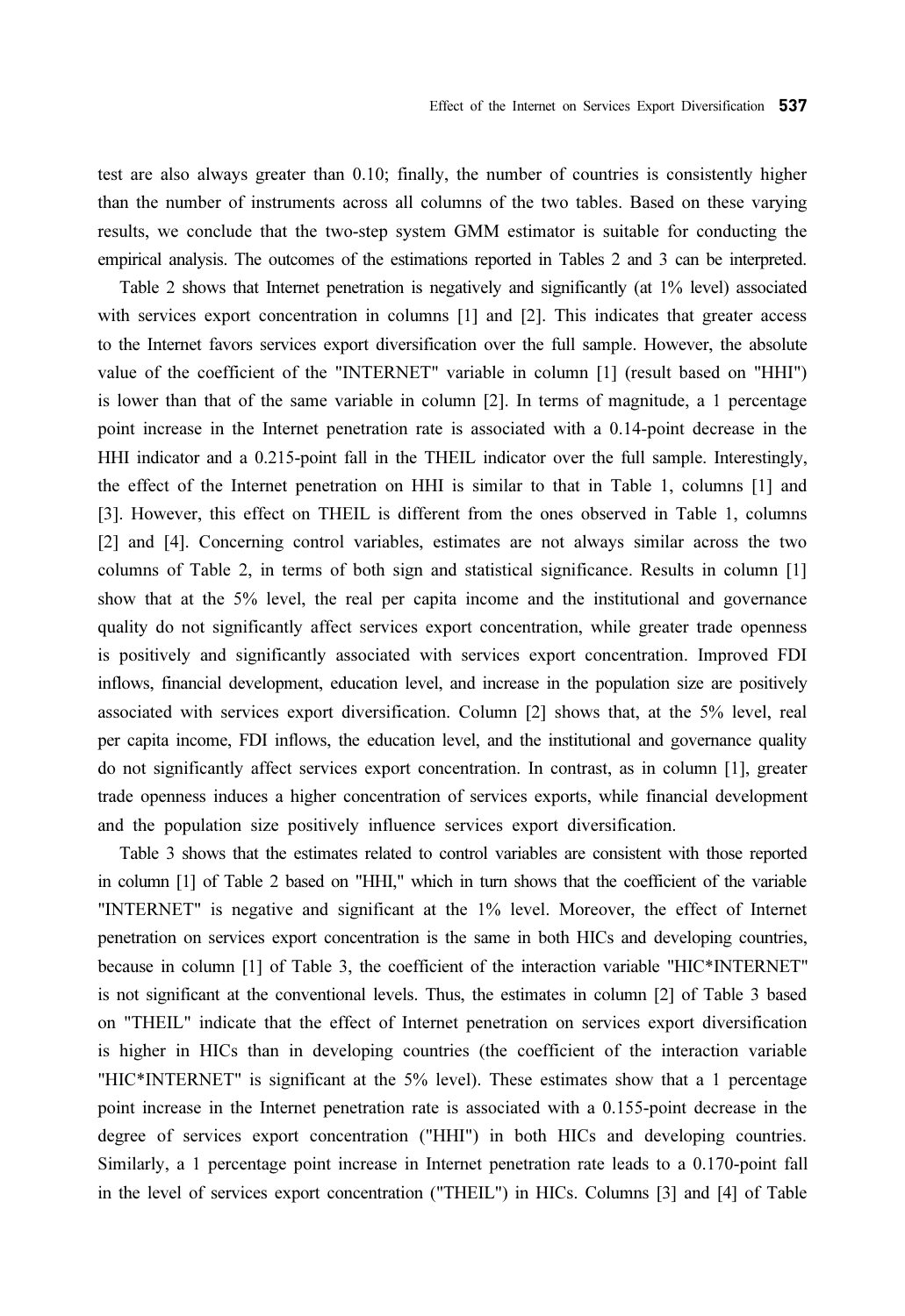3 show the effect of Internet penetration on services export diversification, measured by "HHI" and "THEIL" indicators, in LDCs. Particularly, results in column [3] of Table 3 show a negative and significant coefficient (at the 1% level) of the interaction variable "LDC\*INTERNET," which indicates that Internet penetration has a greater positive effect on services export diversification ("HHI") in LDCs than in other countries in the full sample. Thus, the effect of Internet penetration on services export concentration is  $-0.607^{13}$  (=-0.150-0.457) for LDCs and -0.150 for Non-LDCs in the full sample. Therefore, a 1 percentage point increase in the Internet penetration rate is associated with a 0.607-point decrease in the degree of services export concentration ("HHI") in LDCs, and a 0.150-point decrease in the degree of services export concentration ("HHI") in Non-LDCs. Column [4] of Table 3 suggests that the interaction term of the variable "LDC\*INTERNET" is not significant at the conventional levels, while the coefficient of the variable "INTERNET" is significant at the 1% level. Based on these two outcomes, it can be deduced that the effect of Internet penetration rate on services export concentration ("THEIL") is the same in LDCs and Non-LDCs, and amounts to -0.136: a 1 percentage point increase in the Internet penetration rate is associated with a 0.136-point fall in the level of services export concentration ("THEIL") in LDCs and Non-LDCs alike.

Overall, while the results based on the indicators HHI and THEIL are not the same in terms of magnitude, sign, and statistical significance for all control variables, they show that greater access to the Internet is positively associated with services export diversification over the full sample. This outcome obtained over the full sample reflects different results over subsamples, but those results also show that greater Internet penetration rate is associated with a higher degree of services export diversification. Focusing specifically on the preferred measure of services export concentration ("HHI"), a rise in the Internet penetration rate promotes services export diversification in HICs and developing countries alike, and has a higher positive effect on services export diversification in LDCs than in other countries in the full sample.

## V. Further Analysis

Section 2 postulated that the Internet could influence services export diversification path through its effects on innovation and goods exports as well as on export product concentration and FDI inflow channels. This section tests these hypotheses. Therefore, the study adopts the preferred estimator of services export concentration (i.e., "HHI") and estimates several variants of model (1) using the two-step system GMM estimator. For the first variant of model (1), an indicator measuring the degree of innovation along with its interaction with the variable "INTERNET"

<sup>13)</sup> This coefficient is obtained by adding the estimate associated with the variable "INTERNET" and the coefficient of the interaction variable "LDC\*INTERNET."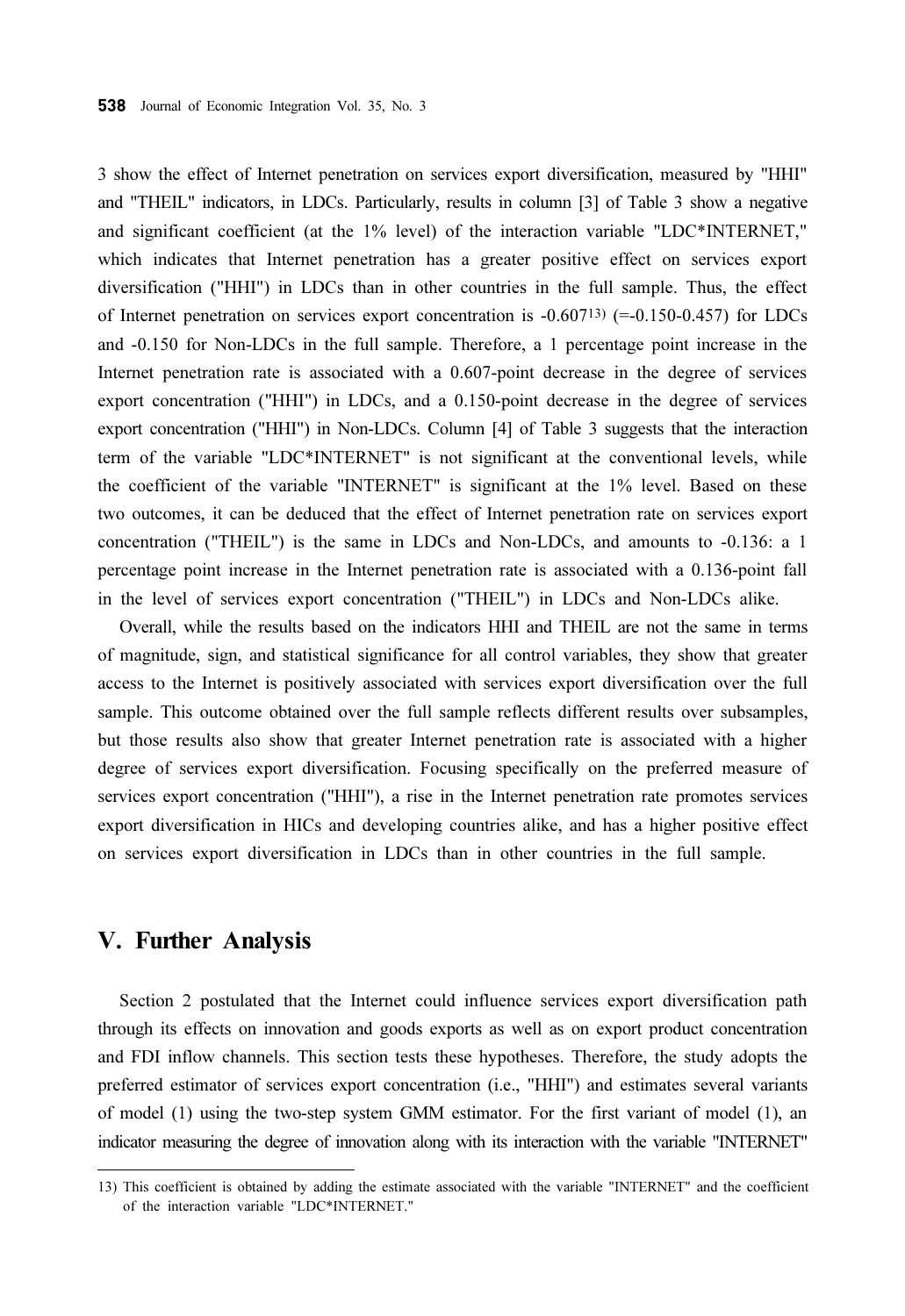are introduced. The level of innovation in a given country is measured by the number of patents granted to the residents of the country by the local national patent office. This innovation variable is denoted "PATENT." Column [1] of Table 4 displays the results of the estimation of this model specification. To explore whether the effect of Internet penetration on services export concentration translates through the merchandise exports channel, two other specifications of model (1) are estimated. The first includes the variable "MERCHGR," which represents the growth rate  $(\%)$  of the total merchandise exports and its squared term (column [2], Table 4). This variant of model (1) helps in testing the existence of a nonlinear relationship<sup>14)</sup> between merchandise export growth and services export concentration. Finally, the second specification of model (1) introduces the variable "MERCHGR" and its interaction with "INTERNET," and the squared term of "MERCHGR" and its interaction with the variable "INTERNET." Column [3] of Table 4 displays the results of the estimation of this third specification of model (1).

|                               | HHI         | HHI           | <b>HHI</b>     |
|-------------------------------|-------------|---------------|----------------|
| Variables                     | (1)         | (2)           | (3)            |
| $HHI_{t-1}$                   | $0.858***$  | $0.850***$    | $0.831***$     |
|                               | (0.0128)    | (0.0159)      | (0.0111)       |
| $HH_{t-2}$                    | $-0.114***$ | $-0.0717***$  | $-0.0762***$   |
|                               | (0.0145)    | (0.0131)      | (0.00788)      |
| <b>INTERNET</b>               | $-0.379***$ | $-0.0851***$  | $-0.197***$    |
|                               | (0.0531)    | (0.0248)      | (0.0160)       |
| INTERNET*Log(PATENT)          | $0.0543***$ |               |                |
|                               | (0.00757)   |               |                |
| Log(PATENT)                   | $-4.455***$ |               |                |
|                               | (0.481)     |               |                |
| <b>MERCHGR</b>                |             | $0.262***$    | $-0.154***$    |
|                               |             | (0.0495)      | (0.0465)       |
| MERCHGR <sup>2</sup>          |             | $-0.00108***$ | $0.00374***$   |
|                               |             | (0.000275)    | (0.000683)     |
| <b>INTERNET*MERCHGR</b>       |             |               | $0.00875***$   |
|                               |             |               | (0.00163)      |
| INTERNET*MERCHGR <sup>2</sup> |             |               | $-0.000271***$ |
|                               |             |               | $(4.69e-05)$   |
| Log(GDPC)                     | 3.882 ***   | $2.876***$    | $2.054***$     |
|                               | (1.088)     | (0.598)       | (0.388)        |

Table 4. Effect of the Internet Use on Services Exports Concentration ("HHI") for Varying Levels of Innovation/Merchandise Export Growth Rates Estimator: Two-Step System GMM

<sup>14)</sup> The idea of estimating a nonlinear relationship between merchandise export growth and services export concentration arises from the observation in a graph containing the cross plot between these two variables that such a nonlinear relationship may exist (to save space, we have not presented this graph here, and it can be obtained upon request).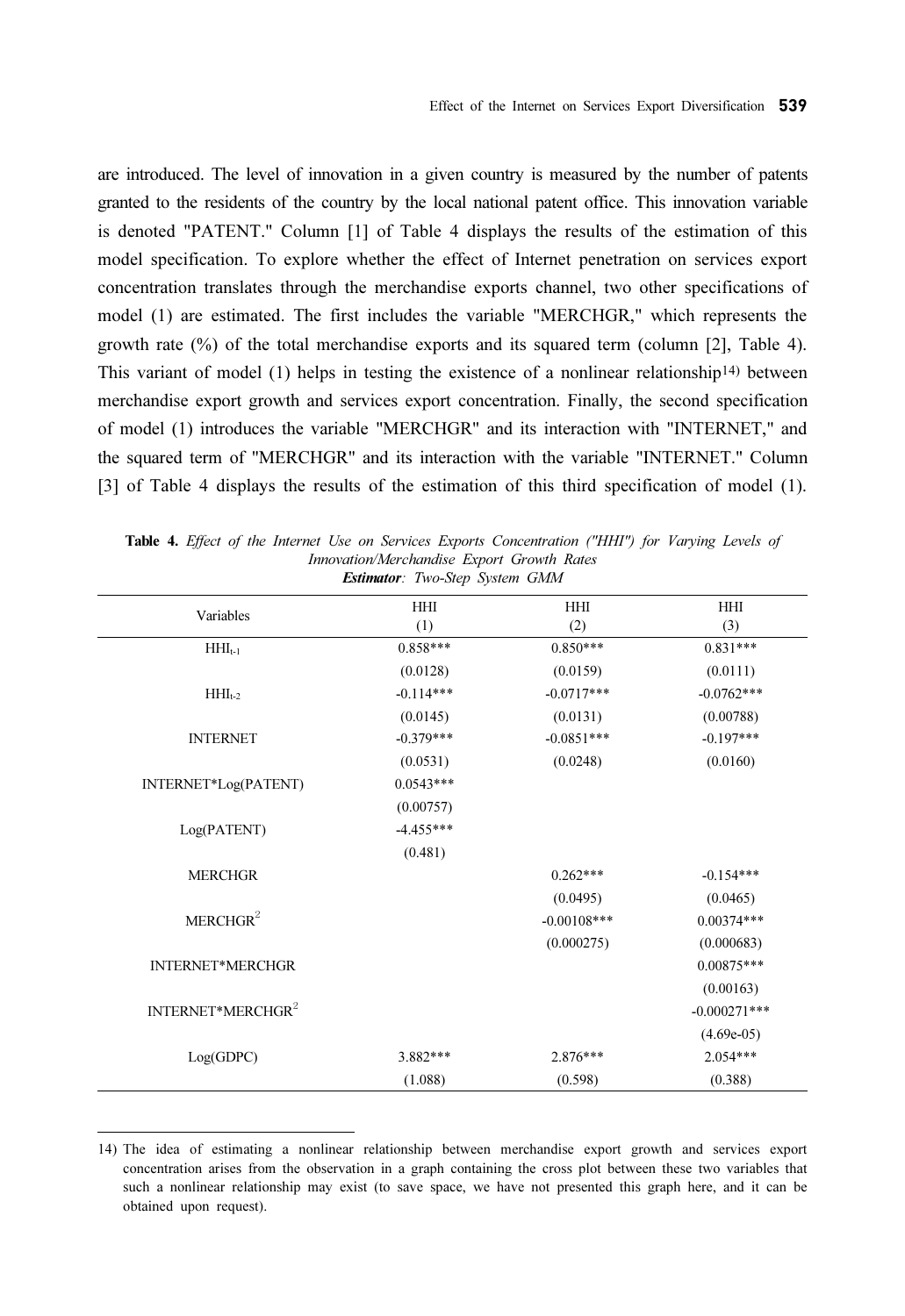| Variables                | <b>HHI</b>   | <b>HHI</b>   | <b>HHI</b>   |
|--------------------------|--------------|--------------|--------------|
|                          | (1)          | (2)          | (3)          |
| Log(OPEN)                | $-1.611**$   | $-0.0450$    | 0.208        |
|                          | (0.652)      | (0.339)      | (0.237)      |
| <b>FDICAP</b>            | $-0.406***$  | $-0.999***$  | $-0.494***$  |
|                          | (0.120)      | (0.127)      | (0.0676)     |
| <b>FINDEV</b>            | $-0.0413***$ | $-0.00861*$  | $-0.0273***$ |
|                          | (0.00982)    | (0.00474)    | (0.00303)    |
| <b>EDU</b>               | 0.00657      | $-0.0433***$ | $-0.0211*$   |
|                          | (0.0124)     | (0.0116)     | (0.0112)     |
| <b>INST</b>              | 0.934        | $-1.027***$  | $-1.055***$  |
|                          | (0.609)      | (0.359)      | (0.230)      |
| Log(POP)                 | $3.084***$   | $-2.253***$  | $-2.354***$  |
|                          | (0.589)      | (0.487)      | (0.193)      |
| Constant                 | $-54.63***$  | 44.96***     | 44.01***     |
|                          | (18.76)      | (12.41)      | (7.062)      |
| Observations - Countries | $238 - 88$   | $379 - 131$  | $379 - 131$  |
| Number of Instruments    | 78           | 108          | 125          |
| AR1 (P-Value)            | 0.0354       | 0.0059       | 0.0057       |
| AR2 (P-Value)            | 0.3528       | 0.2694       | 0.2975       |
| OID (P-Value)            | 0.3797       | 0.5953       | 0.5189       |
|                          |              |              |              |

Table 4. Continued

(Note) \*p-value<0.1; \*\*p-value<0.05; \*\*\*p-value<0.01. Robust standard errors are in parenthesis. In the two-step system GMM estimations, the variables "INTERNET", "PATENT", "MERCHGR", "GDPC", "FINDEV", "FDICAP", "OPEN", "EDU", "INST" and the interaction variables have been considered as endogenous. The variable "POP" has been considered as exogenous. Time dummies have been included in the regressions. Two lags of the dependent variables have been used as regressors so as to meet the requirements of the two-step system GMM estimator. This is because with only one lag of the dependent variable as a regressor, these requirements were not met.

We complement the analysis on whether the effect of Internet penetration on services export concentration translates through merchandise exports by investigating whether this effect passes through the export product concentration (or diversification) channel. Therefore, we use the indicator of export product concentration (denoted "PRODCONC") computed by the IMF using the Theil index (Appendix 1). Higher values of this index imply greater export product concentration, while lower values indicate greater export product diversification. To ensure consistency in the measure of export (product and services) diversification used in the study, the Theil index indicator ("THEIL") was used as a dependent variable in the specifications of model (1), in which the variable "PRODCONC" is included. Similar to Table 4 for the variable "MERCHGR," a nonlinear relation between export product diversification and services export diversification is verified by including both "PRODCONC" and its squared term in model (1). However, no such evidence was found of the existence of a nonlinear effect. Therefore, a variant of model (1) (with "THEIL" as the dependent variable) is considered in which the indicator "PRODCONC" and its interaction with the variable "INTERNET" is introduced. Column [1] of Table 5 shows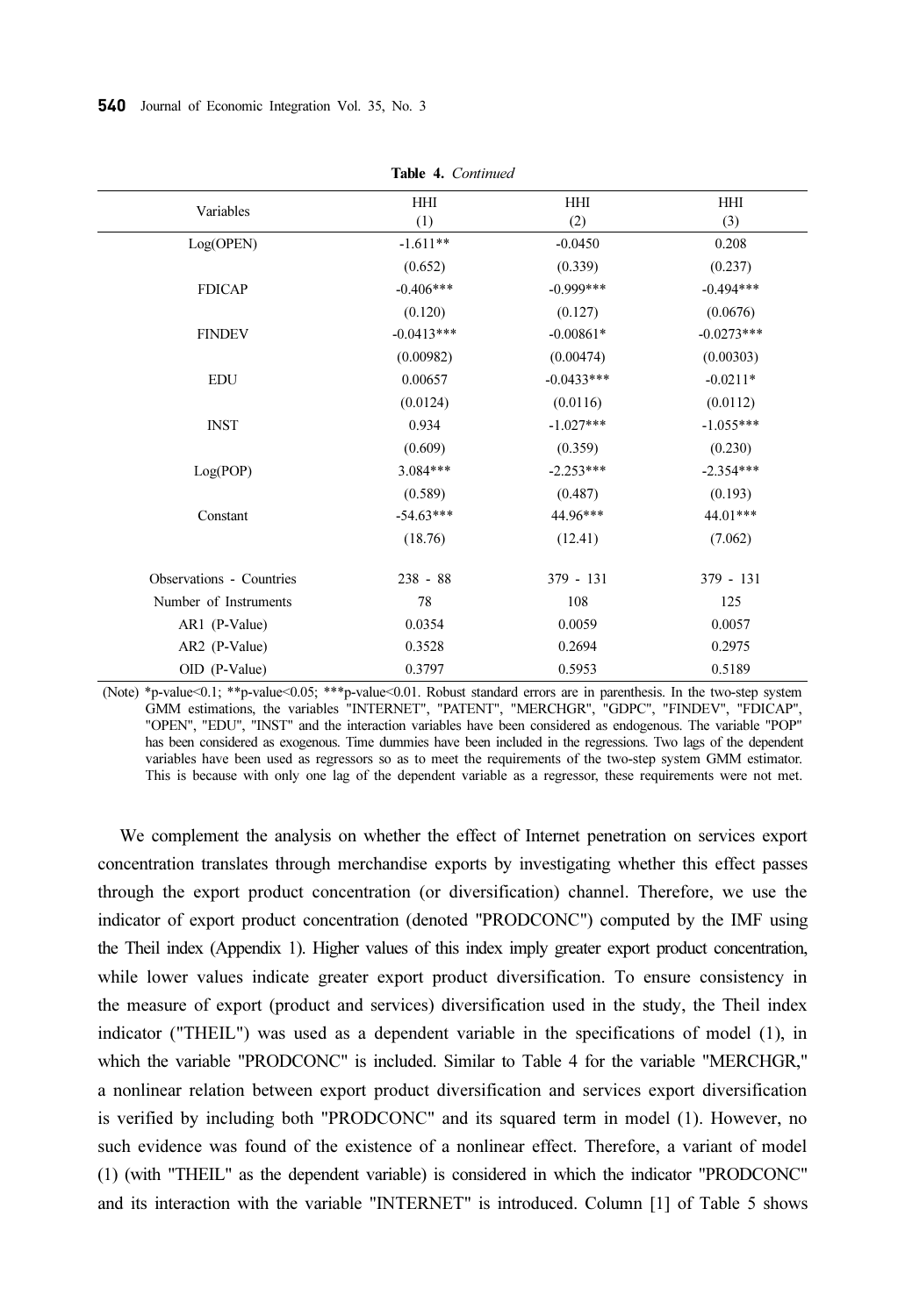| Variables                                   | <b>THEIL</b> | <b>THEIL</b> | HHI          |
|---------------------------------------------|--------------|--------------|--------------|
|                                             | (1)          | (2)          | (3)          |
| One-period lag of the<br>dependent variable | $0.602***$   | $0.550***$   | $0.941***$   |
|                                             | (0.0227)     | (0.0123)     | (0.0304)     |
| Two-period lag of the                       | $-0.118***$  | $-0.155***$  | $-0.0967***$ |
| dependent variable                          | (0.0212)     | (0.00856)    | (0.0245)     |
| <b>INTERNET</b>                             | $-0.179***$  | $-0.464***$  | $-0.571***$  |
|                                             | (0.0578)     | (0.0351)     | (0.0988)     |
| <b>PRODCONC</b>                             | $2.556***$   | $-3.268***$  |              |
|                                             | (0.929)      | (0.496)      |              |
| INTERNET*PRODCONC                           |              | $0.0677***$  |              |
|                                             |              | (0.00935)    |              |
| <b>INTERNET*FDICAP</b>                      |              |              | $0.0411***$  |
|                                             |              |              | (0.00634)    |
| Log(GDPC)                                   | $-5.552***$  | $-3.457***$  | 1.521        |
|                                             | (1.663)      | (0.792)      | (1.437)      |
| Log(OPEN)                                   | $2.734***$   | 2.924***     | $1.140**$    |
|                                             | (0.546)      | (0.195)      | (0.501)      |
| <b>FDICAP</b>                               | 0.0743       | $-0.0906$    | $-1.529***$  |
|                                             | (0.257)      | (0.0830)     | (0.235)      |
| <b>FINDEV</b>                               | $-0.124***$  | $-0.0968***$ | $-0.0306$    |
|                                             | (0.0198)     | (0.0103)     | (0.0240)     |
| <b>EDU</b>                                  | 0.0422       | $-0.0190$    | $-0.00168$   |
|                                             | (0.0326)     | (0.0174)     | (0.0233)     |
| <b>INST</b>                                 | $1.737**$    | $1.214***$   | $-1.699**$   |
|                                             | (0.783)      | (0.403)      | (0.688)      |
| Log(POP)                                    | $-4.146***$  | $-6.055***$  | $-3.304***$  |
|                                             | (0.954)      | (0.347)      | (0.925)      |
| Constant                                    | $169.5***$   | 225.4***     | 80.31***     |
|                                             | (24.98)      | (8.896)      | (24.14)      |
| Observations - Countries                    | 379 - 131    | $379 - 131$  | 379 - 131    |
| Number of Instruments                       | 97           | 125          | 73           |
| AR1 (P-Value)                               | 0.0012       | 0.0014       | 0.0081       |
| AR2 (P-Value)                               | 0.2483       | 0.2974       | 0.5326       |
| OID (P-Value)                               | 0.4199       | 0.5163       | 0.6811       |

Table 5. Effect of the Internet Use on Services Exports Concentration for Varying Levels Of Export Product Concentration/Size of FDI Inflows Estimator: Two-Step System GMM

(Note) \*p-value<0.1; \*\*p-value<0.05; \*\*\*p-value<0.01. Robust standard errors are in parenthesis. In the two-step system GMM estimations, the variables "INTERNET", "GDPC", "FINDEV", "FDICAP", "PRODCONC", "OPEN", "EDU", "INST" and the interaction variables have been considered as endogenous. The variable "POP" has been considered as exogenous. Time dummies have been included in the regressions. Two lags of the dependent variables have been used as regressors so as to meet the requirements of the two-step system GMM estimator. This is because with only one lag of the dependent variable as a regressor, these requirements were not met.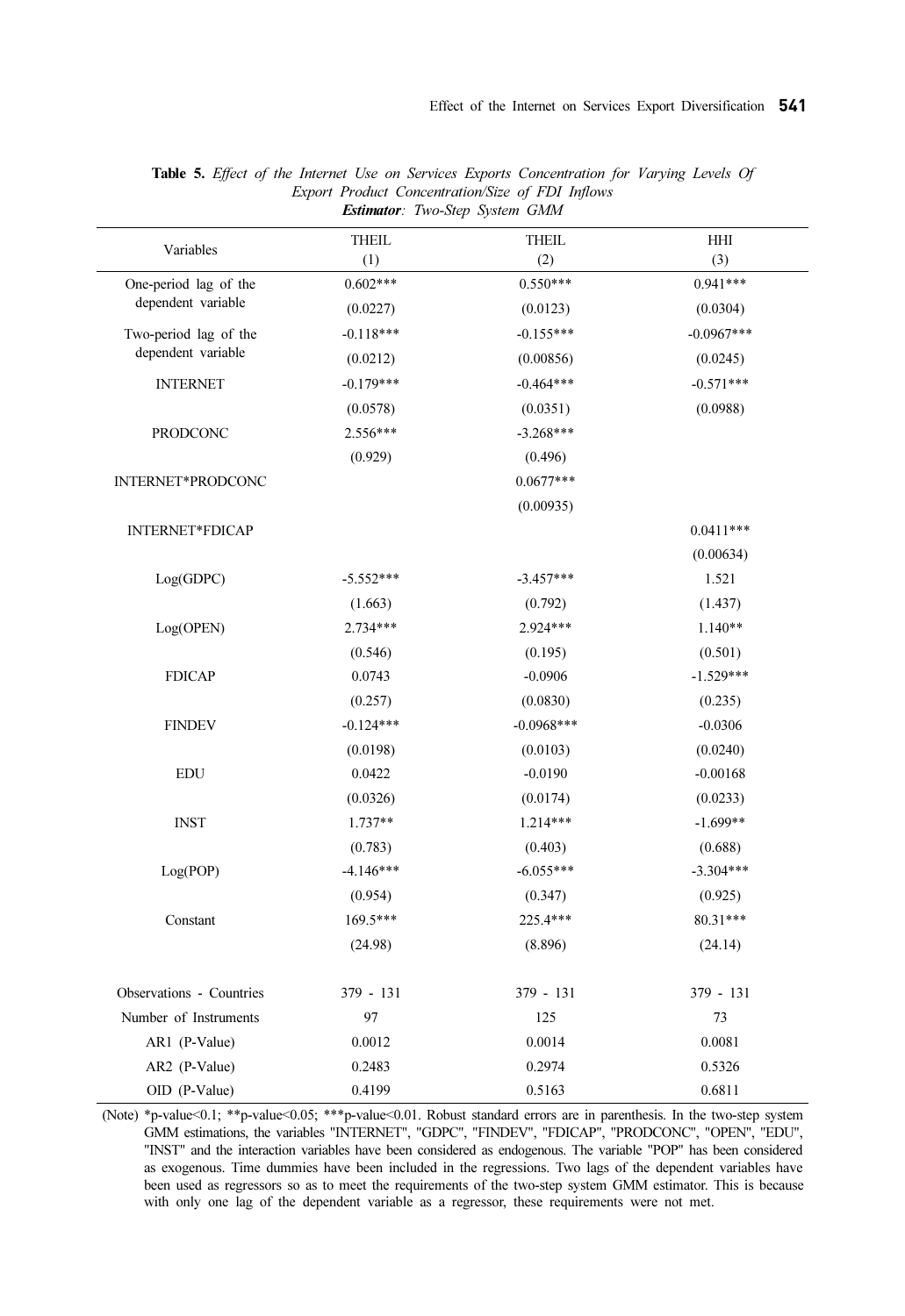that the outcomes of the estimation of the variant of model (1) that includes the variable "PRODCONC," and column [2] of Table 5 shows that the results of the estimation of the specification of model (1) that includes the variables "PRODCONC" and its interaction with the variable "INTERNET." Finally, the extent to which the effect of the Internet penetration on services export concentration passes through the FDI inflows channel is empirically examined by estimating a specification of model (1) in which the Internet penetration variable and the variable measuring FDI inflows are interacted. The results of this estimation are reported in column [3] of Table 5. The analysis uses the primary dependent variable "HHI" to build this specification of model (1), although similar results are obtained when the "THEIL" index is used alternatively as the dependent variable (results based on this index of services export product concentration could be obtained upon request).

With regard to the estimates in Tables 4 and 5, we first observe across all three columns that the requirements for the consistency of the two-step system GMM approach are met. Furthermore, the coefficients of the two lags of the dependent variable "HHI" (and "THEIL" in columns [1] and [2] of Table 5) are consistent with those obtained in the previous tables.

The outcomes15) reported in column [1] of Table 4 show that the coefficient of the interaction variable "[INTERNET\*Log(PATENT)]" is positive and significant at the 1% level, whereas the coefficient of "INTERNET" is negative as well as significant at the 1% level. Therefore, there is a positive and significant effect of the Internet penetration rate on services export concentration once the level of innovation exceeds a threshold; otherwise (i.e., below this turning point), the Internet penetration rate is negatively associated with services export diversification. The number of patents granted beyond which the effect of Internet penetration on services export concentration changes sign is  $1075$  (= exponential  $(0.379/0.0543)$ ) (according to descriptive statistics reported in Appendix 3, the number of patents in the full sample ranges between 1 and 121306). Hence, for countries whose number of patents granted to residents is lower than 1075 (this is likely the case for developing countries, notably LDCs), an increase in the Internet penetration rate is associated with a higher degree of services export diversification. In contrast, a greater Internet penetration rate is positively associated with services export concentration in countries that significantly innovate, that is, those with a number of patents granted to residents higher than 1075. This indicates that as countries improve innovation, they increase their level of services export concentration (possibly on sophisticated services export items). For a better understanding of these effects, Figure 3 shows that, at 95% confidence intervals,16) an increase in the marginal impact of the Internet penetration on services export

<sup>15)</sup> Note that we have tested but not found the existence of a non-linear relationship between innovation and services export concentration (we have included both the variable "PATENT" and its squared term in model (1)).

<sup>16)</sup> The marginal impacts that are statistically significant at the 95% confidence intervals are those including only the upper and lower bounds of the confidence interval that are either above or below the zero line.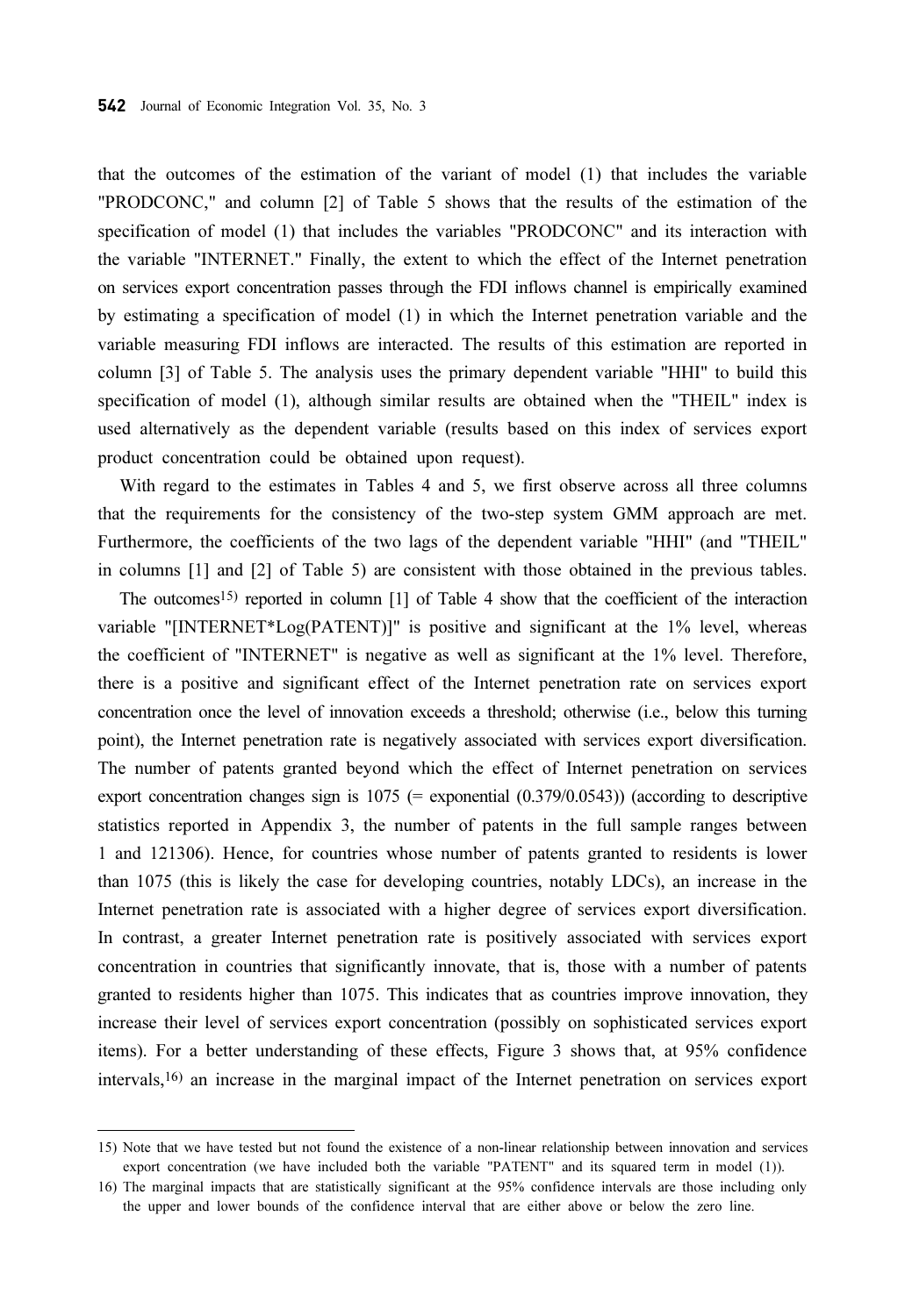

Figure 3. Marginal impact of "INTERNET" on "HHI", for varying levels of "PATENT"

(Source) Author

concentration for varying levels of innovation, that is, for varying numbers of patents granted to countries' residents. Figure 3 shows that the marginal impact of the Internet penetration on services export concentration can take positive or negative values, but increases as countries experience increasing number of patents granted to residents. Additionally, this marginal impact is not always statistically significant at the 5% level. These outcomes confirm the finding that as countries further innovate, they increase their level of services export concentration. In particular, when the number<sup>17)</sup> of patents is between 276 (= exponential (5.618912)) and 5782 (= exponential (8.66249)), there is no significant effect of the Internet penetration rate on services export concentration. However, in countries where the number of patents is higher than 5782, the Internet penetration influences positively and significantly services export concentration. The higher the number of patents granted, the greater is the magnitude of the enhancing effect of Internet penetration rate on services export concentration. However, countries with the number of patents fewer than 276 experience a positive and significant effect of the Internet penetration rate on services export diversification. In other words, for this latter set of countries, the rise in the Internet penetration rate is positively associated with services export diversification, and the lower the number of patents granted to residents, the greater is the magnitude of the positive effect of the Internet penetration on services export diversification. Overall, these findings indicate that greater access to the Internet promotes services export diversification in countries that have a low level of innovation (i.e., with a number of patents granted to residents lower The number of particles is the number of particles and statistical when constrained the software software when the statistical software when  $\frac{1}{2}$  and 8.662499 are extracted from the state of the state of the state so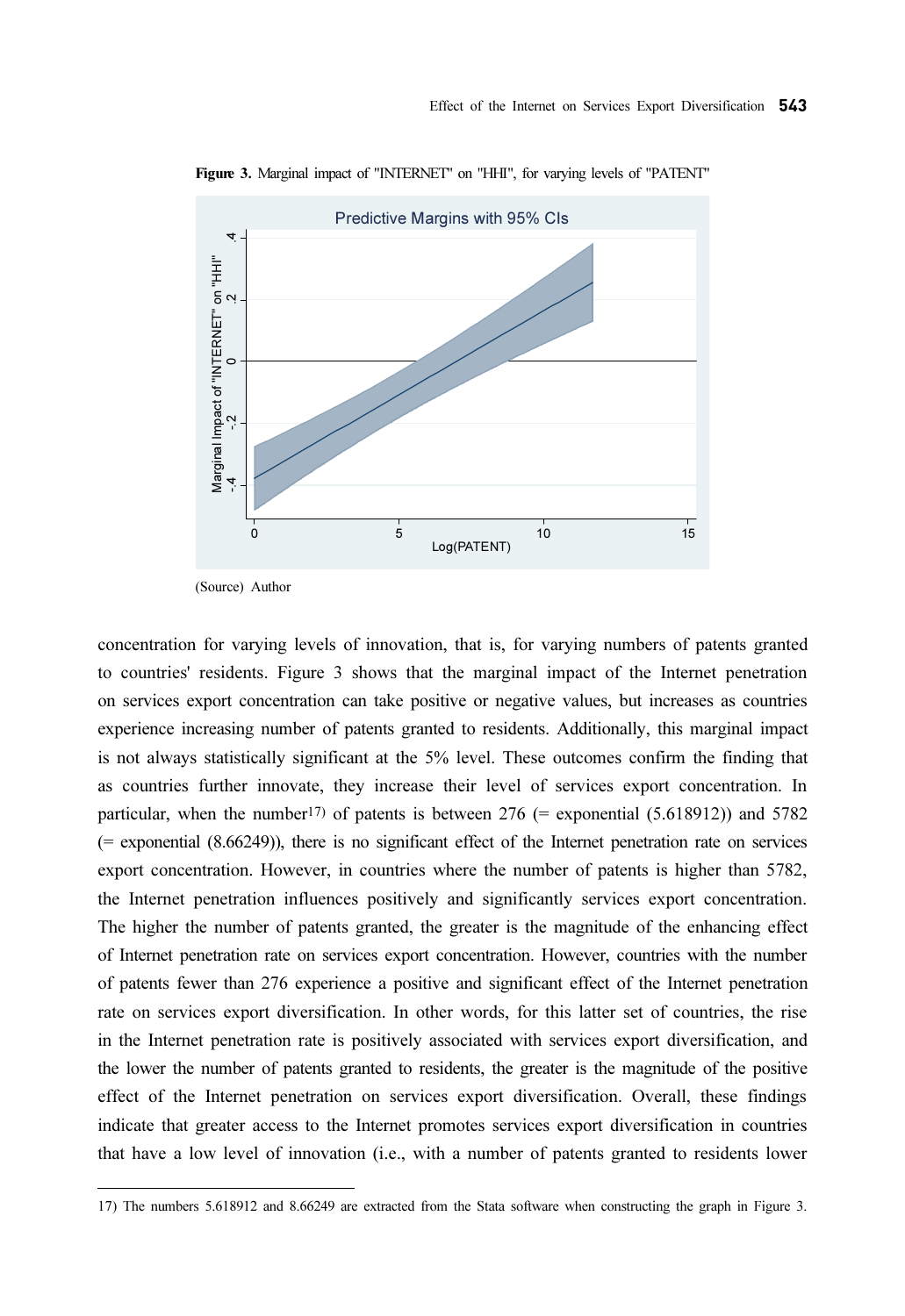than 276). However, greater Internet access is complementary with innovation in promoting services export concentration in countries that experience a relatively high level of innovation, in particular where the number of patents granted to residents is higher than 5782.

Results in columns [2] and [3] of Table 4 show that in column [2], the variable "MERCHGR" and its squared term hold positive and negative coefficients, respectively, which are significant at the 1% level. Therefore, there exists a nonlinear relationship in the form of an inverted U shape between merchandise export growth and services export concentration: countries experience greater services export diversification as merchandise exports growth rate increases. This highlights the need for considering a nonlinear relationship between merchandise exports and services export concentration when examining how much the effect of the Internet penetration on services export concentration depends on countries' merchandise export growth rates. Results in column [3] of Table 4 show that the coefficients of the variables "MERCHGR" and its squared term are, respectively, negative and positive and significant at the 1% level. Concurrently, the interaction term related to the interaction variable "INTERNET\*MERCHGR" is positive and significant at the 1% level, whereas the coefficient of the variable "INTERNET\*MERCHGR<sup>2</sup>]" is negative and significant at the 1% level. It is difficult to interpret these results taken together. Therefore, a graphical analysis is presented in Figure 4, at the 95% confidence intervals, on the marginal impact of Internet penetration on services export concentration for varying rates of the merchandise exports growth. Figure 4 shows a nonlinear relationship between Internet penetration and services export concentration for varying rates of merchandise exports growth.



Figure 4. Marginal impact of "INTERNET" on "HHI", for varying levels of "MERCHGR"

(Source) Author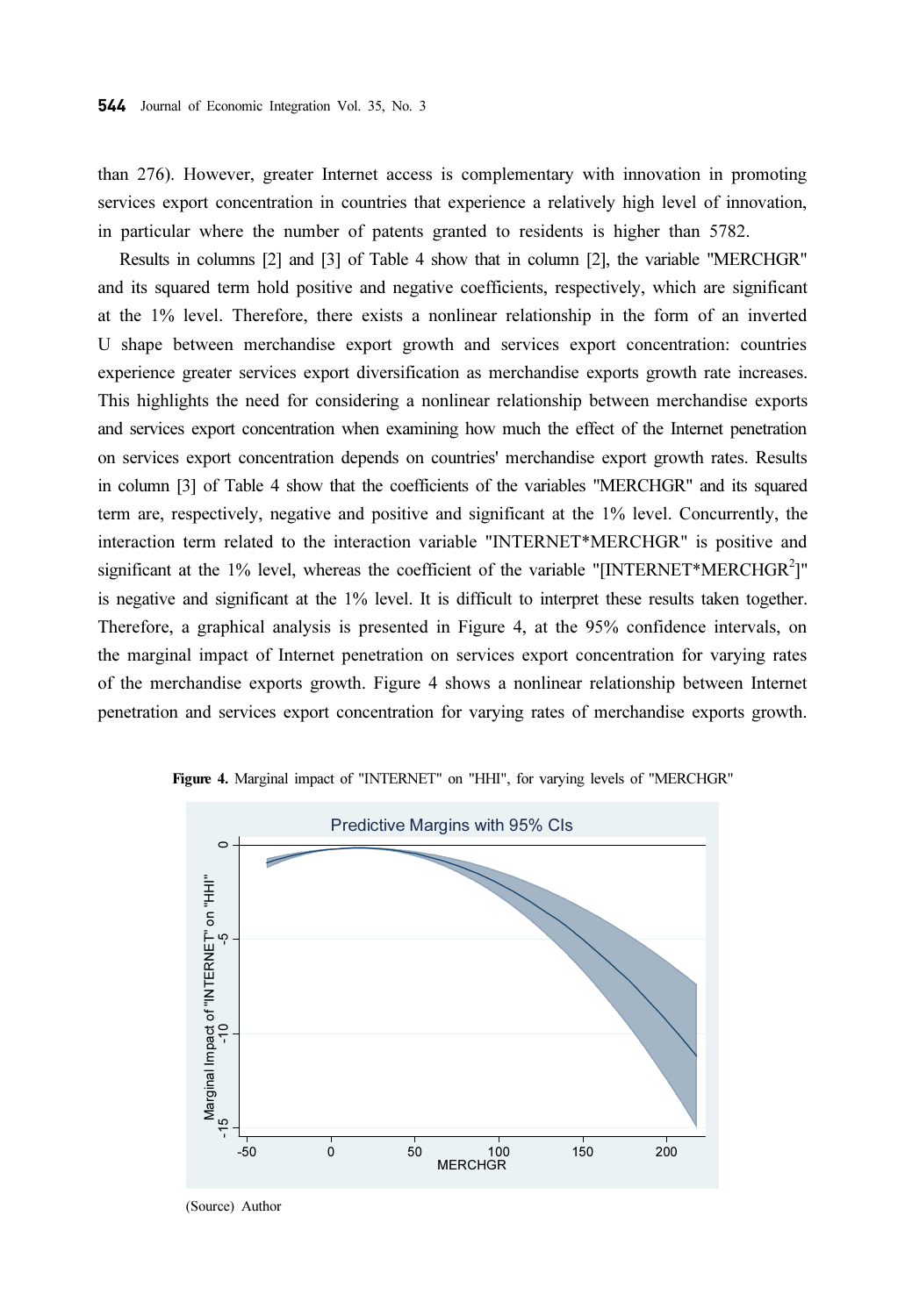Additionally, values of the marginal impacts are all negative, which indicates that the positive impact of Internet penetration on services export diversification increases as countries experience a higher growth rate of merchandise exports, particularly when this growth rate is positive. These findings confirm the theoretical hypothesis that Internet penetration promotes services export diversification through merchandise exports channel.

Results in Table 5 show that, in column [1], export product concentration is positively and significantly (at 1% level) associated with services export concentration. Results in column [2] in Table 5 indicate that the coefficients of variables "INTERNET" and "INTERNET\*PRODCONC" are, respectively, negative and positive and significant at 1% level. These suggest that their level of export product concentration increases, particularly above the threshold value of 6.85 (= 0.464/0.0677), countries benefit from the positive effect of Internet penetration on services export concentration. Meanwhile, for levels of export product concentration lower than the threshold 6.85, the Internet penetration induces greater services export diversification. However, 6.85 is higher than the maximum value of the variable "PRODCONC," which is 6.3 (Appendix 3). Therefore, on average, over the full sample, Internet penetration is consistently associated with greater services export concentration as countries experience higher services exports concentration. Figure 5 shows, at the 95% confidence intervals, the marginal impact of the Internet penetration on services export concentration for varying levels of export product concentration. This marginal impact is always negative, and increases as countries experience a higher level of export product concentration. However, it is not statistically significant for



Figure 5. Marginal impact of "INTERNET" on "THEIL" for varying levels of "PRODCONC"

(Source) Author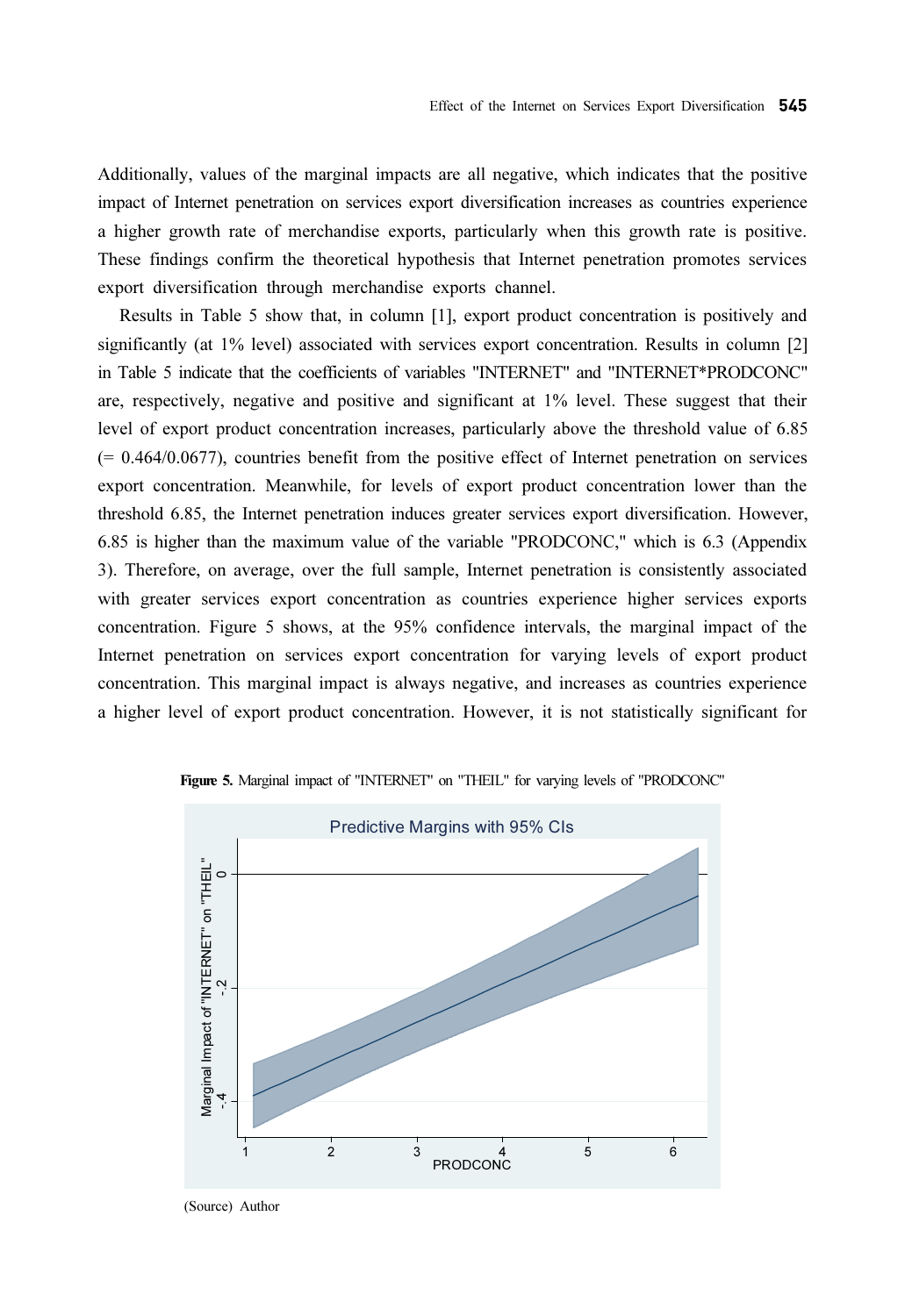values of "PRODCONC" higher than 5.77. Therefore, given that the level of export product concentration is below the value 5.77, Internet penetration induces greater services export diversification, regardless of the degree of export product concentration. However, the positive effect of the Internet penetration on services export diversification decreases as the degree of export product concentration rises. Therefore, as observed in column [1] of Table 5, export product concentration positively and significantly influences services export product concentration; however, in the context of higher Internet penetration rate, countries diversify their services export basket when they experience lower export product concentration (i.e., a higher degree of export product diversification).

Results in column [3] show similar patterns to those in column [2]. A negative and significant (at the 1% level) estimate of the variable "INTERNET," and a positive and significant (at the 1% level) coefficient of the interaction variable "INTERNET\*FDICAP" are obtained. Therefore, countries consistently enjoy a positive effect of the Internet penetration on services export diversification as they experience an increase in the size of per capita FDI inflows. However, the magnitude of this positive effect of the Internet penetration on services export diversification decreases as the size of FDI inflows increases. This shows that as FDI flows into countries, the latter use greater Internet access to improve their services exports concentration on relatively few items, possibly highly sophisticated items. In contrast, in countries with low FDI inflows, the Internet access is complementary with FDI inflows in promoting services export diversification.



Figure 6. Marginal impact of "INTERNET" on "THEIL" for varying size of FDI inflows

<sup>(</sup>Source) Author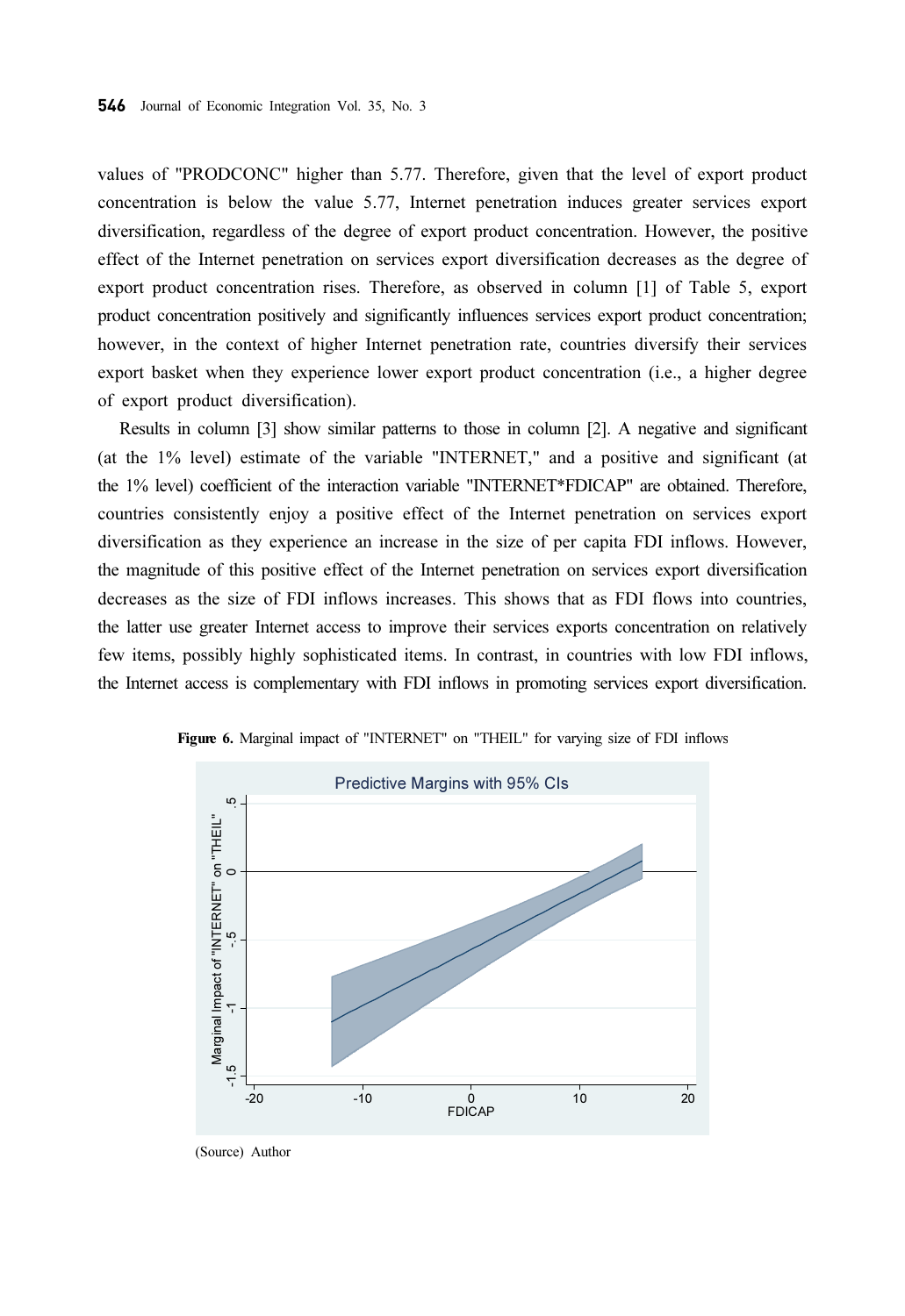### VI. Conclusion

This study examines the effect of Internet access on services export diversification using a sample of 131 countries of both developed and developing countries during 1995-2014. The analysis, which is mainly based on the two-step system GMM technique, shows for the full sample that a rise in the Internet penetration rate induces greater services export diversification. This finding applies to the subsamples of HICs and developing countries, particularly LDCs among the developing countries. Interestingly, the study shows that the effect of Internet penetration on services export diversification translates through the innovation and merchandise exports channels. Specifically, the findings show that greater access to the Internet consistently promotes services export diversification in countries enjoying a higher merchandise export growth. However, Internet penetration complements innovation in promoting services export diversification in countries with very low levels of innovation, but complements innovation in promoting services export concentration in countries with a high degree of innovation. However, greater access to the Internet promotes services export diversification in countries experiencing greater export product concentration. Furthermore, countries receiving lower FDI inflows tend to diversify their services export items.

The world has entered into the so-called fourth industrial revolution where the ICT, in particular the Internet, has been progressively shaping all economic activities. Compared with the traditional manufacturing sector, the services sector has been increasingly contributing to economic growth and development in developed and developing countries alike. This is particularly the case for LDCs whose exports heavily depend on primary commodities and those exploring other alternatives modes of development, including that based on the services sector. This study provides the policy implication that policies for promoting access to the Internet would help countries diversify services exports items. Therefore, the international community should focus on LDCs, given their limited resources for increasing investments in digital infrastructure and, developing and implementing policies to help leverage the progress of Internet access so as to promote diversification of services exports.

This study relates to the effect of Internet penetration (one proxy for ICT development) on services export diversification. The relationship between ICT development and services export diversification can be an avenue for future research although, as noted by Clark (2008), the Internet penetration rate is a good proxy for the more global investment in information and technology.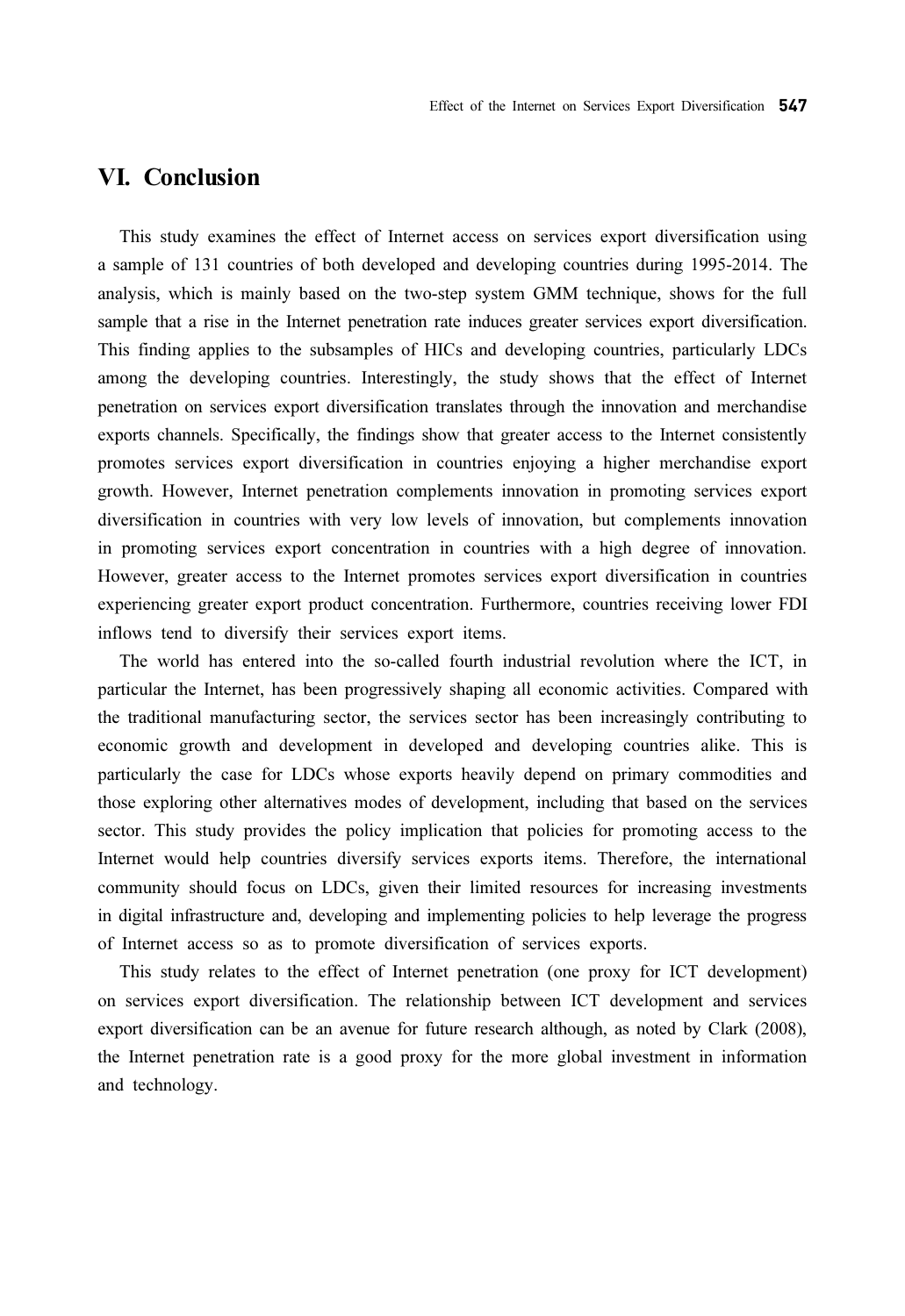# References

- Abeliansky, A. L., & Hilbert, M. (2017). Digital technology and international trade: Is it the quantity of subscriptions or the quality of data speed that matters? Telecommunications Policy, 41(1), 35-48.
- Acs, Z. J., Audretsch, D. B., & Feldman, M. P. (1994). R&D spillovers and recipient firm size. The Review of Economics and Statistics, 76(2), 336-340.
- Aditya, A., & Acharyya, R. (2015). Trade liberalization and export diversification. International Review of Economics and Finance, 39, 390-410.
- Adlung, R. (2007). The Contribution of Services Liberalization to Poverty Reduction: What Role for the GATS? (Staff Working Paper ERSD-2007-01), World Trade Organization, Geneva.
- Agosin, M. R., Alvarez, R., & Bravo-Ortega, C. (2012). Determinants of export diversification around the world: 1962-2000. The World Economy, 35(3), 295-315.
- Ali, M. (2017). Determinants of related and unrelated export diversification. Economies, 5(4), 50.
- Amighini, A., & Sanfilippo, M. (2014). Impact of South-South FDI and trade on the export upgrading of African economies. World Development, 64, 1-17.
- Anand, R., Mishra, S., & Spatafora, N. (2012). Structural transformation and the sophistication of production (IMF working paper. WP/12/59). International Monetary Fund, Washington, DC.
- Ansari, M. I., & Ojemakinde, A. (2003). Explaining asymmetry in the US merchandise and service account balance: Does the service Sector Hold the key to the US current account woes? The International Trade Journal, 17(1), 51-80.
- Arellano, M., & Bond, S. (1991). Some tests of specification for panel data: Monte Carlo evidence and an application to employment equations. Review of Economic Studies, 58(2), 277-297.
- Arellano, M., & Bover, O. (1995). Another look at the instrumental variable estimation of error-components models. Journal of Econometrics, 68(1), 29-51.
- Arthur, W. B. (2007). The structure of invention. Research Policy, 36(2), 274-287.
- Bahar, D., & Santos, M. A. (2018). One more resource curse: Dutch disease and export concentration. Journal of Development Economics, 132, 102-114.
- Balchin, N., Hoekman, B., Martin, H., Mendez-Parra, M., Papadavid, P., Primack, D., & Willem te Velde, D. (2016). Trade in services and economic transformation. DFID or ODI, United Kingdom. Southeastern Europe. Retrieved from https://cadmus.eui.eu/bitstream/handle/1814/44716/Trade-in-Services-and-Eco nomic-Transformation\_Final-Nov2016.pdf?sequence=1&isAllowed=y
- Baldwin, R., Forslid, R., & Ito, T. (2015). Unveiling the evolving sources of value added in exports. Joint Research Program Series No. 161, Institute of Developing Economies. Retrieved from https://www.ide. go.jp/library/English/Publish/Download/Jrp/pdf/161.pdf
- Beck, T., Demirgüç-Kunt, A., & Levine, R. (2000). A New Database on the Structure and Development of the Financial Sector. World Bank Economic Review, 14(3), 597-605.
- Beck, T., Demirgüç-Kunt, A., & Levine, R. (2009). Financial Institutions and Markets Across Countries and over, Data and Analysis, Time. (World Bank Policy Research Working Paper 4943). Washington, D.C.
- Bianchi, C., & mathews, S. (2016). Internet marketing and export market growth in Chile. Journal of Business Research, 69(2), 426-434.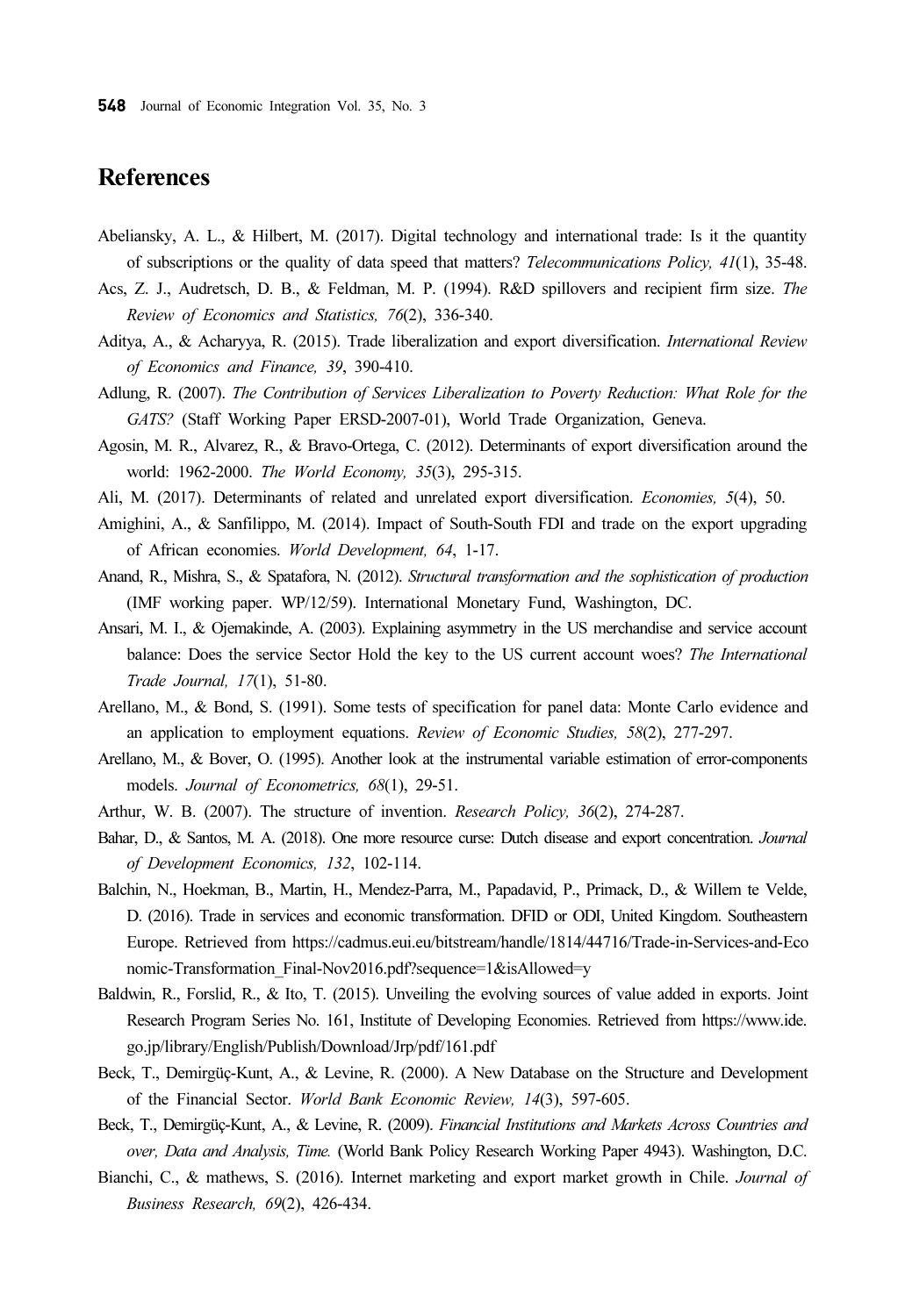- Blundell, R., & Bond, S. (1998). Initial conditions and moment restrictions in Dynamic Panel Data Models. Journal of Econometrics, 87(1), 115-143.
- Bowsher, C. G. (2002). On testing overidentifying restrictions in dynamic panel data models. Economics Letters, 77(2), 211-220.
- Broussolle, D. (2012). A note on the links between manufacturing, goods and services exports. Amfiteatru Economic, 14(6), 600-620.
- Cadot, O., Carrère, C., & Strauss-Kahn, V. (2011). Export diversification: What's behind the hump? Review of Economics and Statistics, 93(2), 590-605.
- Ceglowski, J. (2006). Does gravity matter in a service economy? Review of World Economics, 142(2), 307-329.
- Chen, W.-C. (2013). The extensive and intensive margins of exports: The role of innovation. The World Economy, 36(5), 607-635.
- Chitgupi, A. (2019). Macroeconomic Determinants of Software Services Exports and Impact on External Stabilisation for India: An Empirical Analysis (Working Paper No. 432). Institute for Social and Economic Change, Bangalore, India.
- Choi, C. (2003). Does the Internet stimulate inward foreign direct investment? Journal of Policy Modeling, 25(4), 319-326.
- Choi, C. (2010). The effect of the Internet on service trade. Economics Letters, 109(2), 102-104.
- Čihák, M., Demirgüç-Kunt, A., Feyen, E., & Levine, R. (2012). Benchmarking Financial Development Around the World (Policy Research Working Paper No. 6175). World Bank, Washington, DC.
- Clarke, G. R. G. (2008). Has the internet increased exports for firms from low and middle-income countries? Information Economics and Policy, 20(1), 16-37.
- Clarke, G. R. G., & Wallsten, S. J. (2006). Has the Internet increased trade? Developed and developing country evidence. Economic Inquiry, 44(3), 465-484.
- Coe, D. T., & Helpman, E. (1995). International R and D spillovers. European Economic Review, 39(5), 859-887.
- Cohen, W. M. (2010). Fifty years of empirical studies of innovative activity and performance. Handbook of the Economics of Innovation, 1, 129-213.
- Costas, A., & Demidova, S. (2008). Endogenous Variety and the Gains from Trade. American Economic Review, 98(2), 444-450.
- Dash, R. K., & Parida, P. C. (2013). FDI, services trade and economic growth in India: Empirical evidence on causal links. Empirical Economics, 45(1), 217-238.
- Deardorff, A. V. (2001). International provision of trade services, trade, and fragmentation. Review of International Economics, 9(2), 233-248.
- Dennis, A., & Shepherd, B. (2011). Trade facilitation and export diversification. The World Economy, 34(1), 101-122.
- Dollar, D. (1986). Technological innovation, capital mobility, and the product cycle in North-South trade. The American Economic Review, 76(1), 177-190.
- Eichengreen, B., & Gupta, P. (2013a). Exports of services: Indian experience in perspective. Indian Growth and Development Review, 6(1), 35-60.
- Eichengreen, B., & Gupta, P. (2013b). The Real Exchange Rate and Export Growth Are Services Different? (World Bank Policy Research Working Paper No. 6629). World Bank, Washington, DC.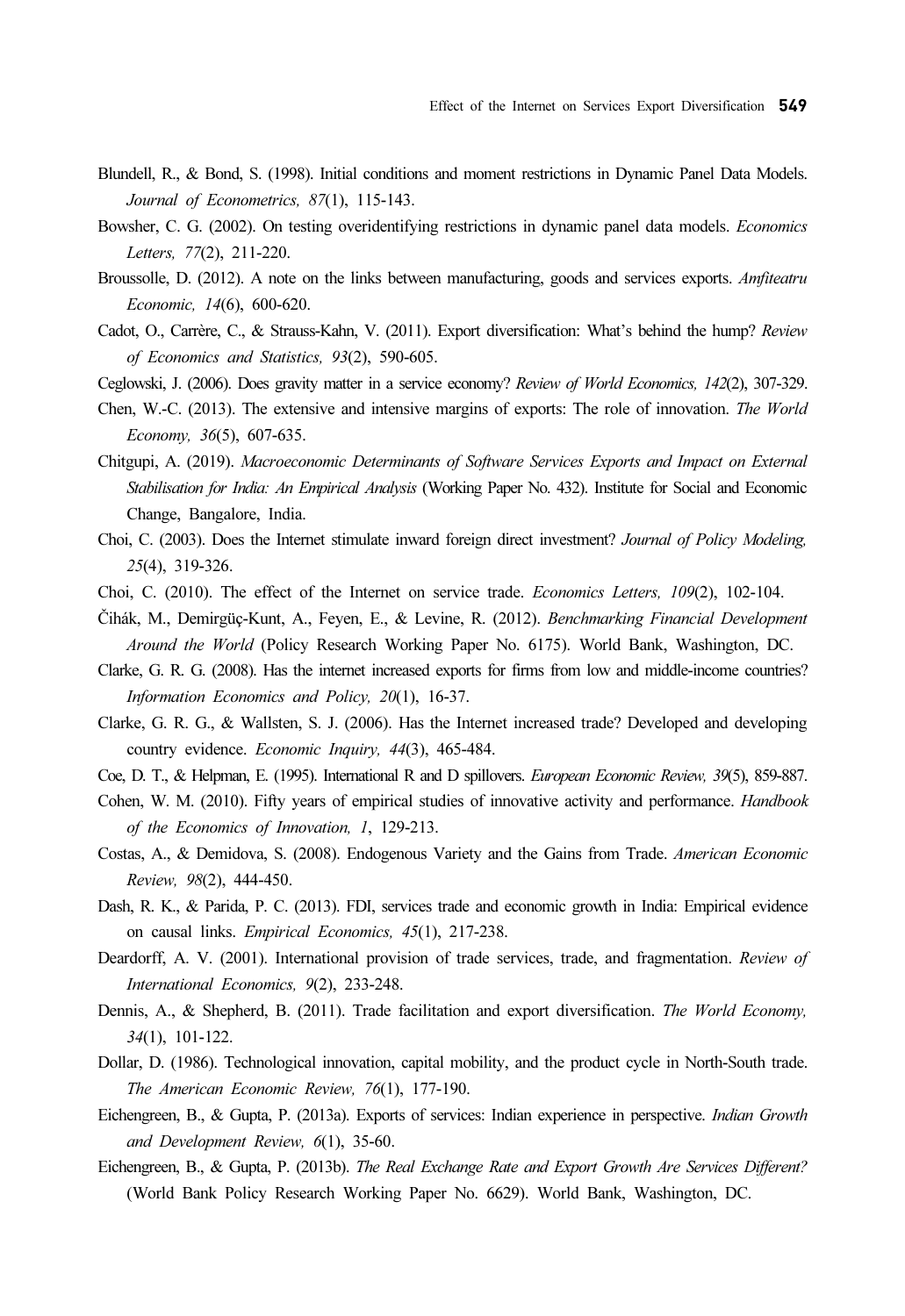- El Khoury, A. C., & Savvides, A. (2006). Openness in services trade and economic growth. Economics Letters, 92(2), 277-283.
- Faruq, H. A. (2011). How institutions affect export quality. *Economic Systems*, 35(4), 586-606.
- Fernandes, A. M., Mattoo, A., Nguyen, H., & Schiffbauer, M. (2019). The Internet and Chinese exports in the pre-Ali Baba era. Journal of Development Economics, 138, 57-76.
- Fernandes, A. M., & Paunov, C. (2012). Foreign direct investment in services and manufacturing productivity: Evidence for Chile. Journal of Development Economics, 97(2), 305-321.
- Fink, C., Mattoo, A., & Neagu, I. C. (2005). Assessing the impact of communication costs on international trade. Journal of International Economics, 67(2), 428-445.
- Fiorini, M., & Hoekman, B. (2018). Restrictiveness of Services Trade Policy and the Sustainable Development Goals (ADBI Working Paper No. 903). Asian Development Bank Institute, Tokyo.
- François, J., & Hoekman, B. (2010). Services trade and policy. Journal of Economic Literature, 48(3), 642-692.
- François, J., & Reinert, K. (1996). The role of services in the structure of production and trade: Stylized facts from cross-country analysis. Asia-Pacific Economic Review, 2(1), 35-45.
- Freund, C. L., & Weinhold, D. (2004). The effect of the Internet on international trade. Journal of International Economics, 62(1), 171-189.
- Freund, C., & Weinhold, D. (2002). The internet and international trade in services. American Economic Review, 92(2), 236-240.
- Gani, A., & Clemes, M. D. (2013). Modeling the effect of the domestic business environment on services trade. Economic Modelling, 35, 297-304.
- Ghani, E., & Kharas, H. (2010). The service revolution overview. In E. Ghani (Ed.), The Service Revolution in South Asia (pp. 1-34). Oxford: Oxford University Press.
- Gnangnon, S. K. (2019a). Aid for trade and export diversification in recipient-countries. The World Economy, 42(2), 396-418.
- Gnangnon, S. K. (2019b). Does the Impact of Aid for Trade on Export Product Diversification depend on Structural economic policies in Recipient-Countries? Economic Issues, 24(1), 59-87.
- Gnangnon, S. K. (2019). Export Product Diversification, Trade Openness and Foreign Direct Investment Inflows: An Empirical Analysis. Asian Development Perspectives, 10(2), 114-134.
- Gnangnon, S. K., & Iyer, H. (2018). Does bridging the Internet Access Divide contribute to enhancing countries' Integration into the Global Trade in Services Markets? Telecommunications Policy, 42(1), 61-77.
- Goswami, A. G., Gupta, P., & Mattoo, A. (2012). Chapter 3. 'A cross-country analysis of service exports: Lessons from India'. In A. G. Goswami, Mattoo, A., and Sáez, S. (eds.), Exporting Services-A Developing Country Perspective. International Bank for Reconstruction and Development/International Development Association or The World Bank, Washington D. C.
- Grossman, G. M., & Helpman, E. (1989). Product development and international trade. Journal of Political Economy, 97(6), 1261-1283.
- Grossman, G. M., & Helpman, E. (1991). Innovation and Growth in the Global Economy. MIT Press, Cambridge, MA.
- Grünfeld, L. A., & Moxnes, A. (2003). The Intangible Globalization: Explaining the Patterns of International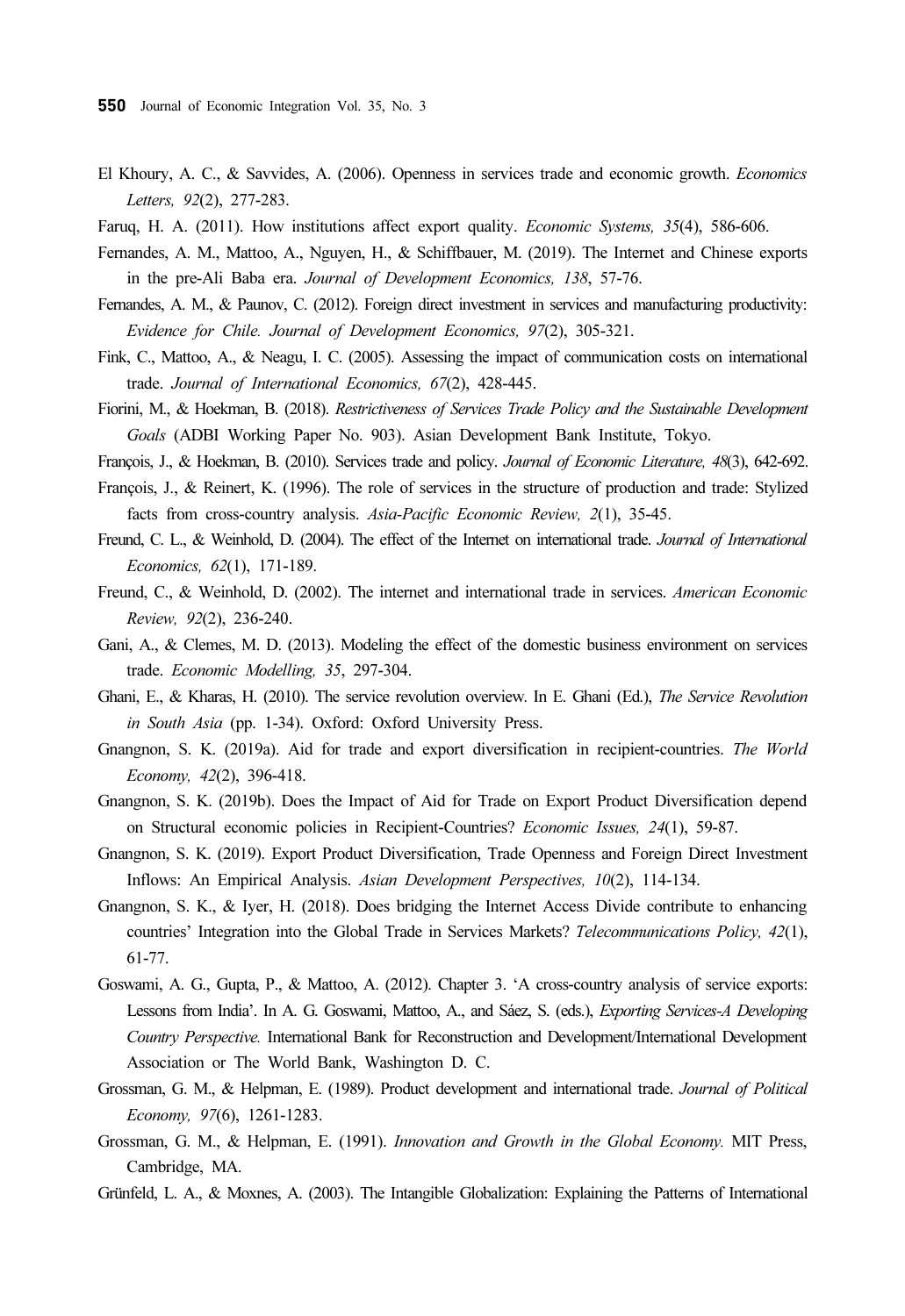Trade in Services. Discussion Paper 657. Norwegian institute of international discussion Paper 657, Norwegian Institute of International Affairs, Oslo.

- Harding, T., & Javorcik, B. S. (2012). Foreign direct investment and export upgrading. Review of Economics and Statistics, 94(4), 964-980.
- Hausmann, R., Hwang, J., & Rodrik, D. (2007). What you export matters. Journal of Economic Growth, 12(1), 1-25.
- Helpman, E., & Krugman, P. J. (1985). Market Structure and Foreign Trade. MIT, Cambridge, MA.
- Herzer, D. (2011). The Long-run Relationship between Outward Foreign Direct Investment and Total Factor Productivity: Evidence for Developing Countries. Journal of Development Studies, 47(5), 767-785. Hausmann, R., Hwang, J., & Rodrik, D. (2007). What you export matters. Journal of Economic Growth, 12(1), 1-25.<br>Helpman, E., & Krugman, P. J. (1985). *Market Structure and Foreign Trade*. MIT, Cambridge, MA.<br>Herzer, D. (20
- Paper 2017/31). United Nations University World Institute for Development Economics Research, Helsinki, Finland.
- Hoekman, B., & Braga, C. A. P. (1997). Protection and trade in services: A survey. Open Economies Review, 8(3), 285-308.
- Hoekman, B., & Mattoo, A. (2008). Services Trade and Growth (Policy Research Working Paper No. 4461). World Bank, Washington, DC.
- Hoekman, B., & Shepherd, B. (2017). Services Productivity, Trade Policy and Manufacturing Exports. World Economy, 40(3), 499-516.
- Huang, J. H., & Viana, S. (1995). Modelling US services trade flows: A Cointegration-ECM approach (Federal Reserve Bank of New York Research Paper, No. 9518).
- Ibrahim, M., Adam, I. O., & Sare, Y. A. (2019). Networking for foreign direct investment in Africa: How important are ICT Environment and Financial Sector Development? Journal of Economic Integration, 34(2), 346-369.
- Imbs, J., & Wacziarg, R. (2003). Stages of diversification. American Economic Review, 93(1), 63-86.
- Jensen, R. (2007). The digital provide: Information (technology), market performance, and welfare in the South Indian fisheries sector. The Quarterly Journal of Economics, 122(3), 879-924.
- Kandilov, I. T., & Grennes, T. (2010). The determinants of service exports from Central and Eastern Europe. Economics of Transition, 18(4), 763-794.
- Karam, F., & Zaki, C. (2013). On the determinants of trade in services: Evidence from the MENA region. Applied Economics, 45(33), 4662-4676.
- Karmali, D. P., & Sudarsan, P. K. (2008). Impact of trade in goods on trade in services: A country level panel data analysis. Indian Journal of Economics and Business, 7(1), 145-154.
- Kaufmann, D., Kraay, A., & Mastruzzi, M. (2010). The Worldwide Governance Indicators Methodology and Analytical Issues. World Bank Policy Research 5430, Washington, DC (WPS5430).
- Kim, Y. R. (2019). Does aid for trade diversify the export structure of recipient countries? World Economy, 42(9), 2684-2722.
- Kimura, F., & Lee, H. H. (2006). The gravity equation in international trade in services. Review of World Economics, 142(1), 92-121.
- Klepper, S., & Simons, K. L. (2005). Industry shakeouts and technological change. International Journal of Industrial Organization, 23(1-2), 23-43.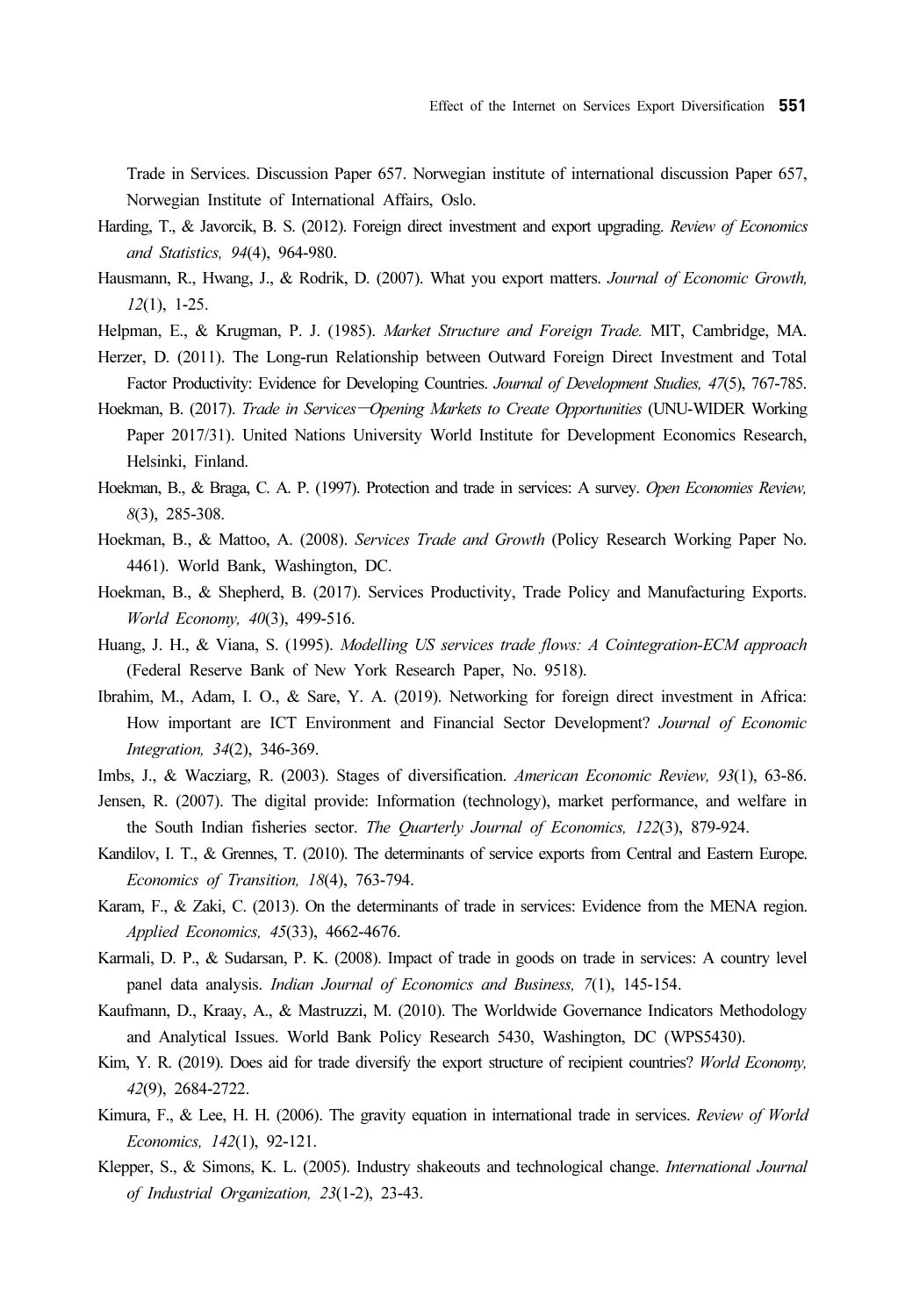- Krugman, P. (1979). A model of innovation, technology transfer, and the world distribution of income. Journal of Political Economy, 87(2), 253-266.
- Krugman, P. R. (1981). Intra-industry specialization and gains from trade. Journal of Political Economy, 89(7), 959-973.
- Krugman, P., & Venables, A. J. (1990). Integration and the competitiveness of peripheral industry. In C. Bliss & de Macedo, J. B. (Eds.), Unity with Diversity in the European Economy: The Community's Southern Frontier (pp. 56-75), Cambridge: Cambridge University Press.
- Lancheros, S., & Demirel, P. (2012). Does Finance Play a Role in Exporting for Service Firms? Evidence from India. The World Economy, 35(1), 44-60.
- Lanz, R., & Maurer, A. (2015). Services and global value chains: Some evidence on servicification of manufacturing and services networks. Journal of International Commerce, Economics and Policy, 6(3), doi: https://doi.org/10.1142/S1793993315500143
- Lapatinas, A. (2019). The effect of the Internet on economic sophistication: An empirical analysis. Economics Letters, 174, 35-38.
- Lapatinas, A., & Litina, A. (2019). Intelligence and economic sophistication. *Empirical Economics*, 57(5), 1731-1750.
- Leamer, E. E., & Storper, M. (2001). The economic geography of the internet age. Journal of International Business Studies, 32(4), 641-665.
- Lee, H. H., & Ries, J. (2016). Aid for trade and greenfield investment. World Development, 84(C), 206-218.
- Lennon, C. (2008). Trade in Services and Trade in Goods: Differences and Complementarities (PSE Working Papers 2008-52).
- Levy Yeyati, E. L., Panizza, U., & Stein, E. (2007). The cyclical nature of North-South FDI flows. Journal of International Money and Finance, 26(1), 104-130.
- Li, D., Moshirian, F., & Ah-Boon Sim, A.-B. (2003). The determinants of intra-industry trade in insurance services. Journal of Risk and Insurance, 70(2), 269-287.
- Li, X., Greenaway, D., Hine, X., & R. C. (2003). Imports of Services and Economic Growth: A Dynamic Panel Approach (Working Paper). SETI, Belgium.
- Lin, F. (2015). Estimating the effect of the Internet on international trade. The Journal of International Trade and Economic Development, 24(3), 409-428. Lin, F. (2015). Estimating the effect of the Internet on international trade. The Journal of International<br> *Trade and Economic Development*, 24(3), 409-428.<br>
Linder, S. B. (1961). An essay on trade and transportation. Ups
- Linder, S. B. (1961). An essay on trade and transportation. Upsala, Stockholm.
- LMoshirian, F., Li, D., & Sim, A. (2005). Intra-industry trade in financial services. Journal of International Money and Finance, 24(7), 1090-1107.
- Economics and Business Research, 6(1), 87-113.
- Loungani, P., Mishra, S., Papageorgiou, C., & Wang, K. (2017). World Trade in Services: Evidence from A New Dataset. IMF Working, International Monetary Fund, Washington, DC, Paper WP/17/77.
- Marvasti, A. (1994). International trade in cultural goods: A cross-sectional analysis. Journal of Cultural Economics, 18(2), 135-148.
- Mattes, A., Meinen, P., & Pavel, F. (2012). Goods follow bytes: The impact of ICT on EU trade (DIW Berlin Discussion Paper No. 1182).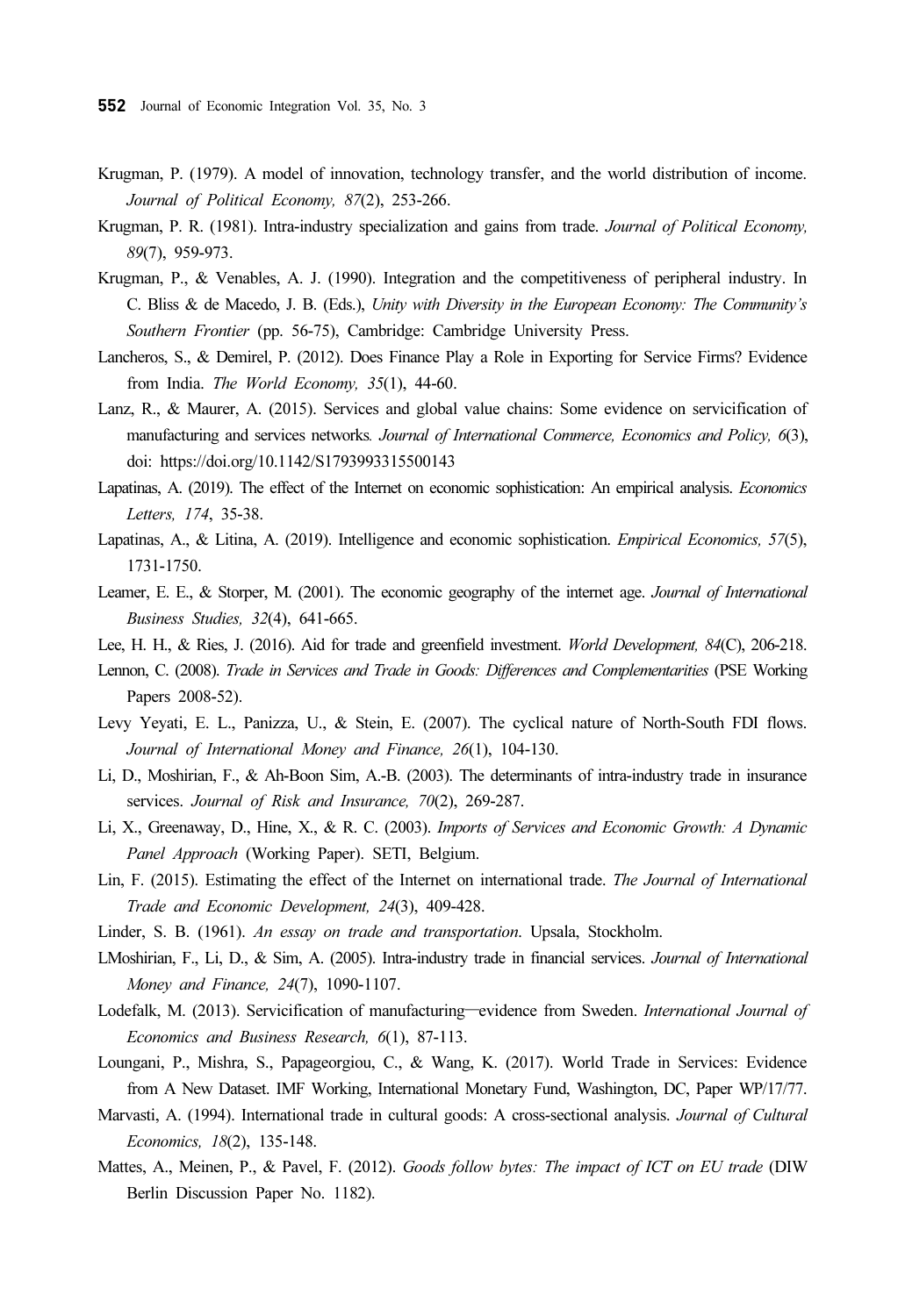- Mattoo, A., & Stern, R. M. (2007). A Handbook of International Trade in Services. Oxford: Oxford University Press. Effect of the Internet on Services Export Diversification 553<br>Mattoo, A., & Stern, R. M. (2007). A Handbook of International Trade in Services. Oxford: Oxford<br>University Press.<br>McGuire, S. (2002). Trade in Services—Market
- for Developing Countries. Policy Issues in International Trade and Commodity Study Series No.19. UNCTAD/ITCD/TAB/20, UNCTAD, Geneva.
- Meijers, H. (2012). Does the Internet Generate Economic Growth, International Trade, or Both? (UNU-MERIT Working Papers 2012-050). UNU, WIDER, Helsinki, Finland.
- Mirza, D., & Nicoletti, G. (2004). What Is so Special About Trade in Services? Leverhulme Centre for Research on Globalisation and Economic Policy (Research Paper, 2004/02).
- Morgan, W., & Snowden, N. (2007). Comparative advantage and the gains from financial trade: A reappraisal. The World Economy, 30(2), 342-362.
- Nagel, K., Herzer, D., & Nunnenkamp, P. (2015). How does FDI affect health? International Economic Journal, 29(4), 655-679.
- Nickell, S. (1981). Biases in dynamic models with fixed effects. *Econometrica*, 49(6), 1417-1426.
- Nordås, H. K. (2010). Trade in goods and services: Two sides of the same coin? Economic Modelling, 27(2), 496-506.
- Nyahoho, E. (2010). Determinants of comparative advantage in the international trade of services: An empirical study of the Hecksher-Ohlin approach. Global Economy Journal, 10(1), 1-24.
- OECD. (2015). Innovation Policies for Inclusive Growth. OECD Publishing, Paris.
- Osakwe, P. N., Santos-Paulino, A. U., & Dogan, B. (2018). Trade dependence, liberalization, and exports diversification in developing countries. Journal of African Trade, 5(1/2), 19-34.
- Pain, N., & van Welsum, D. (2005). International production relocation and exports of services. OECD Economic Studies, OECD, Paris, 2004(1), 67-94.
- Parteka, A., & Tamberi, M. (2013). What determines export diversification in the development process? Empirical assessment. The World Economy, 36(6), 807-826.
- Paunov, C. (2013). Innovation and Inclusive Development: A Discussion of the Main Policy Issues. OECD Science (Technology and Industry Working Paper No. 2013/1). OECD Publishing.
- Paunov, C., & Rollo, V. (2016). Has the internet fostered inclusive innovation in the Developing World? World Development, 78(C), 587-609.
- Portugal-Perez, A., & Wilson, J. S. (2012). Export performance and trade facilitation reform: Hard and soft infrastructure. World Development, 40(7), 1295-1307.
- Riker, D. (2014). Internet Use and Openness to Trade (Working Paper No. 2014-12C). U.S. International Trade Commission, Office of Economics, United States.
- Roodman, D. M. (2009). A note on the theme of too many instruments. Oxford Bulletin of Economics and Statistics, 71(1), 135-158.
- Roy, M. (2019). Elevating Services: Services Trade Policy, WTO Commitments, and Their Role in Economic Development and Trade Integration (WTO staff working Paper ERSD-2019-01). World Trade Organization, Geneva, Switzerland.
- Jean, R., & Kim, D. (2020). Internet and SMEs' internationalization: The role of platform and website. Journal of International Management, 26(1). doi: https://doi.org/10.1016/j.intman.2019.100690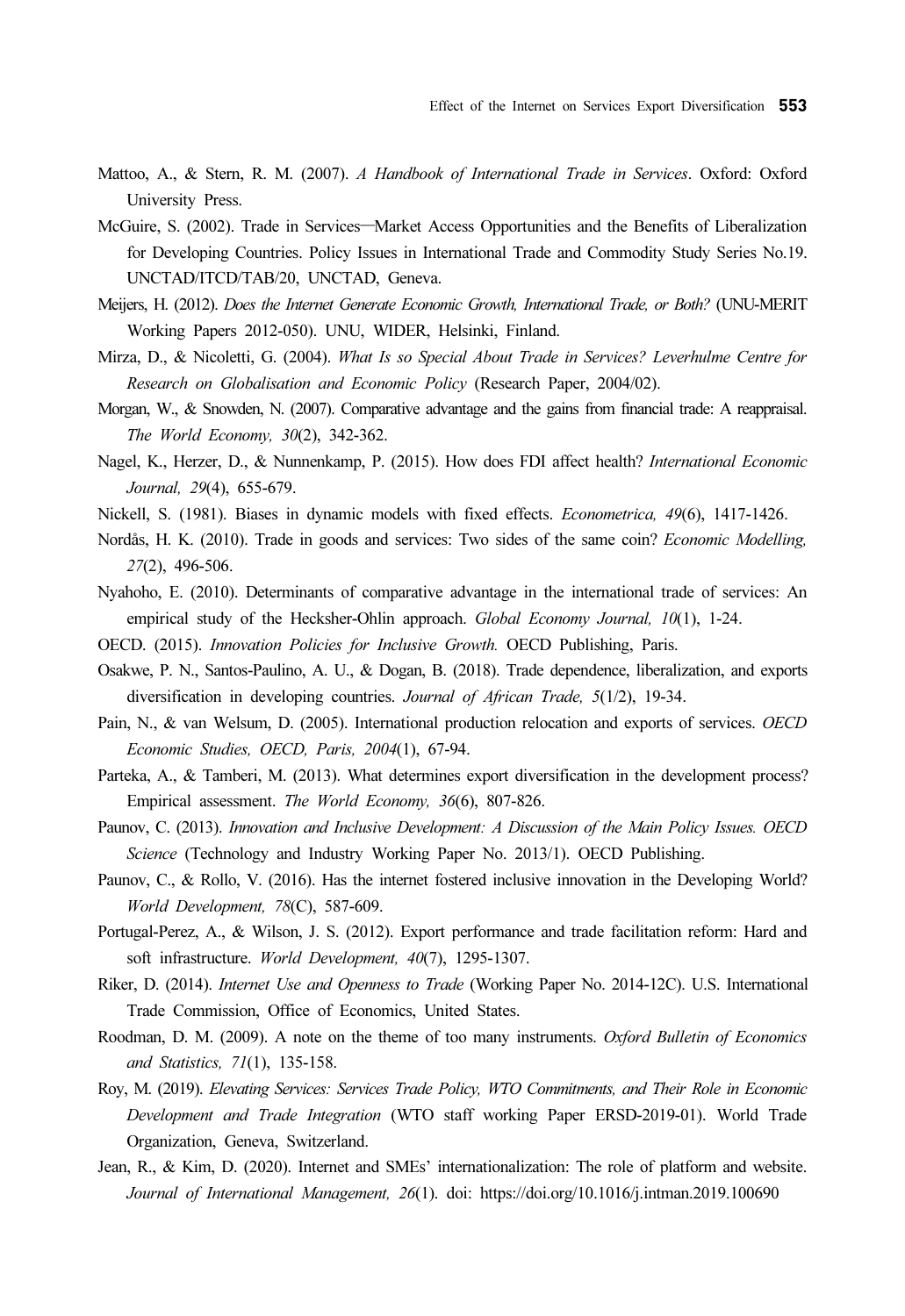- Sahoo, P., & Dash, R. K. (2014). India's surge in modern services exports: Empirics for policy. Journal of Policy Modeling, 36(6), 1082-1100.
- Sahoo, P., & Dash, R. K. (2017). What drives India's surge in service exports? The World Economy, 40(2), 439-461.
- Sandeep, K. (2011). Determinants of export services of USA with its Asian partners: A panel data analysis. Eurasian Journal of Business and Economics, 4(8), 101-117.
- Sapir, A., & Lutz, E. (1981). Trade in Services: Economic Determinants and Development-Related Issues (World Bank Working Paper No. 480) World Bank, Washington, DC.
- Schulze, G. (1999). International trade in arts. Journal of Cultural Economics, 23(1), 109-136.
- Shingal, A. (2010). How much do agreements matter for services trade? MPRA Paper 32815, University Library of Munich, Germany.
- Squalli, J., & Wilson, K. (2011). A new measure of trade openness. The World Economy, 34(10), 1745-1770.
- Stern, R. M., & Hoekman, B. M. (1987). Issues and data needs for GATT negotiations on services. The World Economy,  $10(1)$ , 39-60.
- Te Velde, D. W., & Razzaque, M. A. (2013). Future Directions of Aid for Trade. In Assessing Aid for Trade; Effectiveness, Current Issues and Future Directions, Commonwealth Secretariat, ODI, London, UK.
- Timmis, J. (2012). The Internet and International Trade in Goods. Discussion Papers in Economics 12/03, University of Nottingham, United Kingdom.
- Van Der Marel, E. (2012). Determinants of Comparative Advantage in Services (Working Paper No. 87). FIW, Vienna.
- Vardanyan, E. (2019). Do Remittances Worsen Export Diversification? Economics (Discussion Paper No. 2019-46).
- Vemuri, V. K., & Siddiqi, S. (2009). Impact of commercialization of the Internet on international trade: A panel study using the extended gravity model. The International Trade Journal, 23(4), 458-484.
- Visser, R. (2019). The effect of the Internet on the margins of trade. Information Economics and Policy, 46, 41-54.
- Wong, K. N., Tang, T. C., & Fausten, D. K. (2009). Foreign direct investment and services trade: Evidence from Malaysia and Singapore. Global Economic Review, 38(3), 265-276.
- Wren-Lewis, S., & Driver, R. (1998). Real Exchange Rates for the Year 2000. Policy Analyses in International Economics No. 54, Institute for International Economics.
- WTO. (2019a). World trade statistical Review 2019. World Trade Organization, Geneva. Retrieved from https://www.wto.org/english/res\_e/statis\_e/wts2019\_e/wts19\_toc\_e.htm
- WTO. (2019b). World trade report 2019: The future of services trade. WTO Secretariat, Geneva. Southeastern Europe. Retrieved from https://www.wto.org/english/news\_e/news19\_e/wtr\_09oct19\_e.htm
- WTO. (2019c). Market Access for Products and Services of Export Interest to Least Developed Countries. Note by the Secretariat (WT/COMTD/LDC/W/67) for the Sub-Committee on Least Developed Countries, October 2019, World Trade Organization, Geneva, Switzerland.
- Yanikkaya, H. (2003). Trade openness and economic growth: A cross-country empirical investigation. Journal of Development Economics, 72(1), 57-89.
- Zhu, S., & Fu, X. (2013). Drivers of export upgrading. World Development, 51, 221-233.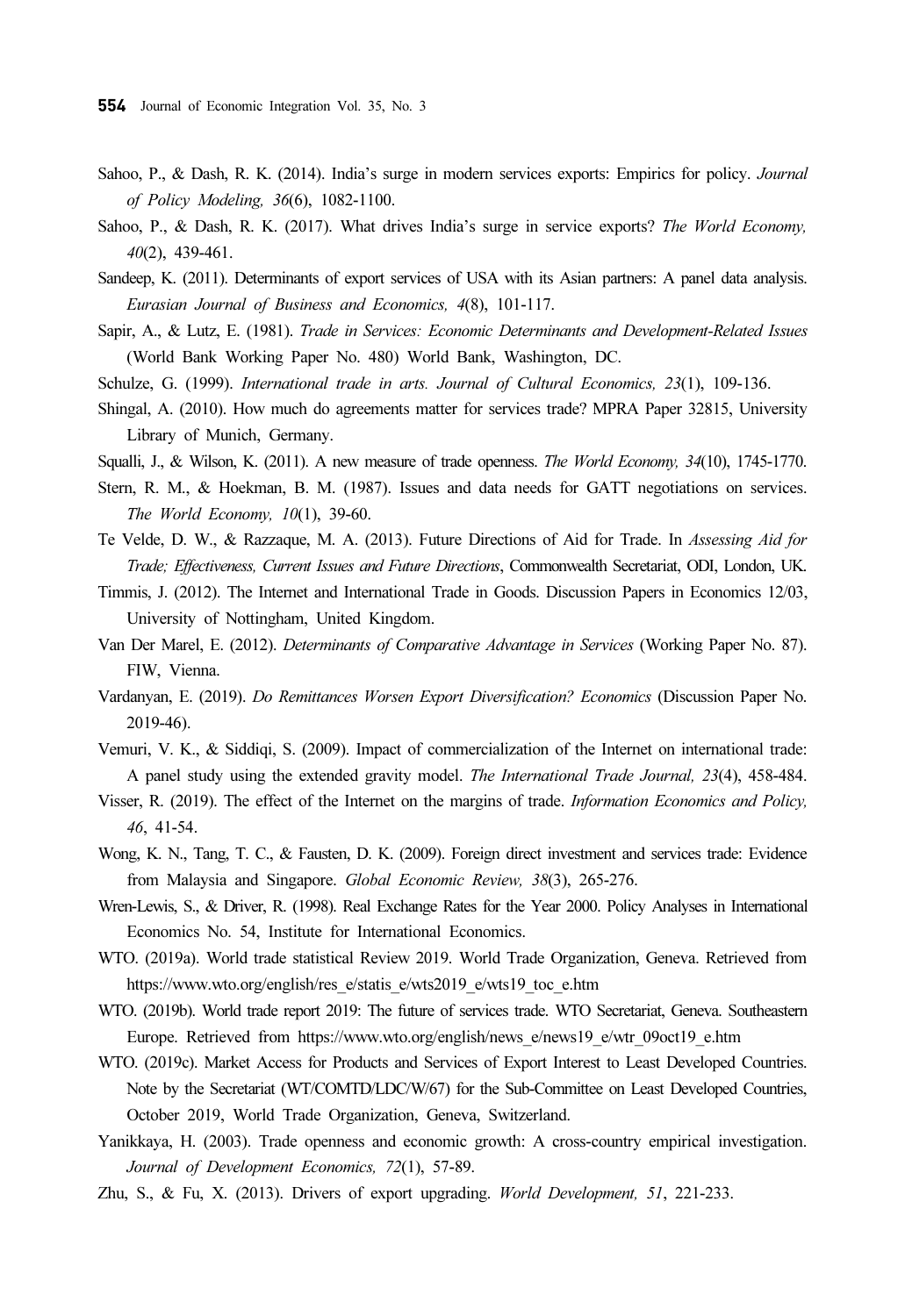|                         | <b>Appendix 1.</b> Definition and Source of Variables                                                                                                                                                                                                                                                                                                                                                                                                                                                                                                                                                                                                                                                                                                         | Effect of the Internet on Services Export Diversification 555                                                                                                                                                                                                                                                                                                                                                                                                                                                                                                                                                                                                                                                                                                                                                                                                                                                                                                                                                                                                                                                                                                                                                                                                                                                                                                                                                                                                                                                                                                                                                                                                                                                                                                                                                                                                                                                                                                                                                                                                                                                                                                   |
|-------------------------|---------------------------------------------------------------------------------------------------------------------------------------------------------------------------------------------------------------------------------------------------------------------------------------------------------------------------------------------------------------------------------------------------------------------------------------------------------------------------------------------------------------------------------------------------------------------------------------------------------------------------------------------------------------------------------------------------------------------------------------------------------------|-----------------------------------------------------------------------------------------------------------------------------------------------------------------------------------------------------------------------------------------------------------------------------------------------------------------------------------------------------------------------------------------------------------------------------------------------------------------------------------------------------------------------------------------------------------------------------------------------------------------------------------------------------------------------------------------------------------------------------------------------------------------------------------------------------------------------------------------------------------------------------------------------------------------------------------------------------------------------------------------------------------------------------------------------------------------------------------------------------------------------------------------------------------------------------------------------------------------------------------------------------------------------------------------------------------------------------------------------------------------------------------------------------------------------------------------------------------------------------------------------------------------------------------------------------------------------------------------------------------------------------------------------------------------------------------------------------------------------------------------------------------------------------------------------------------------------------------------------------------------------------------------------------------------------------------------------------------------------------------------------------------------------------------------------------------------------------------------------------------------------------------------------------------------|
| Variables<br><b>HHI</b> | Definition<br>This is the Herfindahl index, also referred<br>sometimes to as the Hirschman-Herfindahl<br>index. It has been computed as follows:<br>$HHI = \frac{\sum_{k} s_{k}^{2} - 1/n}{1/n}$ where $s_{k} = \sqrt[n]{\sum_{k=1}^{n} x_{k}}$<br>represents the share of services export line k<br>(with amount exported $x_k$ ) in total services<br>exports: $x_k$ stands for the amount of services<br>represents the total number of the services export<br>lines (k) and $n = \sum_{k=1}^{n} k$ . The calculated<br>indicator has been normalized so that its values<br>range between 0 and 100. Higher values of this<br>index indicate greater services export<br>concentration, while lower values show greater<br>services export diversification. | Sources<br>Author's calculation based on data extracted from the<br>database developed by the International Monetary Fund<br>(IMF) on the international trade in services (see online at:<br>https://data.imf.org/?sk=07109577-E65D-4CE1-BB21-0<br>CB3098FC504) - See also Loungani et al. (2017). The<br>data used to compute the HHI indicator are sectoral data<br>on services exports at 2-digit level, which is the<br>maximum digit-level of disaggregated data available on<br>services exports. In particular, we have relied on 11<br>major sectors of services (categories of services) - at the<br>1-digit level - and used the disaggregated data on<br>services exports for sub-sectors at the 2-digit level. These<br>11 major services sectors are as follows (the sub-sectors<br>are in brackets):<br>1. Charges for the use of intellectual property n.i.e.;<br>2. Construction (Construction abroad; Construction in<br>reporting economy);<br>3. Financial services (Financial Explicitly charged and<br>other financial services; Financial intermediation<br>services indirectly measured -FISIM-);<br>exports associated with the services line "k"; n 4. Insurance and pension services (Auxiliary insurance<br>services; Direct insurance; Pension and standardized<br>guaranteed services; Reinsurance);<br>5. Maintenance and repair services n.i.e.;<br>6. Manufacturing services on physical inputs owned by<br>others (Goods for processing abroad; Goods for<br>processing in reporting economy);<br>7. Other Business Services (Professional and<br>management consulting services; Research and<br>development services; Technical, trade-related, and<br>other business services);<br>8. Personal, cultural, and recreational services<br>(Audiovisual and related services; Other personal,<br>cultural, and recreational services);<br>9. Telecommunications, computer, and information<br>services (Computer services; Information services;<br>Telecommunications services);<br>10. Transport (Air Transport; Other mode of Transport;<br>Postal and courier services; Sea Transport);<br>11. Travel (Business; Personal). |
|                         | This variable represents the Theil index of<br>services export concentration. It has been<br>calculated using the following formula (for<br>example see Agosin et al, 2012; Cadot et al.,                                                                                                                                                                                                                                                                                                                                                                                                                                                                                                                                                                     |                                                                                                                                                                                                                                                                                                                                                                                                                                                                                                                                                                                                                                                                                                                                                                                                                                                                                                                                                                                                                                                                                                                                                                                                                                                                                                                                                                                                                                                                                                                                                                                                                                                                                                                                                                                                                                                                                                                                                                                                                                                                                                                                                                 |

Appendix 1. Definition and Source of Variables

 $x<sub>k</sub>$  stands for the amount of services exports associated with the services line "k".

 $\frac{1}{n} \sum_{k=1}^{n} x_k$ 

export lines (k)  $n = \sum_{k=1}^{n} k$ ;

THEIL

\nwhere 
$$
\mu = \frac{1}{n} \sum_{k=1}^{n} x_k
$$

\nn represents the total number of the (serves)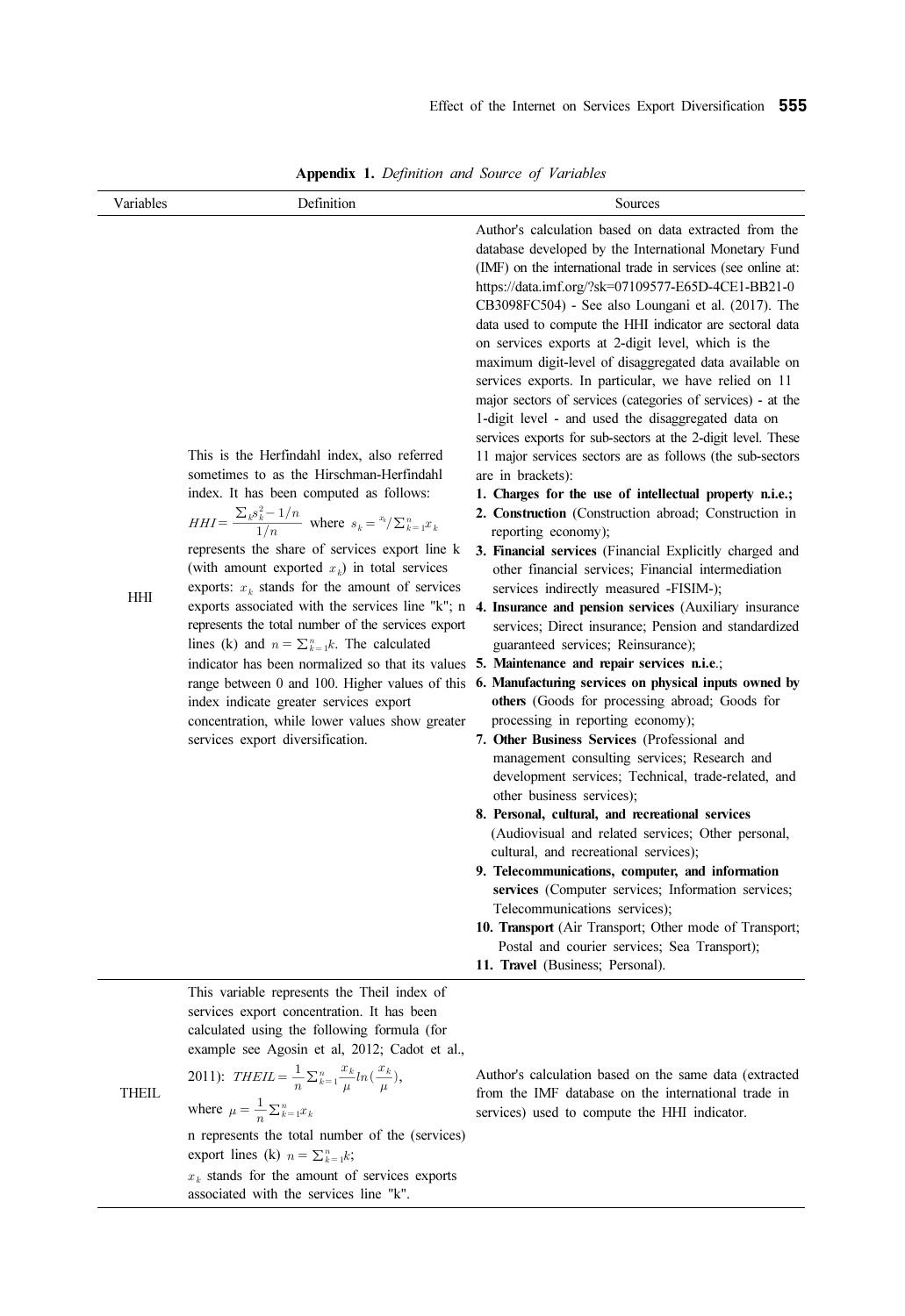| Variables       | Definition                                                                                                                                                                                                                                                                                                                                                                                                                                                                                                                                                                                                                                                                                                                                                                  | Sources                                                                                                                                                                                                                 |
|-----------------|-----------------------------------------------------------------------------------------------------------------------------------------------------------------------------------------------------------------------------------------------------------------------------------------------------------------------------------------------------------------------------------------------------------------------------------------------------------------------------------------------------------------------------------------------------------------------------------------------------------------------------------------------------------------------------------------------------------------------------------------------------------------------------|-------------------------------------------------------------------------------------------------------------------------------------------------------------------------------------------------------------------------|
| <b>INTERNET</b> | Share $(\%)$ of individuals using the Internet in the<br>total population.                                                                                                                                                                                                                                                                                                                                                                                                                                                                                                                                                                                                                                                                                                  | World Development Indicators (WDI), 2019                                                                                                                                                                                |
| <b>PATENT</b>   | Number of patents granted to the residents of a<br>country by its local national patent office.                                                                                                                                                                                                                                                                                                                                                                                                                                                                                                                                                                                                                                                                             | World Intellectual Property Organization (WIPO)<br>statistical database See online at:<br>https://www3.wipo.int/ipstats/index.htm?tab=patent                                                                            |
| <b>MERCHGR</b>  | This is the growth rate $(\%)$ of total merchandise<br>exports.                                                                                                                                                                                                                                                                                                                                                                                                                                                                                                                                                                                                                                                                                                             | Author's calculation based on data from the WDI.                                                                                                                                                                        |
| <b>GDPC</b>     | This is the per capita Gross Domestic Product<br>(constant 2010 US\$)                                                                                                                                                                                                                                                                                                                                                                                                                                                                                                                                                                                                                                                                                                       | WDI                                                                                                                                                                                                                     |
| <b>OPEN</b>     | This is the measure of trade openness suggested<br>by Squalli and Wilson (2011). It is calculated as<br>the share of the sum of exports and imports of<br>goods and services in GDP, adjusted by the<br>proportion of a country's trade level relative to the<br>average world trade (see Squalli and Wilson, 2011).                                                                                                                                                                                                                                                                                                                                                                                                                                                        | Authors' calculation based on data extracted from the<br>WDI                                                                                                                                                            |
| <b>EDU</b>      | This is the average of the gross primary school<br>enrollment (%), gross secondary school<br>enrollment (%), and gross tertiary school<br>enrollment $(\%).$                                                                                                                                                                                                                                                                                                                                                                                                                                                                                                                                                                                                                | Author's calculation based on data collected from the<br>WDI.                                                                                                                                                           |
| <b>FINDEV</b>   | This is the indicator of financial development.<br>It is a composite index of four indicators of<br>financial development, which are the liquid<br>liabilities (% GDP); the private credit by deposit<br>money banks and other financial institutions (%<br>GDP); the bank deposits (% GDP); and the<br>financial system deposit (% GDP). The<br>"FINDEV" indicator has been computed by<br>relying on the factor analysis approach, including<br>the Principal Component Analysis that allows<br>extracting a common factor from the<br>above-mentioned four indicators of financial<br>development. Higher values of "FINDEV"<br>reflect a higher depth of financial development,<br>and lower values indicate lower levels of<br>financial development.                  | Author's calculation based on data on the four indicators<br>from the World Bank's Financial Structure dataset<br>developed by Beck et al. (2000; 2009) and Cihák et al.<br>$(2012)$ and updated in June 2017.          |
| <b>FDICAP</b>   | This variable measures the real per capita Foreign<br>Direct Investment (FDI) inflows (constant 2010)<br>US\$ prices). This variable has been calculated<br>by multiplying the FDI-to-GDP ratio by the real<br>per capita income (constant 2010 US\$) (see for<br>example Herzer (2011) and Nagel et al. (2015)<br>who apply this method to compute real values<br>of FDI inflows). As the variable obtained contains<br>negative values, it has been transformed as follows<br>(see Yeyati et al. 2007): FDICAP = $sign(FDICAP)$<br>$* log(1 +  FDICAP1 )$ (2), where "FDICAP1" is the<br>variable obtained by multiplying FDI-to-GDP<br>ratio by the real per capita income (constant 2010<br>US\$).  FDICAP1  refers to the absolute value<br>of the variable "FDICAP1". | Author's calculation based on data on FDI inflows (%<br>GDP) from the United Nations Conference on Trade and<br>Development (UNCTAD) database, and data on real per<br>capita income (constant 2010 US\$) from the WDI. |

Appendix 1. Continued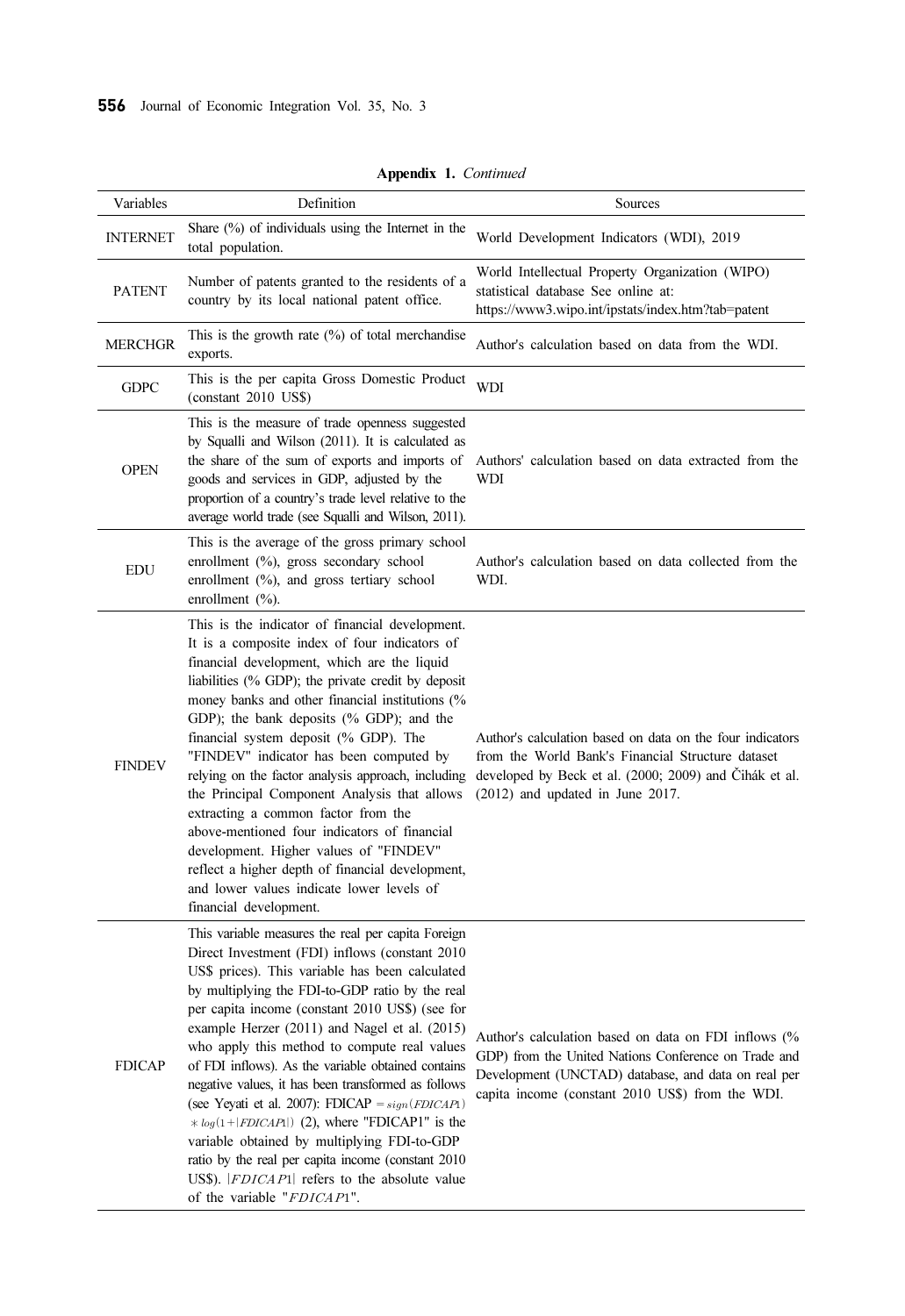| Variables       | Definition                                                                                                                                                                                                                                                                                                                                                                                                                                                                                                                                                                                                                                                                                                                                                                                                                                                                            | Sources                                                                                                                                                                                                                      |
|-----------------|---------------------------------------------------------------------------------------------------------------------------------------------------------------------------------------------------------------------------------------------------------------------------------------------------------------------------------------------------------------------------------------------------------------------------------------------------------------------------------------------------------------------------------------------------------------------------------------------------------------------------------------------------------------------------------------------------------------------------------------------------------------------------------------------------------------------------------------------------------------------------------------|------------------------------------------------------------------------------------------------------------------------------------------------------------------------------------------------------------------------------|
| POP             | This is the measure of the total Population                                                                                                                                                                                                                                                                                                                                                                                                                                                                                                                                                                                                                                                                                                                                                                                                                                           | WDI, 2019                                                                                                                                                                                                                    |
| <b>PRODCONC</b> | This is the index of overall export product<br>concentration. It is calculated using the Theil<br>Index, and following the definitions and methods<br>used in Cadot et al. (2011). The overall Theil<br>index of export product concentration is the sum<br>of the extensive component (increase in the<br>number of new export products or trading<br>partners) and the intensive component (the<br>shares of export volumes across active products<br>or trading partners) of the "PRODCONC"<br>variable. The computation of the index has been<br>based on a classification of products into<br>"Traditional", "New", or "Non-Traded" products<br>categories. A rise in the values of<br>"PRODCONC" index signifies an increase in the<br>degree of overall export product concentration,<br>while lower values of this index indicates greater<br>export product diversification. | Details on the calculation of this Index could be found<br>online in the International Monetary Fund's<br>Diversification Toolkit - See data online at:<br>https://data.imf.org/?sk=3567E911-4282-4427-98F9-2B<br>8A6F83C3B6 |
| <b>INST</b>     | This is the variable measuring the institutional<br>and governance quality in a given country. It has<br>been computed by extracting the first principal<br>components (based on factor analysis) of the<br>following six indicators of quality of institutions<br>and governance. These indicators include a<br>measure of political stability and absence of<br>violence/terrorism; an index of regulatory<br>quality; an index of rule of law; a government<br>effectiveness index; an index of voice and<br>accountability; and an index of corruption.<br>Higher values of the synthetic index are<br>associated with better governance and<br>institutional quality, while lower values reflect<br>worse governance and institutional quality.                                                                                                                                  | Data on the components of the variable "INST" has been<br>collected from World Bank Governance Indicators<br>(WGI) developed by Kaufmann, Kraay and Mastruzzi<br>(2010) and recently updated.                                |

Appendix 1. Continued